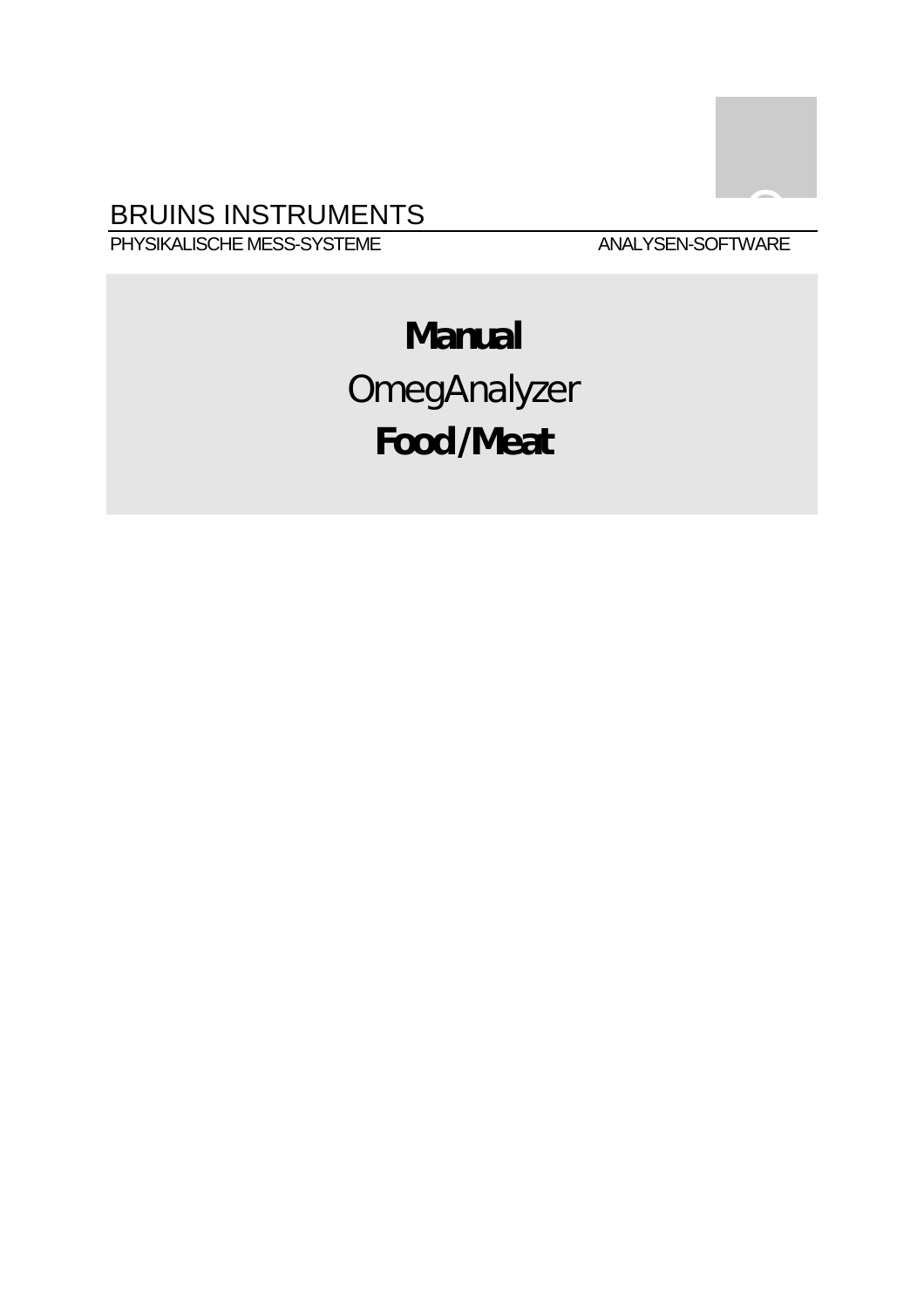**Read the instructions in this manual carefully before installing or starting the system. BRUINS INSTRUMENTS can not accept liability for damages due to non-observance of this manual.** 

**Read the software license agreement in the Appendix of this manual before you open the software package.** 

Information in this manual is subject to change without notice and does not represent a commitment on the part of BRUINS INSTRUMENTS.

No part of this manual may be reproduced or transmitted in any form or by any means, electronic or mechanical, without the prior written permission of BRUINS INSTRUMENTS.

Where manuals are translated into several languages, the source language text is considered as the original.

© Copyright 2002 - 2004 by BRUINS INSTRUMENTS, Puchheim, Germany.

BRUINS INSTRUMENTS Lindberghstraße 12, 82178 Puchheim, Germany Telephone +49-89-800 677 0 Fax +49-89-807 159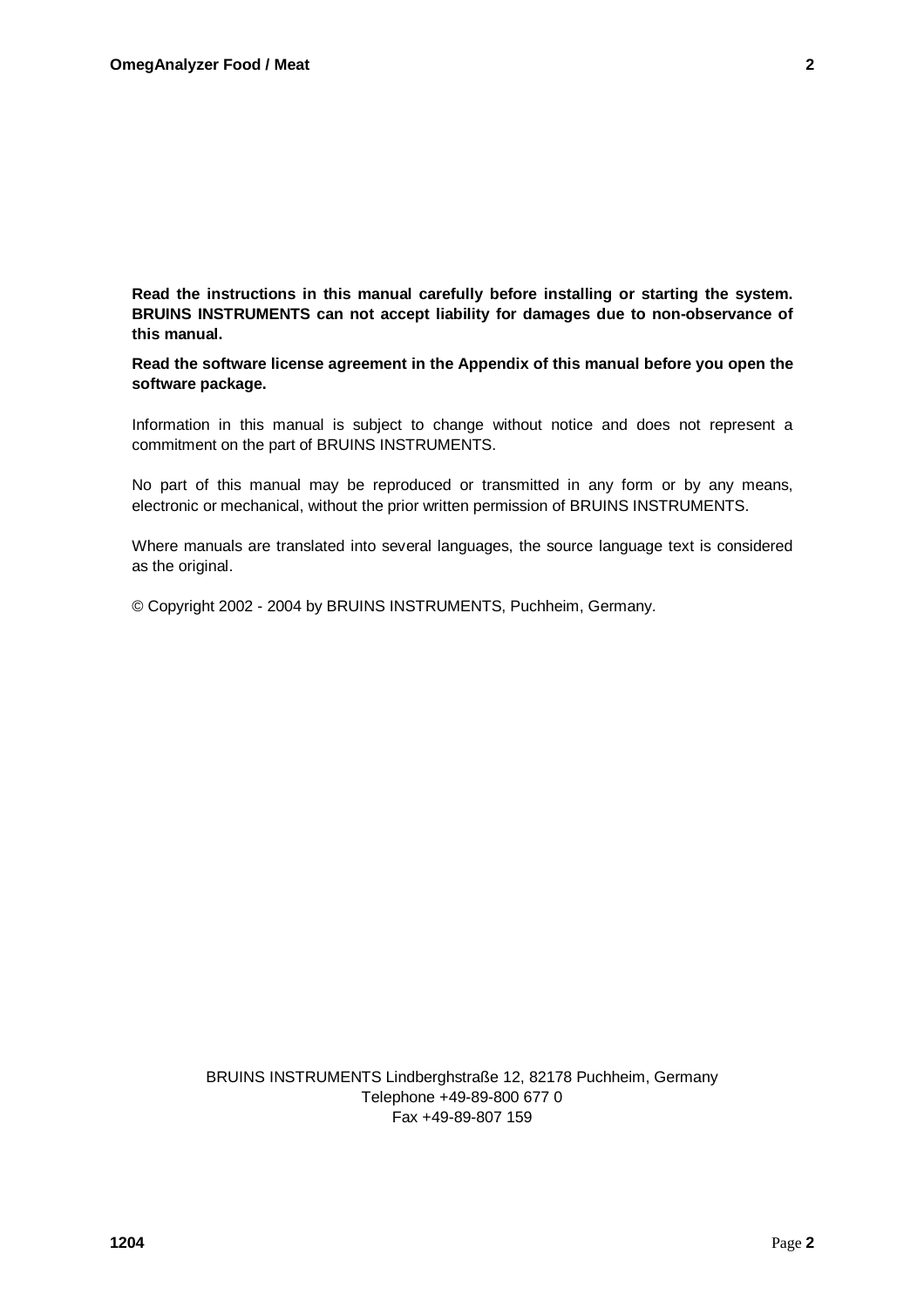$\overline{\mathbf{3}}$ 

# **Table of Contents**

| $\mathbf{1}$ |                                                                                                                                |    |
|--------------|--------------------------------------------------------------------------------------------------------------------------------|----|
| 1.1          |                                                                                                                                |    |
| 2            |                                                                                                                                |    |
| 2.1          |                                                                                                                                |    |
| 3            |                                                                                                                                |    |
| 3.1          |                                                                                                                                |    |
| 3.2          |                                                                                                                                |    |
|              |                                                                                                                                |    |
|              |                                                                                                                                |    |
| 3.3          |                                                                                                                                |    |
| 3.4          |                                                                                                                                |    |
| 3.5          |                                                                                                                                |    |
| 4            |                                                                                                                                |    |
| 4.1          |                                                                                                                                |    |
| 4.3          |                                                                                                                                |    |
| 4.4          |                                                                                                                                |    |
| 5            |                                                                                                                                |    |
| 5.1          |                                                                                                                                |    |
| 6            |                                                                                                                                |    |
| 6.1          |                                                                                                                                |    |
| 6.2          | Terminating Omega and Shutting down the System __________________________________ 19                                           |    |
| 6.3          |                                                                                                                                |    |
|              |                                                                                                                                |    |
| 6.4          | Scan Sample                                                                                                                    | 22 |
|              |                                                                                                                                | 23 |
|              |                                                                                                                                | 24 |
| 6.5          |                                                                                                                                | 25 |
| 6.5.1        | Print<br><u> 1989 - Johann Stoff, deutscher Stoff, der Stoff, der Stoff, der Stoff, der Stoff, der Stoff, der Stoff, der S</u> | 26 |
|              |                                                                                                                                | 26 |
|              |                                                                                                                                | 26 |
|              |                                                                                                                                | 27 |
|              |                                                                                                                                | 27 |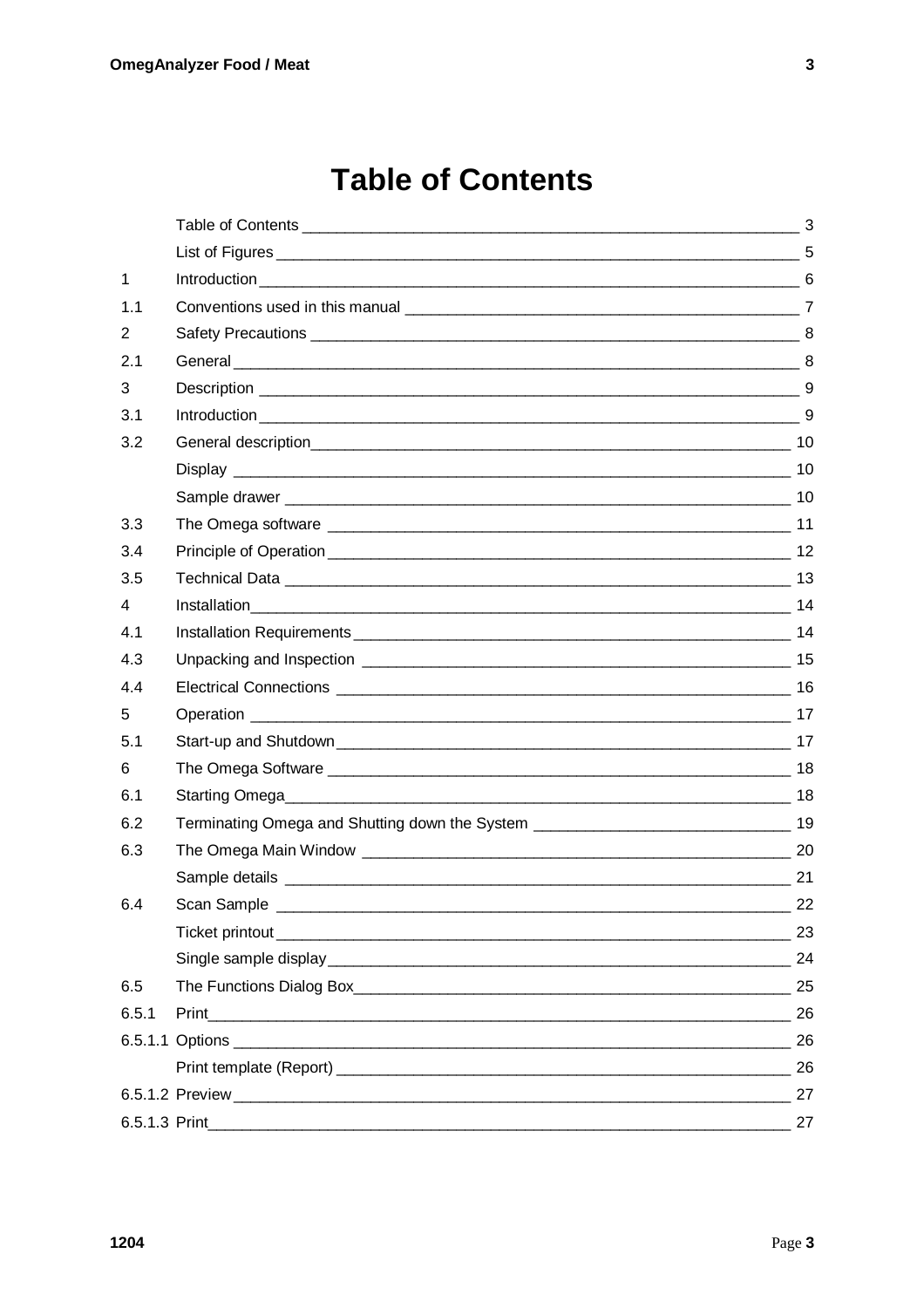| 6.5.3<br>Database 32                                                                                                                                                                                                                            |    |
|-------------------------------------------------------------------------------------------------------------------------------------------------------------------------------------------------------------------------------------------------|----|
|                                                                                                                                                                                                                                                 |    |
|                                                                                                                                                                                                                                                 |    |
|                                                                                                                                                                                                                                                 |    |
|                                                                                                                                                                                                                                                 |    |
|                                                                                                                                                                                                                                                 |    |
|                                                                                                                                                                                                                                                 |    |
| 6.5.4                                                                                                                                                                                                                                           |    |
|                                                                                                                                                                                                                                                 |    |
| $\overline{7}$                                                                                                                                                                                                                                  |    |
| 7.1                                                                                                                                                                                                                                             |    |
| 7.2                                                                                                                                                                                                                                             |    |
| 8                                                                                                                                                                                                                                               |    |
| 8.1                                                                                                                                                                                                                                             |    |
|                                                                                                                                                                                                                                                 |    |
|                                                                                                                                                                                                                                                 |    |
| 8.2                                                                                                                                                                                                                                             |    |
| 9                                                                                                                                                                                                                                               | 42 |
| 9.1                                                                                                                                                                                                                                             | 42 |
| 9.2                                                                                                                                                                                                                                             | 42 |
| 10<br>Spare Parts <b>Example 20</b> Spare Parts <b>Contract Contract Contract Contract Contract Contract Contract Contract Contract Contract Contract Contract Contract Contract Contract Contract Contract Contract Contract Contract Cont</b> | 43 |
| 11                                                                                                                                                                                                                                              | 44 |
|                                                                                                                                                                                                                                                 | 46 |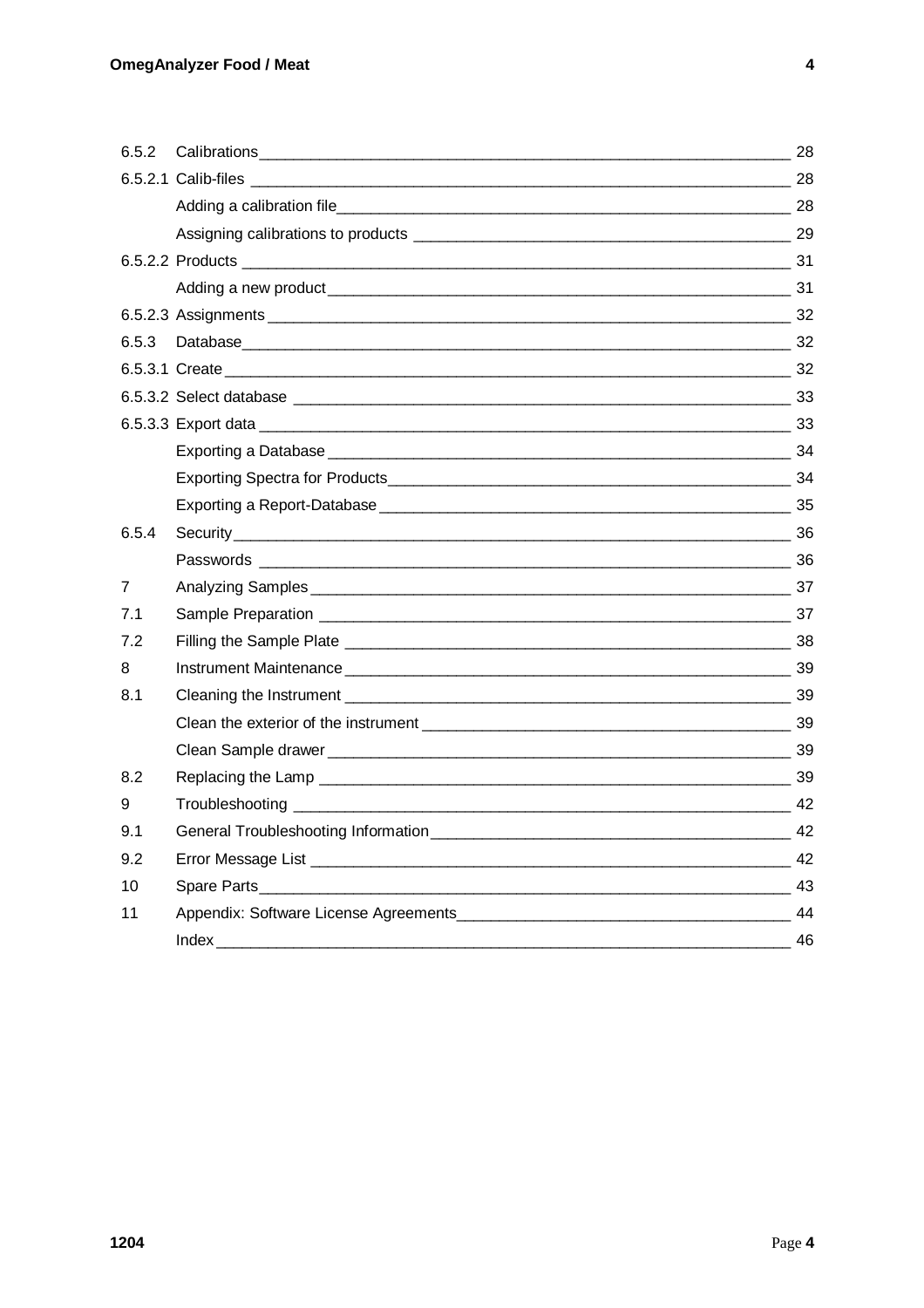# **List of Figures**

| Fig. 3.1:     |                  |    |
|---------------|------------------|----|
| Fig. 3.2:     |                  |    |
| Fig. 4.1:     |                  |    |
| Fig. 6.1:     |                  |    |
| Fig. 6.2:     |                  |    |
| Fig. 6.3:     |                  |    |
| Fig. 6.4:     |                  |    |
| Fig. 6.5:     |                  |    |
| Fig. 6.6:     |                  |    |
| Fig. 6.7:     |                  |    |
| Fig. 6.8:     |                  |    |
| Fig. 6.9:     |                  |    |
| Fig. 6.10:    |                  |    |
| Fig. 6.11:    |                  |    |
| Fig. 6.12:    |                  |    |
| Fig. 6.13:    |                  |    |
| Fig. 6.14:    |                  |    |
| Fig. 6.15:    |                  |    |
| Fig. 6.16:    |                  |    |
| Fig. 6.17:    |                  |    |
| Fig. 6.18:    |                  |    |
| Fig. 6.19:    |                  |    |
| Fig. 6.20:    |                  |    |
| Fig. 6.21:    |                  |    |
| Fig. 6.22:    |                  |    |
| Fig. $6.23$ : | Export database. | 34 |
| Fig. 6.24:    |                  |    |
| Fig. 6.24:    |                  |    |
| Fig. 6.26:    |                  |    |
| Fig. 7.1:     |                  |    |
| Fig. 7.2:     |                  |    |
| Fig. 8.1:     |                  |    |
| Fig. 8.2:     |                  |    |
| Fig. 8.3:     |                  |    |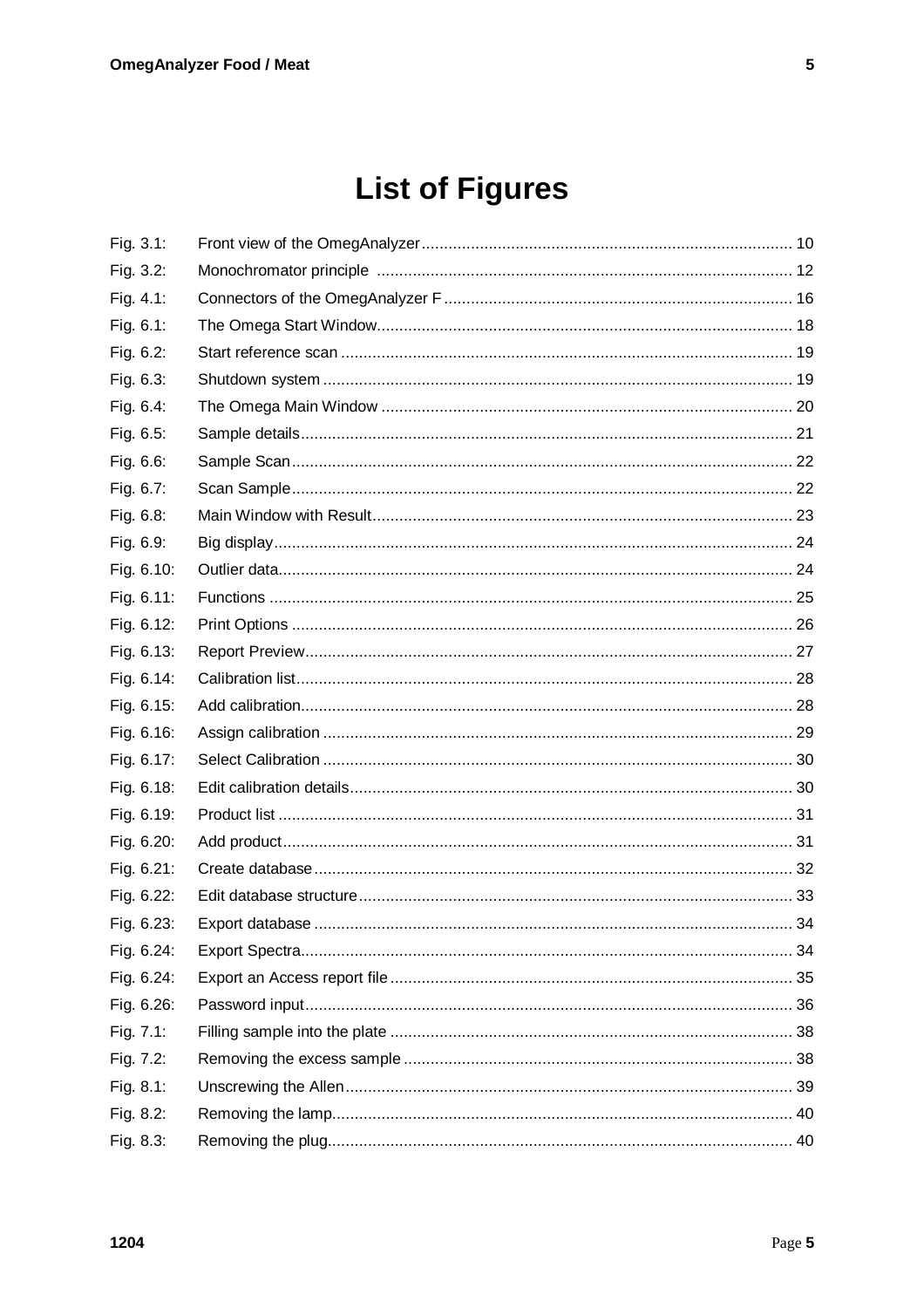# **1 Introduction**

The BRUINS INSTRUMENTS OmegAnalyzer F is a new near infrared spectrometer which is designed for the compositional analysis of samples using the near infrared absorbance characteristics of sample spectra. The instrument operates in transmission mode.

This manual provides information about the installation, operation and maintenance of the OmegAnalyzer F. We assume that operators have a basic technical knowledge.



#### **Read this manual carefully before installing or starting the OmegAnalyzer F.**

**Always keep the manual near the system.** 

The manual is divided into the following sections:

| Section 1         | Introduction                       |
|-------------------|------------------------------------|
| Section 2         | <b>Safety Precautions</b>          |
| Section 3         | <b>Description</b>                 |
| Section 4         | <b>Installation</b>                |
| Section 5         | <b>Operation</b>                   |
| Section 6         | <b>The Omega Software</b>          |
| Section 7         | <b>Analyzing Samples</b>           |
| Section 8         | <b>Instrument Maintenance</b>      |
| Section 9         | Troubleshooting                    |
| <b>Section 10</b> | <b>Spare Parts</b>                 |
| <b>Section 11</b> | <b>Software License Agreements</b> |
| Index             |                                    |

All of us at BRUINS INSTRUMENTS are committed to providing our customers with a high degree of after-sales support to ensure your complete satisfaction with our products and services. Please contact your local BRUINS INSTRUMENTS office or representative if you have any problems or questions.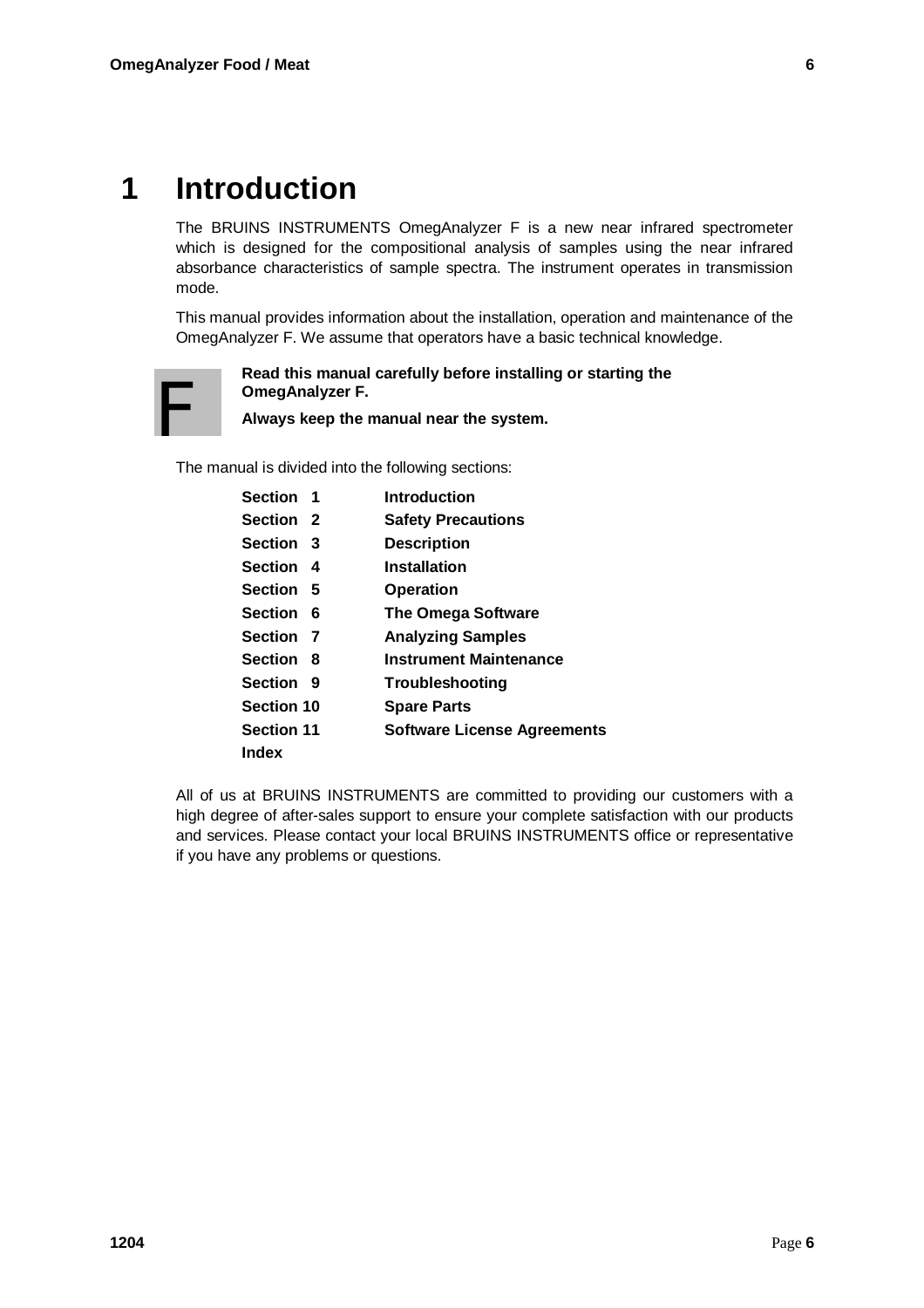# **1.1 Conventions used in this manual**

The following safety warnings are used:

|   | Danger:         | Used when failure to observe a safety precaution may result in<br>serious injury or death.                           |
|---|-----------------|----------------------------------------------------------------------------------------------------------------------|
|   | Warning:        | Used when there is a danger of minor injury or serious damage<br>to the system if you do not follow the precautions. |
|   | <b>Caution:</b> | Used when there is a danger of minor damage to the system if<br>you do not follow the precautions.                   |
| F | Hint:           | Used to indicate supplementary information or to call attention<br>to recommendations which simplify daily operation |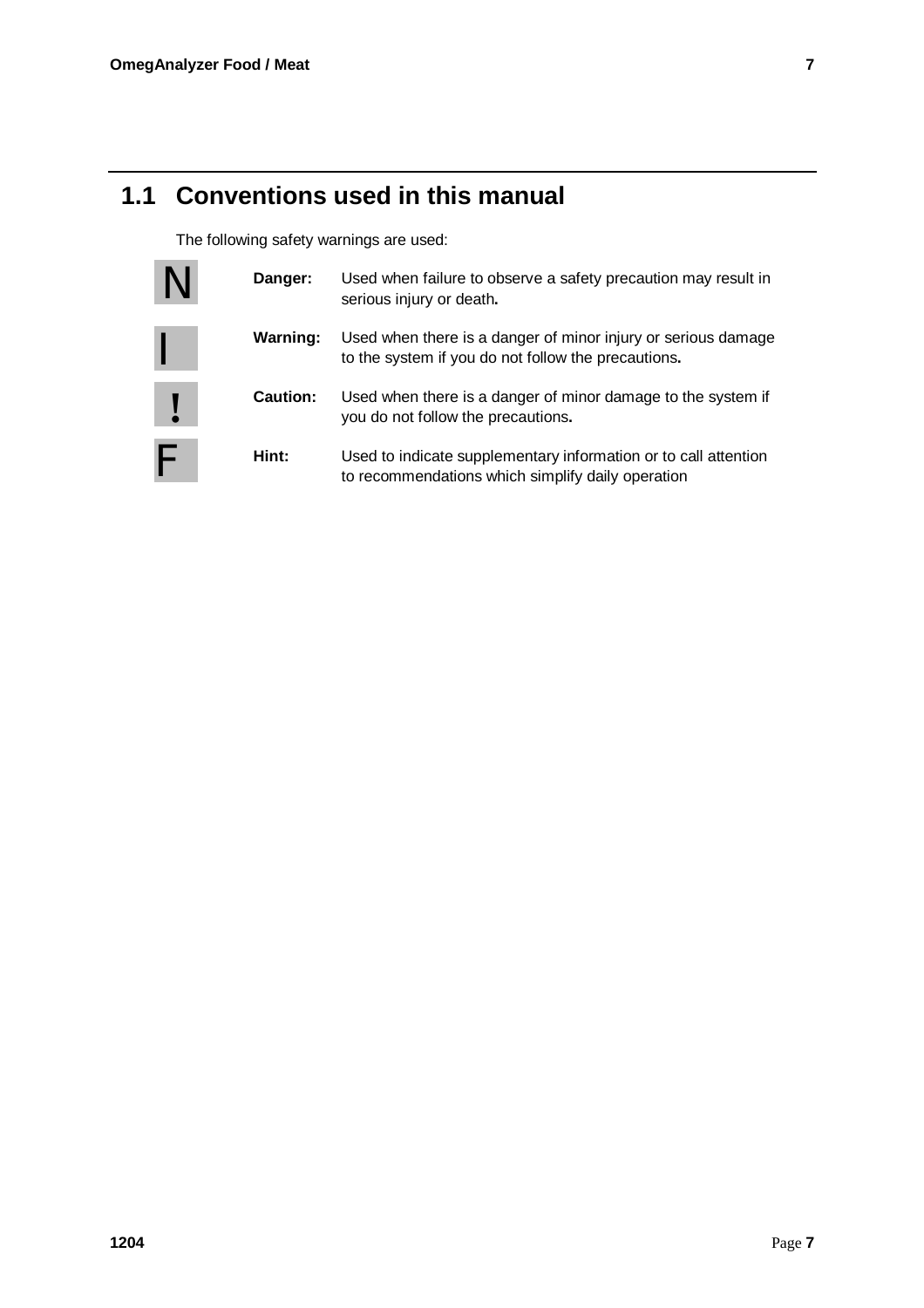## **2 Safety Precautions**

### **2.1 General**

#### **Danger:**



**The OmegAnalyzer F contains electrical circuits, devices and components operating at dangerous voltages. Contact with these circuits, devices and components can cause electrical shock which may result in death or serious injury.** 

Non-observance of the safety instructions can result in severe personal injury, death or property damage. Therefore observe the following:

- Before connecting the OmegAnalyzer F to a mains supply, check that the mains supply voltage corresponds to the voltage indicated on the instrument label at the rear.
- Do not open the cover of the OmegAnalyzer F. All work on parts requiring the opening of the cover shall be performed by BRUINS INSTRUMENTS Service personal only.
- Good grounding is essential to avoid serious electric shock. Make sure that power sockets are earth-grounded at the grounding pin.
- Before using the instrument, check the power cord for damage. Do not operate the instrument if the power cord shows any sign of wear or damage.
- Unplug the power cord prior to any maintenance and cleaning.
- Clean the instrument with a dampened cloth only. Do not allow liquid or any other material to enter the instrument.
- Do not use the OmegAnalyzer F in any way which could impair its safety or for applications for which it is not intended.
- Do not attempt to use the OmegAnalyzer F if it appears to have a fault.

#### **Warning:**

**The instrument is designed for normal environments only. Do not operate it in corrosive, humid or other extreme environments.** 

**Make sure that any additional and relevant safety regulations which apply in your case are observed and followed, even if they are not mentioned in this manual.** 

**Make sure that only qualified and trained personnel operates and maintains the instrument.** 



I

#### **Warning:**

**Do not unplug the power cord without properly shutting down the software before. Otherwise software problems may occur.**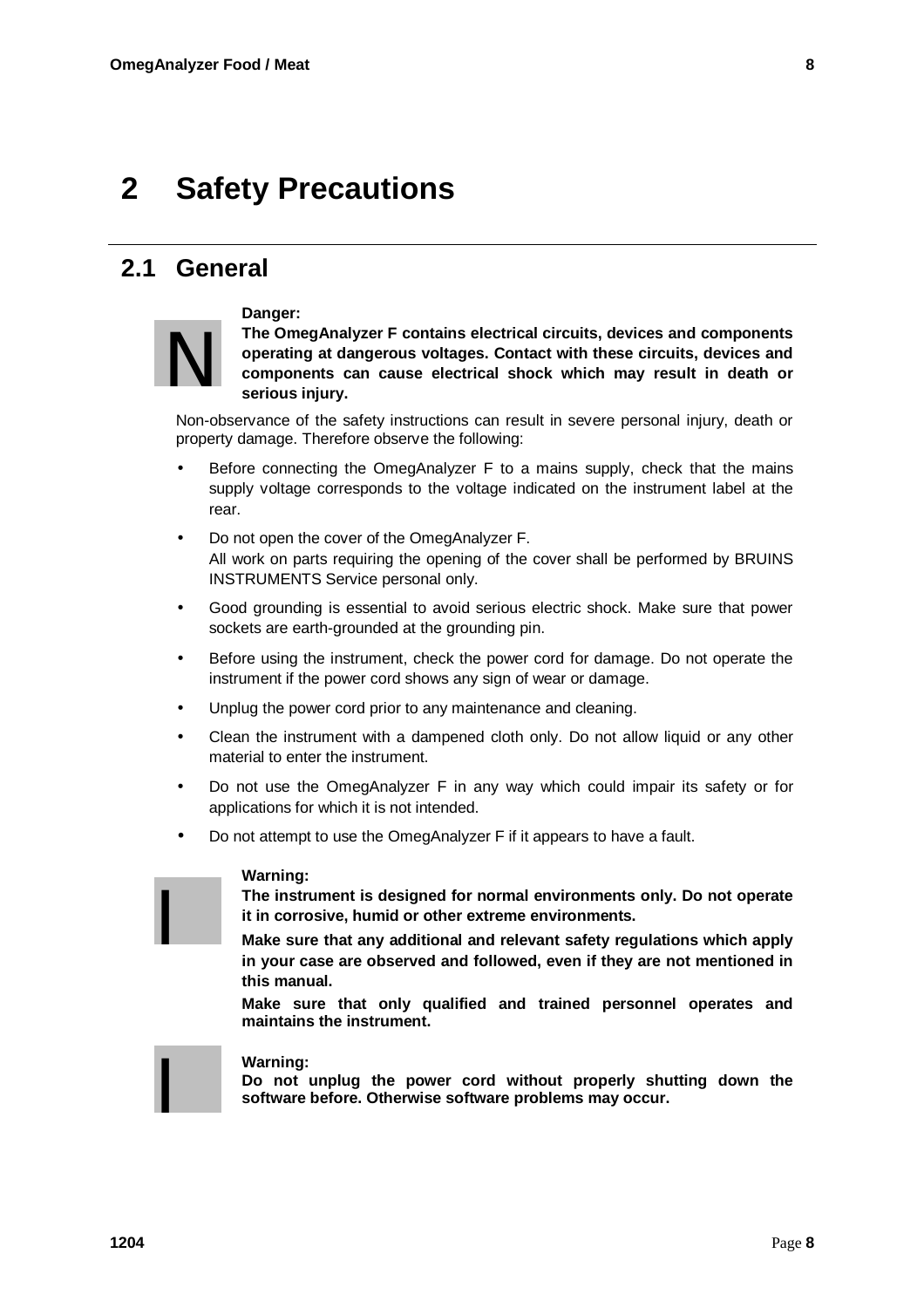# **3 Description**

### **3.1 Introduction**

The BRUINS INSTRUMENTS OmegAnalyzer F is a near-infrared spectrometer which is used to analyze the composition of samples using the near infrared absorbance characteristics of the sample spectra.

It is suitable for the compositional analysis of a wide variety of food products like meat, cheese and other semi-solid or paste products. An unlimited number of chemicals or physical parameters and properties of meat and meat products, such as fat, protein, moisture, and collagen can be analyzed simultaneously.

When a meat sample is illuminated with NIR light, the radiation is partly absorbed by the meat, but also scattering and reflectance occur at the many different optical interfaces within the sample volume. As a result, the beam after interaction with the sample is no longer well defined in terms of geometric optics (like the transmittance characteristics of water or other clear liquids); this is why the measuring principle is called diffuse transmittance.

A sample drawer is used as sample presentation unit. In the OmegAnalyzer F the sample is exposed to near infrared light of specific wavelength, selected from a monochromator. The light penetrates the sample, interacts with sample molecules and is partly absorbed and partly diffusely transmitted. The transmitted light is measured by a detector located above the sample.

The amount of light absorbed by the sample at different wavelengths is directly related to the concentration of chemical functional groups, such as C-H; O-H and N-H. As these concentrations are in turn related to concentrations of the properties of interest, e.g. fat, protein, moisture, property values can be determined.

Before the instrument can be used to analyze samples, it must be calibrated, using a representative set of similar samples of the product to be analyzed and their known reference values. These values must have been obtained by using standard laboratory methods of high accuracy. In a calibration, a correlation between the NIR absorbance values at the different pathlength and sample composition is established, and calibration constants are calculated for each wavelength.

Instrument control and calculation is performed by the integrated PC and the easy-to-use, menu driven Omega software, running under Windows 98. An integrated dialog display serves as user interface with an interactive touch screen.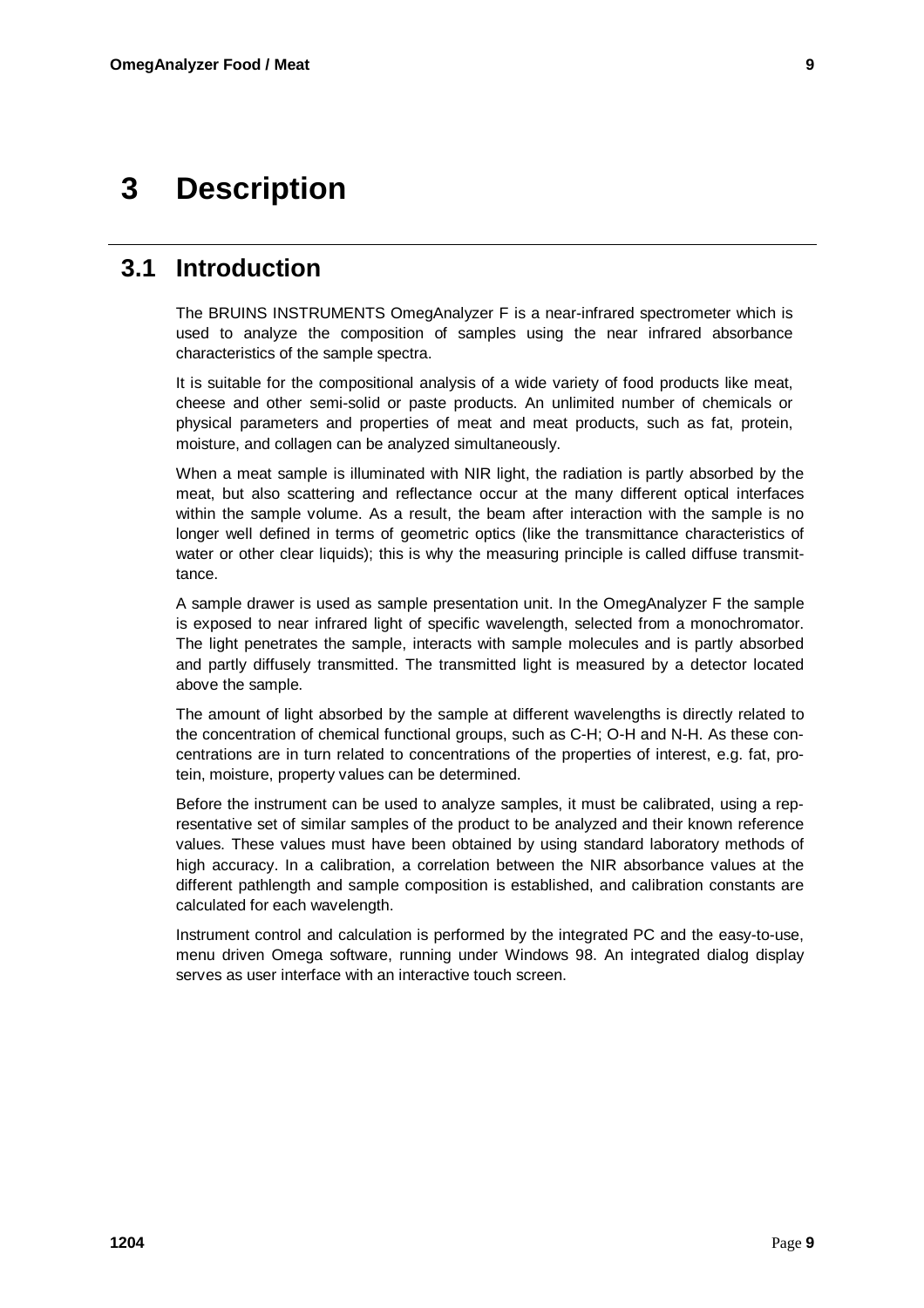### **3.2 General description**

The OmegAnalyzer F is a compact unit with keyboard, display and sample drawer at the front and a Power On switch and connectors at the rear Following elements are situated on the front panel:

### **Display**

The display is located at the upper part of the front panel. It is the user interface for the integrated Omega software and displays menu options, dialogs, measurement results, error messages etc. The display serves as touch screen at the same time.

### **Sample drawer**

The sample drawer at the lower front part of the instrument is used as sample presentation unit.



Fig. 3.1: Front view of the OmegAnalyzer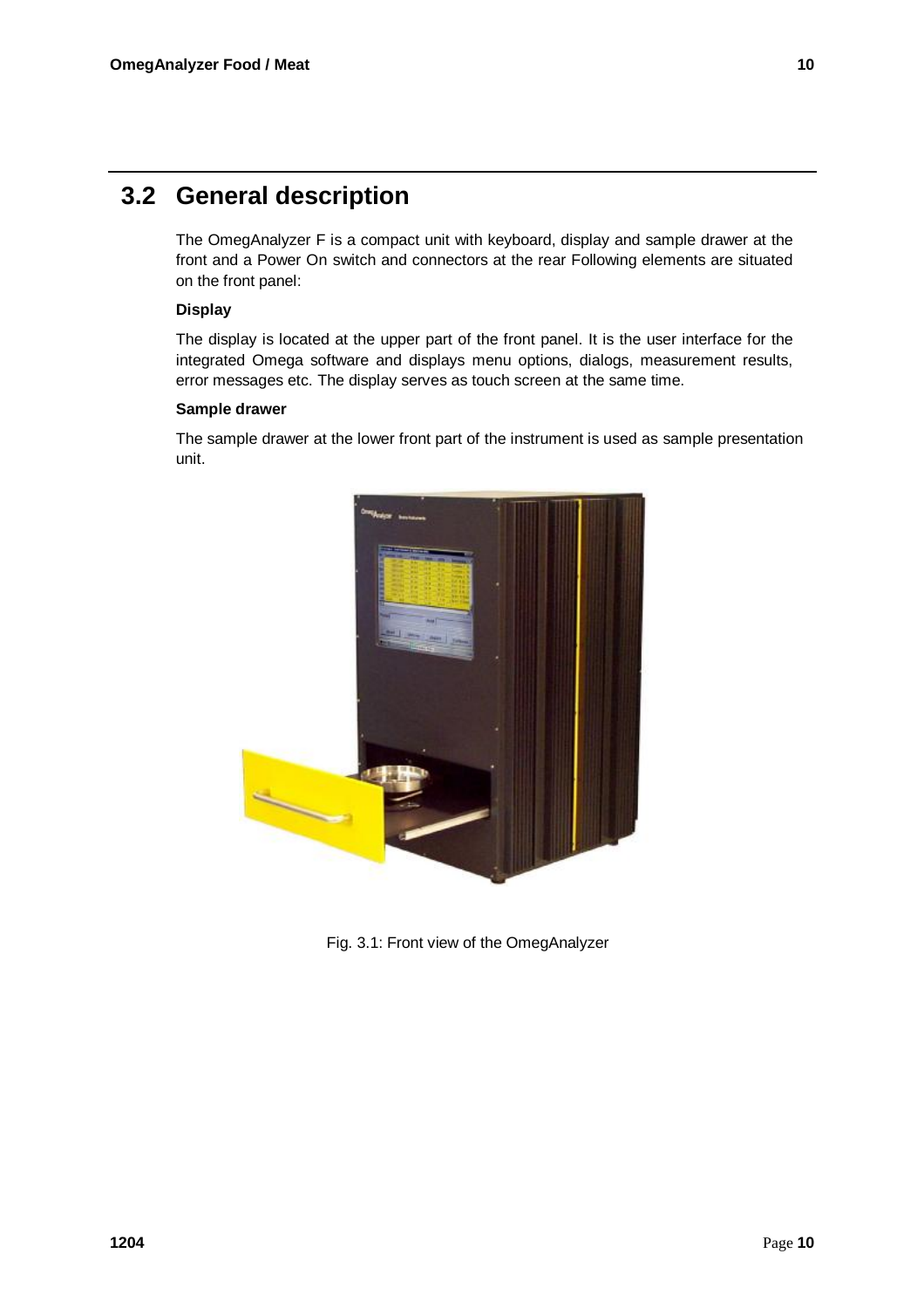**The following elements can be found at the rear panel (see figure 4.1):** 

- Power ON/OFF switch
- input power connector
- 2 USB connectors
- 1 serial connector (Com1)
- 1 parallel printer connector (LPT1)
- 1 network connector (Ethernet)
- 1 PS/2 connector (Keyboard / mouse)

#### **Internally, the instrument is divided into the following sections:**

- Sample presentation unit
- dust sealed Optics module
- Controller module (integrated PC)

The OmegAnalyzer F is calibrated with the GRAMS/32 software. A product of the Thermo-Galactic Industries Corporation. For further information please contact the

Thermo-Galactic Industries Corporation

395 Main St. Salem, NH 03079

Tel.: (603) 898-7600

Fax: (603) 898-6228

or an authorized franchised dealer like Bruins Instruments, Puchheim / Germany.

### **3.3 The Omega software**

The BRUINS INSTRUMENTS Omega software is a menu-oriented graphical user interface which provides all instrument functions. The main features are:

- dynamic product database
- unlimited number of products and properties
- simultaneous measurement and display of multiple properties
- archive functions to back up measuring results on diskettes
- print-outs for measurements, product and property information
- software upgrade capability

The OmegAnalyzer F is delivered with the current Omega version installed.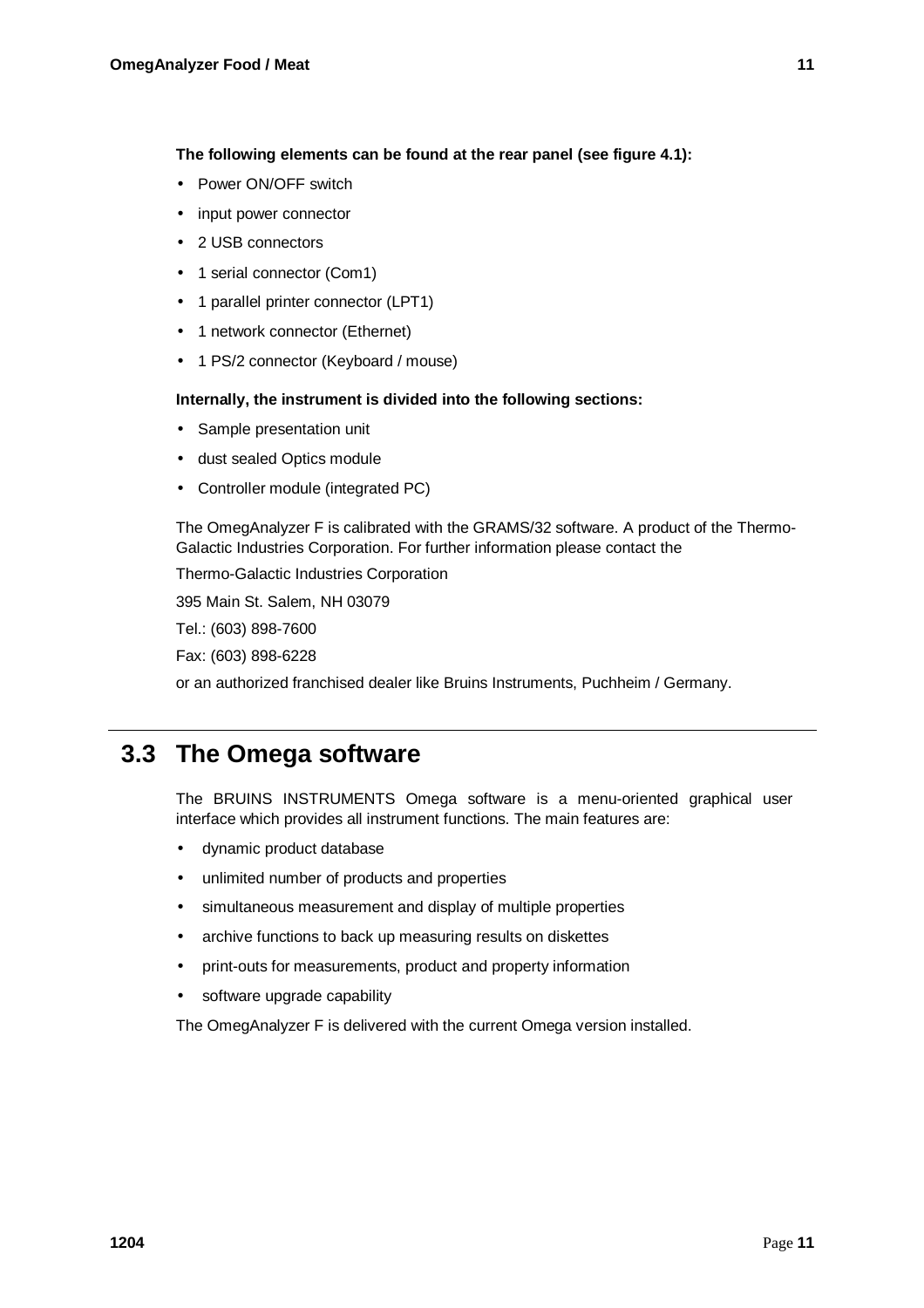### **3.4 Principle of Operation**

The beam path of the instrument is schematically represented in Fig. 3.2.

The light of a tungsten halogen lamp illuminates the entrance slit of the monochromator. Inside the monochromator, the light is diffracted by an optical grating. For each grating angle, a different NIR wavelength is obtained at the exit slit. The monochromatic NIR light leaving the monochromator strikes the meat placed into the sample compartment. After interaction with the grain meat sample, the remaining light leaves the sample. A large portion of this light is collected under a wide angle on a silicon detector underneath the sample plate to generate a corresponding photometric signal.

As different portions of the sample are sequentially presented in the sample compartment, the averaged spectrum obtained at the end represents the mean properties (protein, moisture, oil, etc.) of a significant sample volume.

From the ratio sample reading/reference reading the reflectance value is calculated which provides the basis for calculating the property values of the sample.



Fig. 3.2: Monochromator principle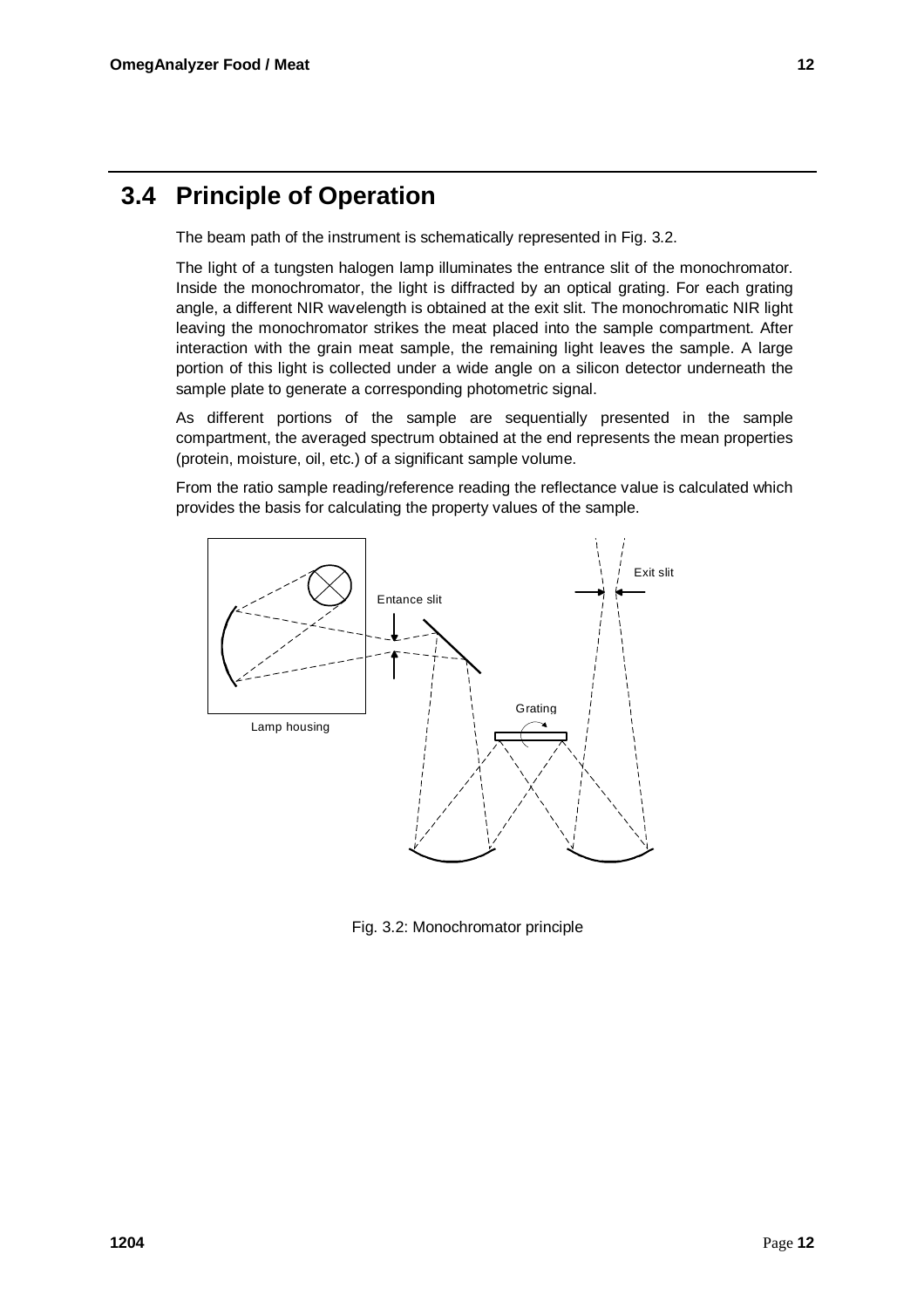# **3.5 Technical Data**

| Optical data |
|--------------|
|--------------|

| approx. 50 s                                  |                                                                            |
|-----------------------------------------------|----------------------------------------------------------------------------|
| 730 – 1100 nm (standard configuration)        |                                                                            |
|                                               | at least Pentium II with at least 166 MHz and a hard disk of at least 8 GB |
| Integrated Omega software                     |                                                                            |
| Height:<br>Width:<br>Depth:                   | 590 mm<br>355 mm<br>385 mm                                                 |
| 41 kg                                         |                                                                            |
|                                               | $210 - 260$ V AC (50 - 60 Hz) or 110 - 130 V AC (60 Hz)                    |
| 80 VA                                         |                                                                            |
|                                               |                                                                            |
| 5 to 40 $^{\circ}$ C / 41 to 104 $^{\circ}$ F |                                                                            |
| 0 to 40°C / 32 to 104°F                       |                                                                            |
| Up to 80% relative (non-condensing)           |                                                                            |
|                                               |                                                                            |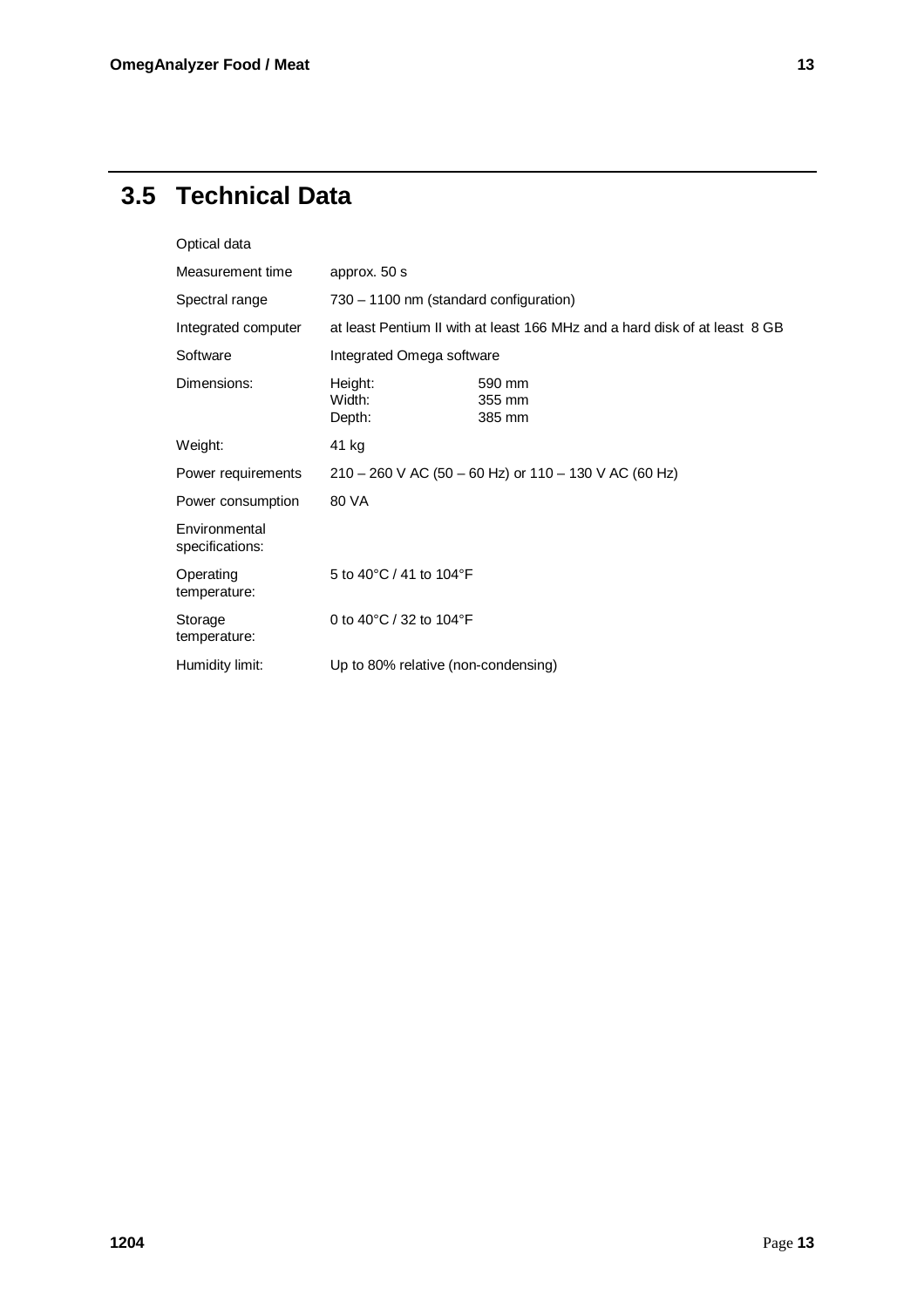# **4 Installation**

### **4.1 Installation Requirements**

#### **General**

The instrument should be installed on a horizontal surface in a clean area, free of corrosive vapors, vibrations, electrical fields, excessive humidity, and temperature variations.

#### **Space requirements**

36 cm width x 39 cm depth plus an extra 5 cm at the rear for cable connections, and an extra 27 cm at the front to pull out the sample drawer.

#### **Power requirements**

210 - 260 V AC (50 - 60 Hz) or 110 - 130 V AC (60 Hz). (Always check that the mains supply voltage indicated on the instrument label at the back of OmegAnalyzer F corresponds to your mains supply voltage).

#### **Operating environment**

Temperature: 5 to 25°C / 41 to 104°F

Humidity: Up to 80% relative (non-condensing)



**The instrument is designed for normal environments only. Do not operate it in corrosive, humid or other extreme environments.** 

**Make sure that any additional and relevant safety regulations which apply in your case are observed, even if they are not mentioned in this manual.**

### **4.2 Transport and Storage**

Before the OmegAnalyzer F is installed it is best kept in the air-sealed transport container. Storage temperature is 0 to 40°C / 32 to 104°F in a non-condensing atmosphere.



**Warning: Avoid sudden impacts during transport**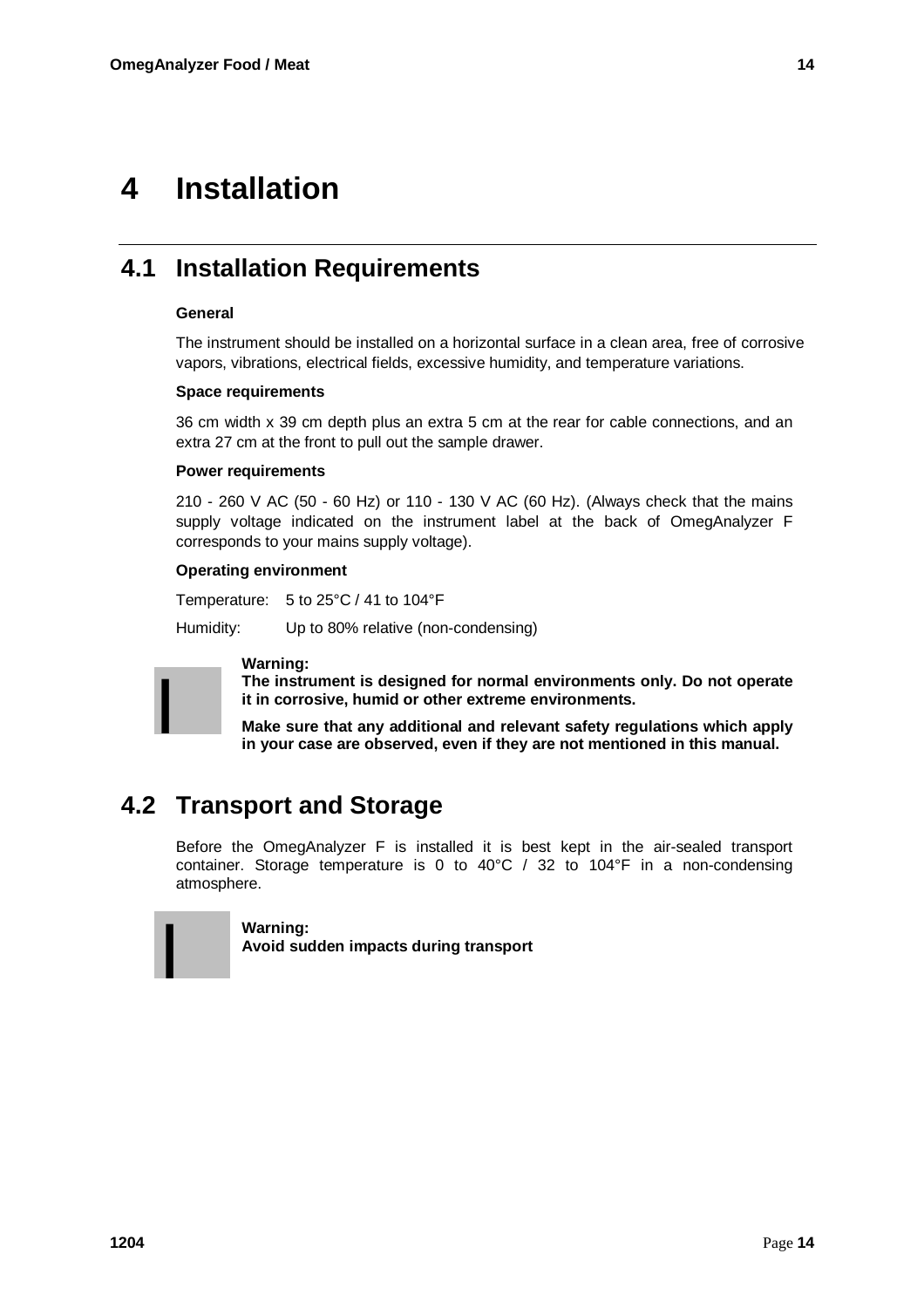### **4.3 Unpacking and Inspection**

Unpack the contents of the cartons and remove all exterior packing material. Save all cartons and packing material for possible future use.

**The following items will be delivered with the OmegAnalyzer F:** 

- Lamp Accessory
- Software package (the Omega software is already installed)
- Operation manual

### **The following items are optional:**

- **Keyboard**
- **Mouse**
- Ticket printer
- Parallel printer
- GRAMS-software
- External CD or high capacity disk drive

Inspect all items for damage and call BRUINS INSTRUMENTS if necessary.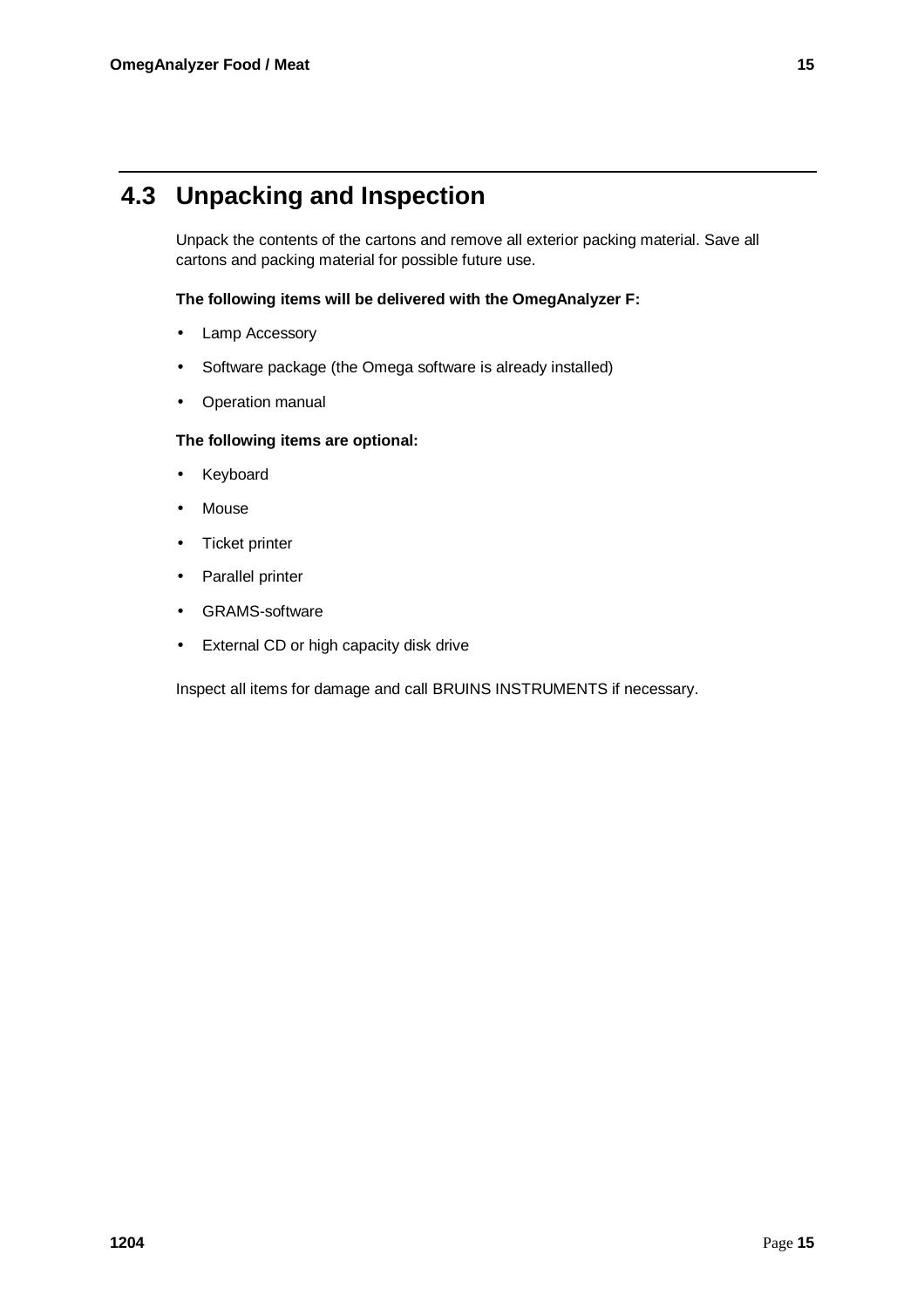### **4.4 Electrical Connections**

Install the OmegAnalyzer F as follows:

- 1. Connect one end of the power cable to the input power connector at the rear of the OmegAnalyzer F (pos. 7 in Fig. 4.1) and the other end to an AC source providing 210  $-260$  V AC and  $50 - 60$  Hz or 110  $-$  130 V AC and 60 Hz.
- 2. If a printer is to be used, connect the corresponding cable to the printer connector at the rear of the instrument (pos. 2 in Fig. 4.1).
- 3. Additional connections for keyboard and / or mouse are possible via the PS2 connector. If both devices should be attached, a Y wedge must be used.
- 4. Keyboard and mouse can be connected also via the USB connectors, as well as further devices, like external drive or modem.
- 5. To link the system to your network use the Ethernet connector.
- 6. A modem can be attached either to an USB or the serial connector.



Fig. 4.1: Connectors of the OmegAnalyzer F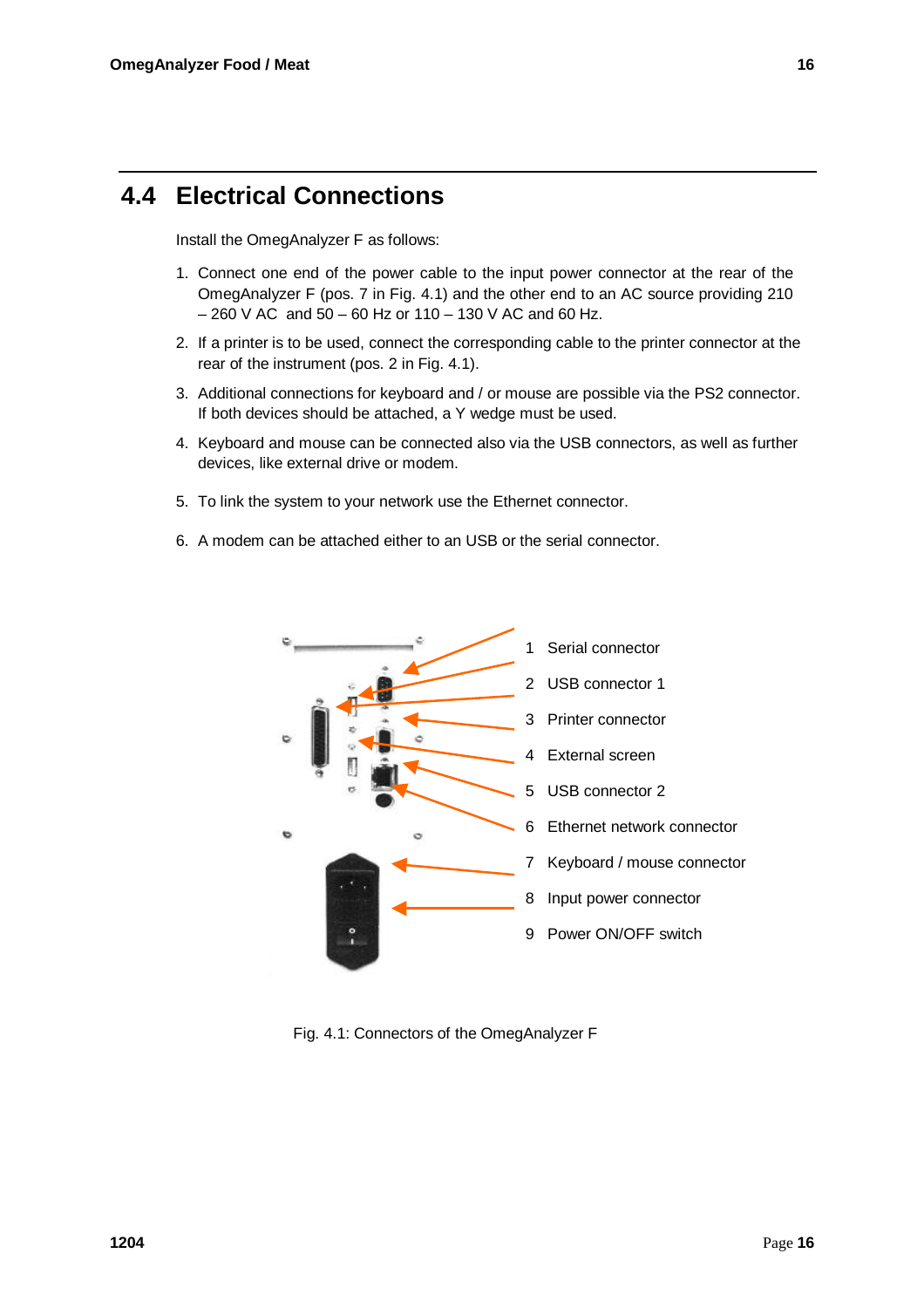# **5 Operation**

### **5.1 Start-up and Shutdown**

When all OmegAlyzer F components have been installed, the instrument can be started: Use the ON/OFF switch at the rear panel of the instrument to switch it on. Allow at least 10 minutes for the spectrometer to reach its operating temperature, then you can start measuring spectra. (For a description on how to operate the Omega Software, refer to the next section)

### **Caution:**

**Before you switch off the instrument, always make sure that you terminate** I **the Omega software first to avoid damaging files.**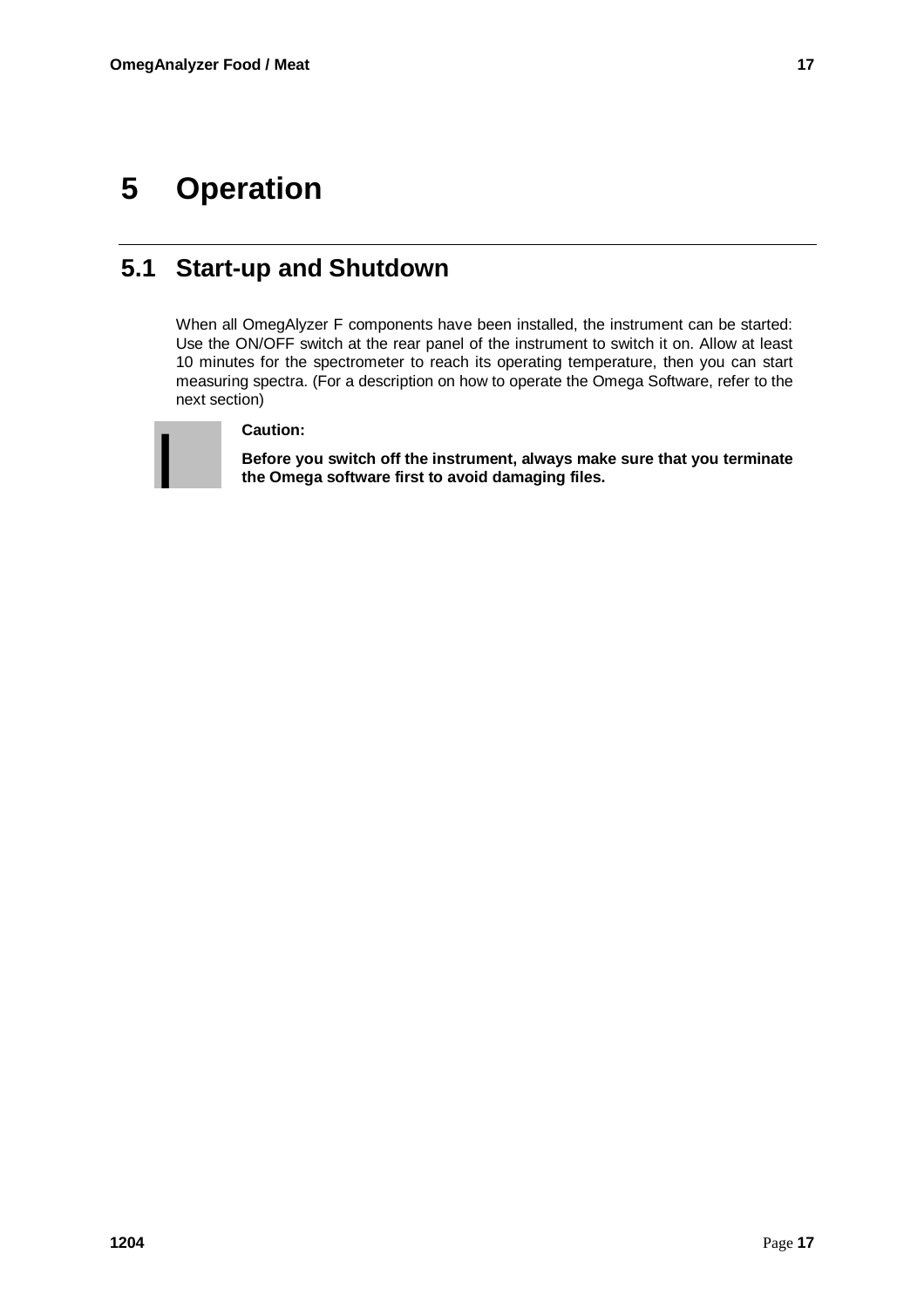## **6 The Omega Software**

Designed as control software for the BRUINS INSTRUMENTS OmegAnalyzer F the Omega software provides easy run programming and data processing and retrieval.

For the software description following conventions are used:

| <b>Bold type</b>          | Field labels, dialog boxes and windows e.g. Auto ++                                                        |
|---------------------------|------------------------------------------------------------------------------------------------------------|
| <b>Bold + italic type</b> | Buttons and menu options you can select, e.g. Measure.                                                     |
|                           | Typewriter text File or directory names and text to be entered via the keyboard,<br>e.g. $C: \Lambda$ e.at |

**Although the instrument is equipped with a touch screen, it is also possible to operate it via mouse and keyboard as the corresponding interfaces are provided at the rear. Therefore the terminology concerning the software operation is related to the operation via mouse and keypad, so that you will find expressions like 'click' and 'press'.**

### **6.1 Starting Omega**

To start Omega proceed as follows:

- Switch on the instrument.
- As the Omega software is part of the Windows system Autostart file, so the software is started automatically.
- If you are on the top of the Windows start menu, double-click *Meat* to start Omega.
- The Warm up Instrument window is displayed at the screen and you are asked to wait until the instrument has reached its operating temperature.

| Wait until the instrument has reached the operating temperature.    |
|---------------------------------------------------------------------|
|                                                                     |
| 9:26                                                                |
|                                                                     |
|                                                                     |
| If you have restarted the warm instrument, you may skip the warming |
| procedure                                                           |
| Skip warming                                                        |

Fig. 6.1: The Omega Start Window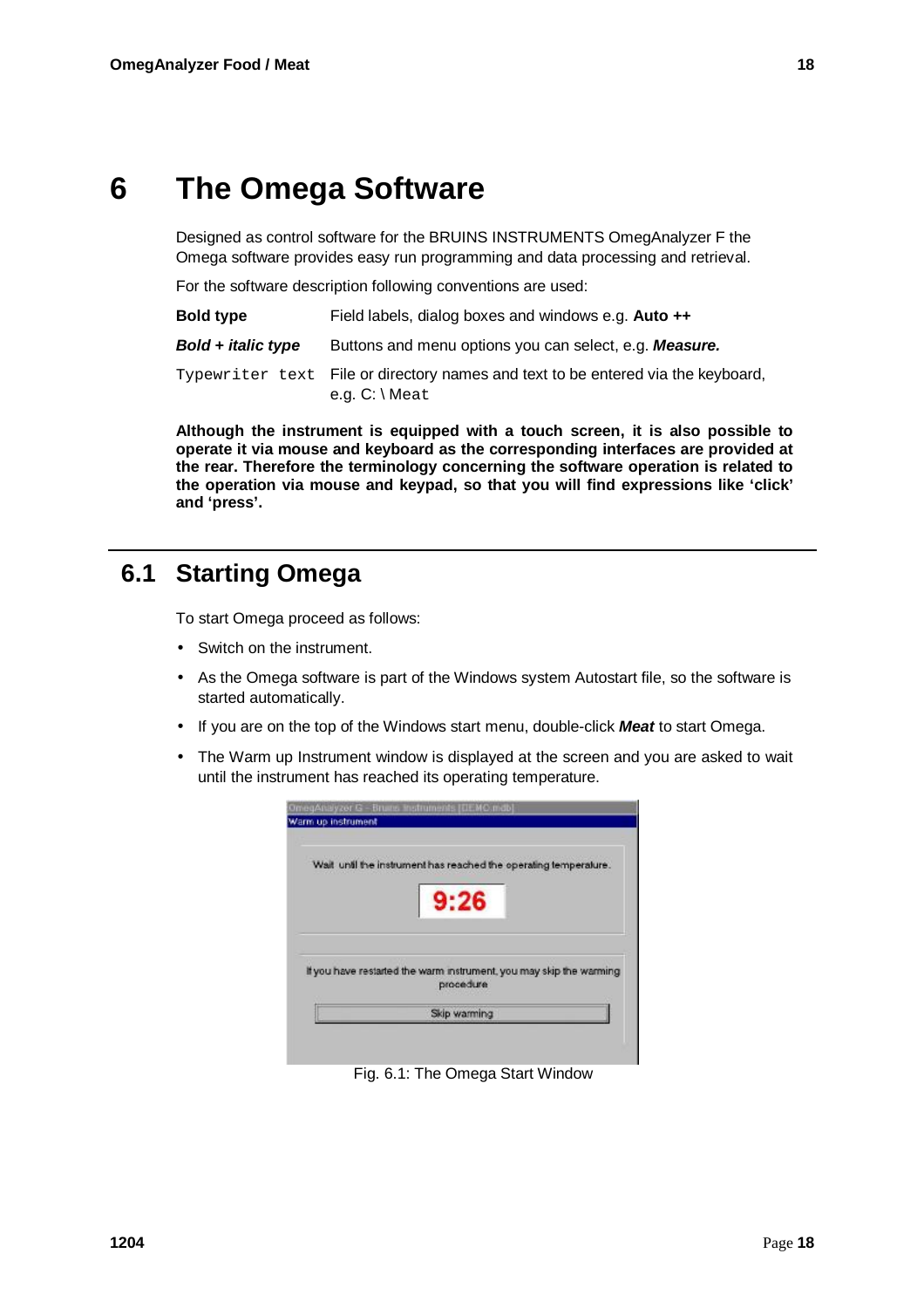- The warm up time is adjusted to 10 minutes. After these ten minutes the window will change. Click at *Start reference scan*, to take a reference scan which is needed for adjustment before starting sample measurements.
- If you have restarted the warm instrument, you may skip the warming procedure by clicking the *Skip warming* button to get directly to the Omega main window.

| Scan reference |                                                 |        |
|----------------|-------------------------------------------------|--------|
|                | Close the sample compartment and scan reference |        |
|                | Start reference scan                            | Cancel |

Fig. 6.2: Start reference scan

### **6.2 Terminating Omega and Shutting down the System**

To exit Omega and shut down the system, proceed as follows:

- Close all open dialogs and windows.
- Click *Shutdown system* in the Functions dialog box.
- You will be asked whether you want to shut down your system or cancel shutdown, click the corresponding button.

| Print           |                 |                   |  |
|-----------------|-----------------|-------------------|--|
| Options         | Preview         | Print             |  |
| Calibrations    |                 |                   |  |
| Calib-files     | <b>Products</b> | Assignments       |  |
|                 | Shutdown system |                   |  |
| Database        | Shutdown system |                   |  |
| Create          |                 | Export            |  |
|                 | Cancel          |                   |  |
| Security        |                 | <b>hwork</b>      |  |
| Passwords       |                 | Standardisation   |  |
| Shutdown system |                 | Close this window |  |

Fig. 6.3: Shutdown system

- A screen message will let you know when you can safely turn off your computer.
- Now you can switch off the OmegAlyzer F with the ON/OFF switch at the rear.



#### **Caution:**

**To avoid damaging files, always shut down Windows before you switch off** I **your computer.**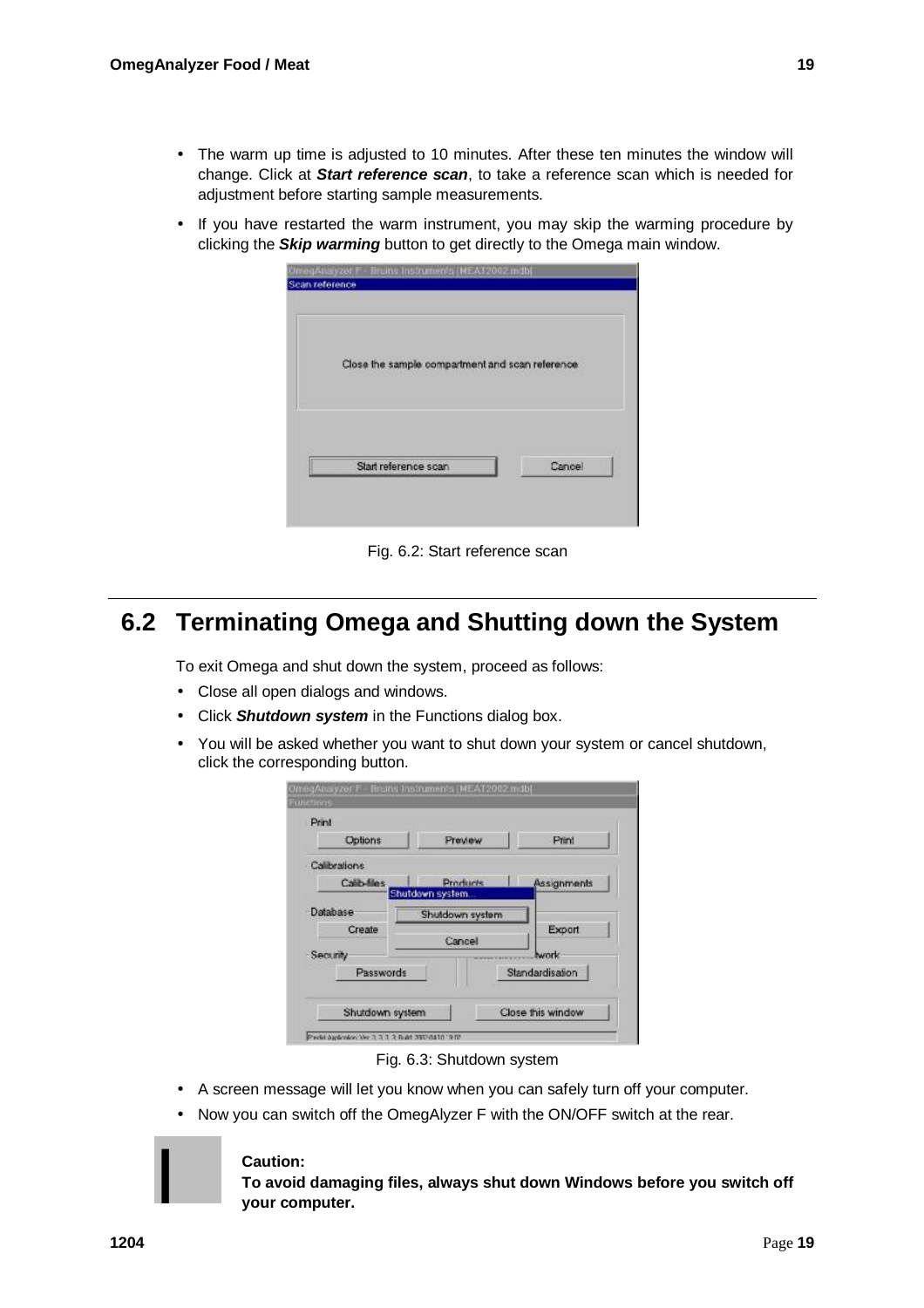### **6.3 The Omega Main Window**

After the warming up period is finished and the reference measurement has been taken, the Main window appears on the screen. In the headline, the name of the current database is displayed. In the field below, the name of the currently selected product is indicated.

| Name | Fat. | <b>Water</b> | Protein | Comment |  |
|------|------|--------------|---------|---------|--|
|      |      |              |         |         |  |
|      |      |              |         |         |  |
|      |      |              |         |         |  |
|      |      |              |         |         |  |
|      |      |              |         |         |  |
|      |      |              |         |         |  |
|      |      |              |         |         |  |

Fig. 6.4: The Omega Main Window

The Main window contains two buttons: Measure and Functions. They provide the following options:

- *Measure* To open the Scan sample dialog box where the spectrum name, a corresponding remark and additional features can be entered and the measurement can be started, see below.
- *Functions* To open the Functions dialog box where different functions can be carried out and additional dialogs can be opened, see section 6.5.

To change the product, click the arrow at the right-hand side of the product field and select another product form the appearing drop-down product list by clicking on it.

The Omega Main window contains a table with a certain number of columns depending on the number of assigned properties that are to be analyzed in the selected product.

The first column shows the name given to the corresponding spectrum before measurement. It can be changed by clicking the corresponding line and typing in a new name.

The following columns each contain a different property that is to be analyzed in the selected product. The measured values for these properties are displayed in the corresponding columns.

# **The measuring results cannot be deleted!** F

In the last column, remarks about the measurement can be entered to provide more information about it. These remarks can also be entered after a measurement. To enter

or change a remark, just click the corresponding line and type in the remark.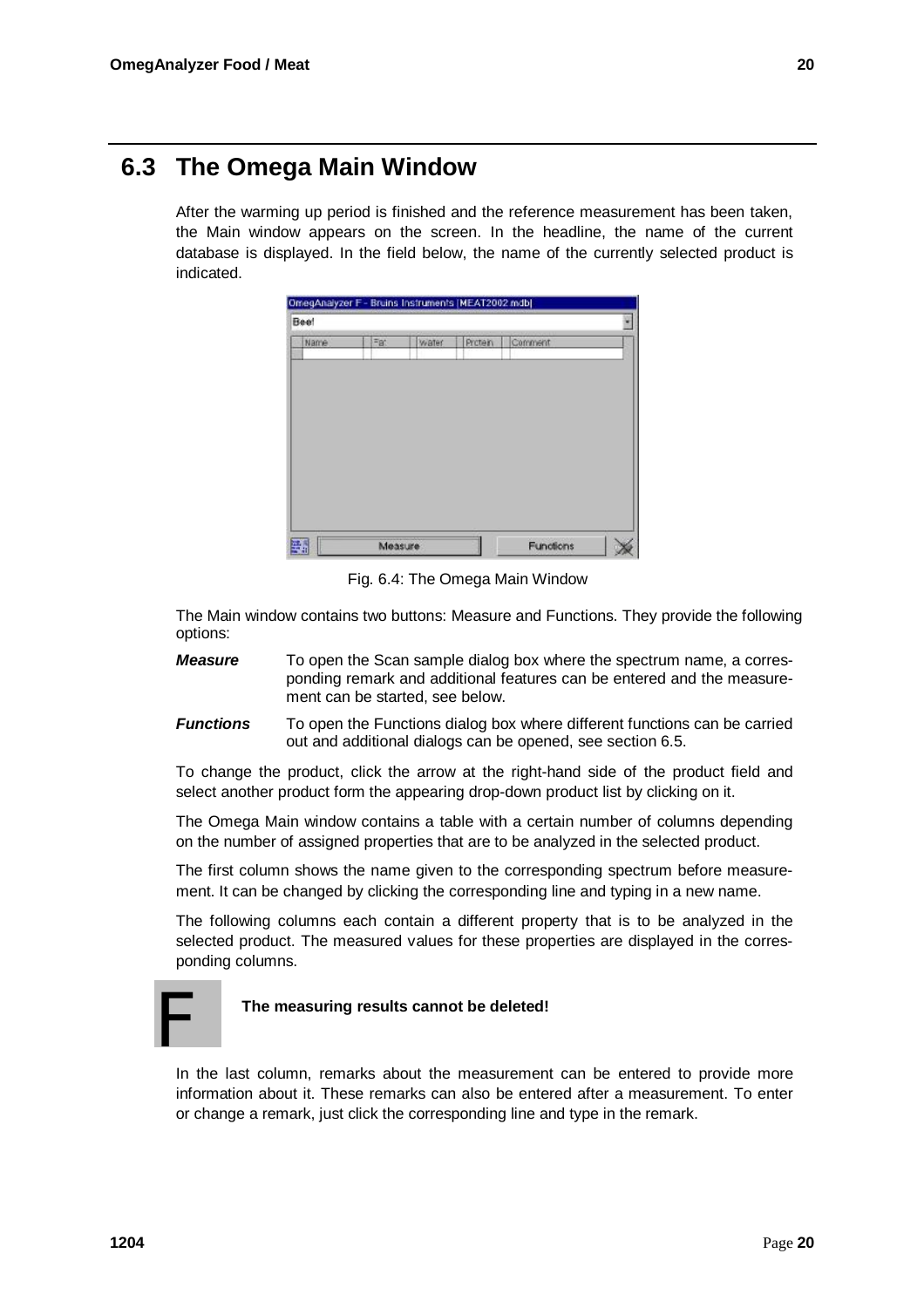#### **Sample details**

To look at the sample details of a certain sample spectrum, double-click the corresponding line in the table of the Main window. The **Sample details** dialog box will open:

| Sample details                     |      |                        |                                                                        |                   |                      |              |
|------------------------------------|------|------------------------|------------------------------------------------------------------------|-------------------|----------------------|--------------|
| Nama:                              | Mtx1 |                        | Date:                                                                  | 26.09.02.16:44:32 | Export               | п            |
| Comment:                           |      |                        |                                                                        |                   |                      | performed    |
| Product:                           | Beef |                        |                                                                        |                   |                      | Mark as<br>п |
| Storage:                           |      |                        | Duration:                                                              |                   | deleted              |              |
|                                    |      |                        |                                                                        |                   |                      |              |
|                                    |      |                        |                                                                        |                   |                      |              |
| Processing:                        |      |                        | Temp. ("C).                                                            |                   | <b>ROOM</b>          |              |
| Ref-Lab:                           |      |                        |                                                                        |                   |                      |              |
|                                    |      |                        | Predicted value and Raference laboratory value for sample's components |                   |                      |              |
| Comp.<br>$\blacktriangleright$ Fat |      | Caltration<br>Baef fat | Offset<br>ōű                                                           | Factor<br>1,0     | <b>eulev</b><br>12.6 | Referent     |
| Wate <sup>-</sup>                  |      | Bee" water             | 0.0                                                                    | 1:0               | 37.8                 |              |

Fig. 6.5: Sample details

In this dialog box the spectrum name, the date of the measurement and a comment providing more information about the spectrum are displayed. The comment is optional and can be changed after the measurement by clicking in the corresponding line.

Furthermore the dialog box contains the product name and optionally the storage and processing conditions, the duration of the storage and the temperature at which the product was measured. You can determine parameters by clicking the arrow next to the corresponding field.

If you change the product name after a measurement, you will be asked whether you want to update the predictions corresponding to the new product or not.

Click *yes* to update the predictions corresponding to the new product and store the value under the corresponding Product name, or click *no* to store the current measuring value under the corresponding product name.

The check box **Export performed** is activated automatically when you have already exported the corresponding spectrum to a database (see section 6.6.3.3).

If you do not want the corresponding spectrum to be printed in a report, activate the **Mark as deleted** check box.

In the table subscribed with '**Predicted value and Reference laboratory value for sample's components**' the sample components (properties) are displayed with their assigned calibrations, the Offset (bias) and Factor (skew) values determined in the **Parameters for Calibration** dialog box, the measured value calculated with the selected calibration, and a reference value from a reference laboratory, if available.

Click *Save and >>* to save all changes and display the following sample details, click the *<<* or *>>* button to move to the following or previous sample details without storing, or click *Close* to close the dialog box and return to the Main window without storing.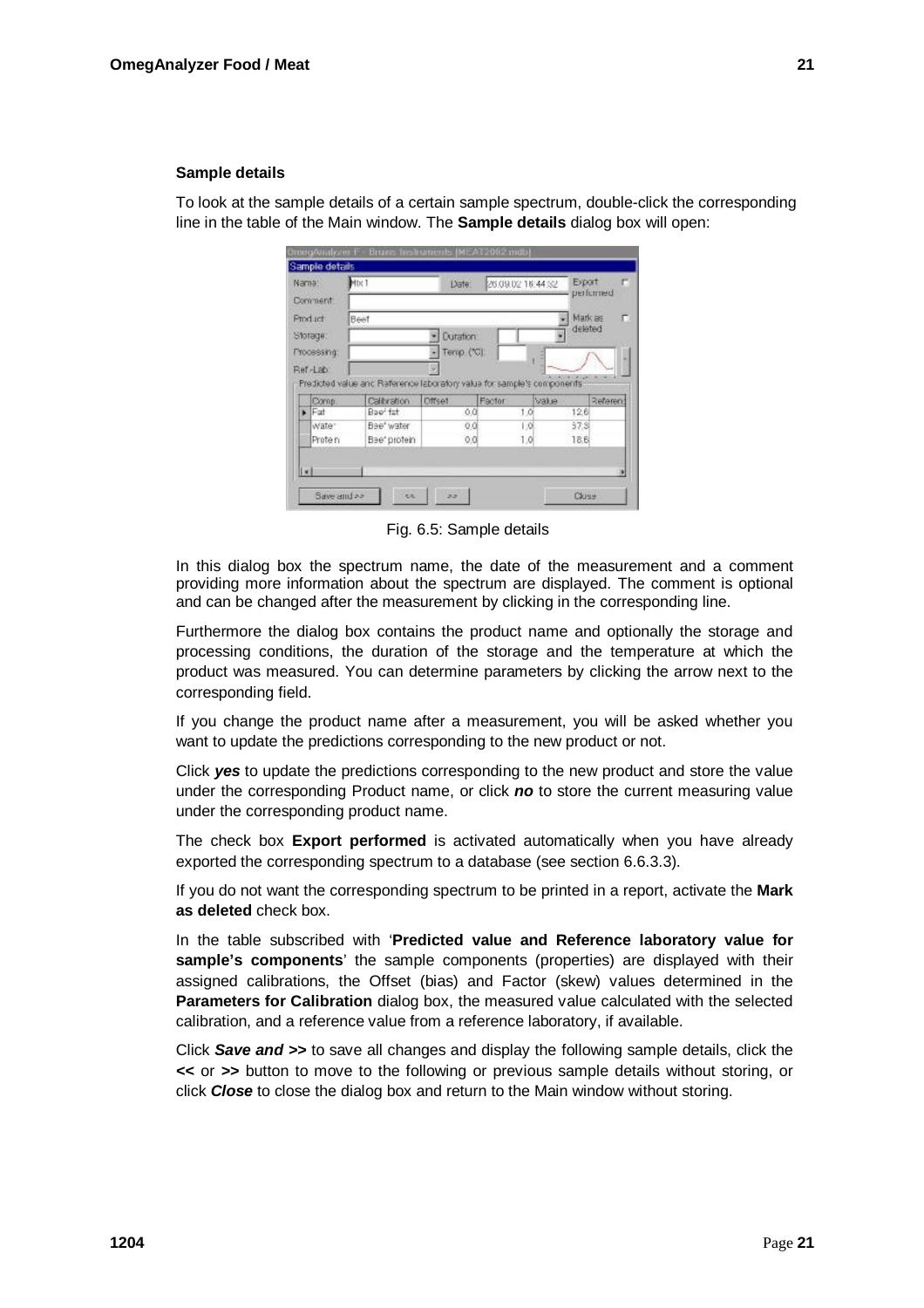To look at the spectrum with its 16 scans in a graphical representation, click the button right next to the small red graph. The perspective of the graph can be changed by pressing the right mouse button and moving the mouse.



Fig. 6.6: Sample Scan

### **6.4 Scan Sample**

After warming up, you can start a measurement by clicking *Measure*. In the Scan sample dialog box the sample name has to be entered. This is the name under which the spectrum is stored in the database. If you want to change the name after the measurement has been carried out, just click the corresponding line in the table of the Main window and type in a new name.

| Product: Beef        |                                                                                          |
|----------------------|------------------------------------------------------------------------------------------|
|                      | Samplename: BURGER 123<br>$C$ :<br>F Auto++                                              |
| Comment: New mix     |                                                                                          |
|                      | $\left\vert \gamma\right\vert$<br>b.<br><b>b</b><br>D                                    |
| Tob<br>Shift<br>li z | Ertet<br>$\mathbf{r}$<br>$\sim$<br>H x<br>h<br>ø<br>$\epsilon$<br>b n<br>Shak<br>$1 - 1$ |

Fig. 6.7: Scan Sample

If you attach a number to the spectrum name and activate the Auto+ + check box, the number behind the spectrum name will be increased automatically for the next measurement. You can also increase or decrease the added number by clicking on the arrows next to the spectrum name.

A temperature can be entered in the **°C** field indicating the temperature of the sample during the measurement.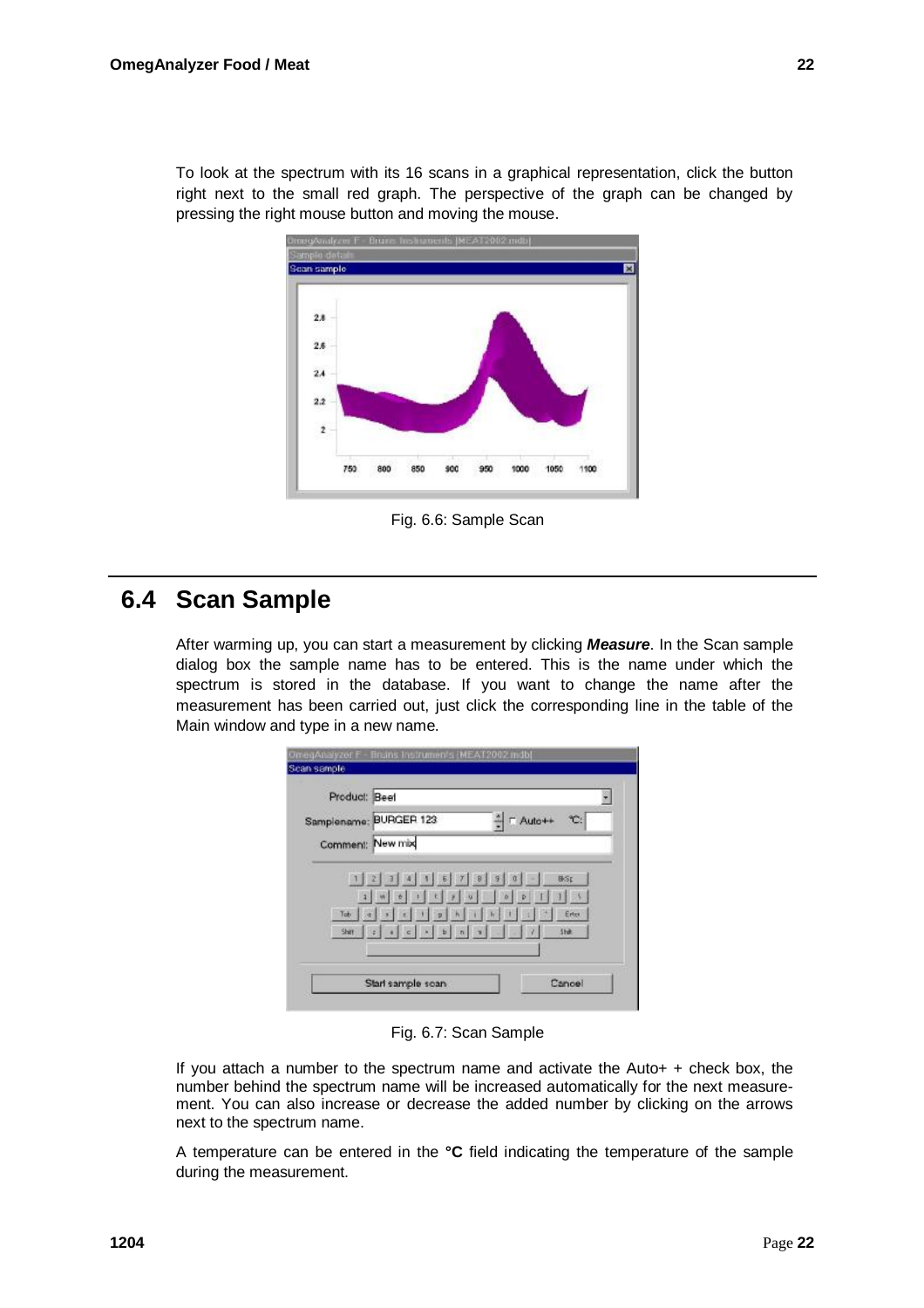The sample should always be measured at temperatures comparable to those the meat had during the calibration process. Otherwise the measuring results could be distorted.

You may also add a remark for each spectrum in the **Remark** box in order to provide more information about it. The remark for each measurement will be displayed in the table of the Main window.

If you want to add a remark or change the remark after the measurement has been carried out, just click the corresponding line in the table of the Main window.

After having typed in a spectrum name, you can start measuring your sample. Place the sample into the drawer if you have not done so yet, and click *Start sample scan* to start the measurement of your sample, or click *Cancel* close the dialog box without starting a measurement.

| Beef             |            |             |   |         |   |         |   |
|------------------|------------|-------------|---|---------|---|---------|---|
| Name             | <b>Fat</b> | Water       |   | Frotein |   | Comment | × |
| Mix 1            | 12.0       | 67.3        |   | 18.0    |   |         |   |
| Me: 1            | 12.3       | 673         |   | 18.6    |   |         |   |
| Mix <sub>2</sub> | 13.5       | 662         |   | 18.5    |   |         |   |
| Mix 2            | 13.6       | 66.0        |   | 18.6    |   |         |   |
| Mix 3            | 13.9       | 85.8        |   | 18.5    |   |         |   |
| Mix 4            | 13.9       | 65.9        |   | 18.4    |   |         |   |
| Mix 6            | 12,4       | 67.4        |   | 18月     |   |         |   |
| Mix 5            | 12,6       | 67.6        |   | 18.7    |   |         |   |
| Mix 6            | 12.3       | 67.3        |   | 18.7    |   |         |   |
| Mix 6            | 12.6       | 67.4        |   | 18.7    |   |         |   |
| <b>Mix 6</b>     | 12.6       | 67.4        |   | 18.7    |   |         |   |
| Mk 7             |            | $^{\prime}$ | ż |         | × |         |   |
| Mix 7            |            | $_{\rm 30}$ | ż |         | × |         |   |
| Mix 7            | 14.0       | 66.5        |   | 18.8    |   |         |   |
| $MK$ 7           | 14.1       | 60.51       |   | 18.2    |   |         |   |
|                  |            |             |   |         |   |         | τ |

Fig. 6.8: Main Window with Result

The measuring results are given in a unit according to the calibration (for example percent, ml, g etc.). Before being displayed on the screen, they are tested in different ways concerning Spectral Residuals, the Mahalanobis Distance and the concentration limits given for the corresponding calibration.

The Mahalanobis Distance aims at finding out how well the sample fits in the calibration model. The test concerning the concentration limits makes sure that the measuring results remain within the predetermined concentration limits. For the concentration limits a tolerance rate of 5% is applied to the measuring results in order to guarantee more stable and reliable values.

Measuring results within the limits of the used calibration are displayed on the screen. Outliers according to the tests carried out are not displayed on the screen. You will just see a cross in the line behind the corresponding parameter indicating an outlier according to one of the tests.

#### **Ticket printout**

By clicking at the crossed printer icon at the lower right corner, the actual results will be printed at an attached ticket printer.

The next measurements will be printed, until the printout will be disabled by another click at the printer icon.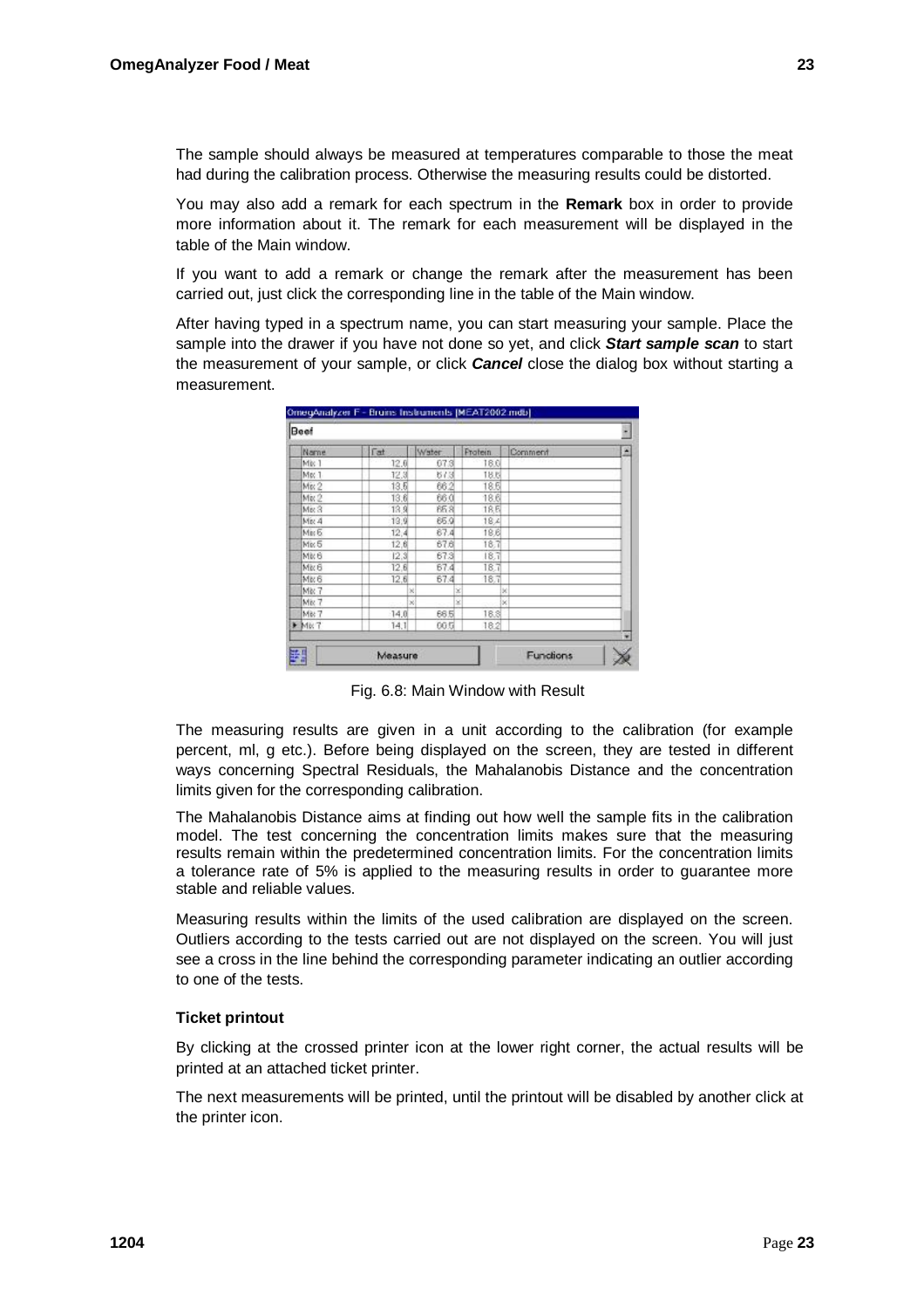#### **Single sample display**

Especially for use in production a larger display might be needed. By clicking at the table icon in the lower left corner the screen will change to a single sample display with bigger characters.

|  |  | Clicking again to this icon will change back to the table display. |  |  |
|--|--|--------------------------------------------------------------------|--|--|
|  |  |                                                                    |  |  |

| 23.2% |
|-------|
|       |
| 63.6% |
| 11.4% |
|       |

Fig. 6.9: Big display

If you double-click in the table display a field with an outlier cross, the Test-Results dialog box will open, providing more information about the constituent with the outlier reason. Clicking in this field without outlier will show information about mean, max and standard deviation of the subsamples. Click *OK* to close the dialog box.

|                  | <b>Test-Results</b>                  | ⊡         |  |
|------------------|--------------------------------------|-----------|--|
| Name<br>Mix 1    |                                      |           |  |
| Mtx 1            | Mot 7                                | Fat       |  |
| Mix <sub>2</sub> |                                      |           |  |
| Mix 2            | Number of single spectra: 12         |           |  |
| Mix 3            | Number of outliers: 12               |           |  |
| Mix 4            | Cuffer M-Disfance: 12.34 > 9.00 [12] |           |  |
| Mix 6            |                                      |           |  |
| Mix 5            |                                      |           |  |
| Mix 6            |                                      |           |  |
| Mix 6            |                                      |           |  |
| <b>Mix 6</b>     |                                      |           |  |
| Mix 7            |                                      |           |  |
| $Miz$ 7          |                                      |           |  |
| Mix 7            |                                      | <b>DK</b> |  |
| Mix 7            |                                      |           |  |

Fig. 6.10: Outlier data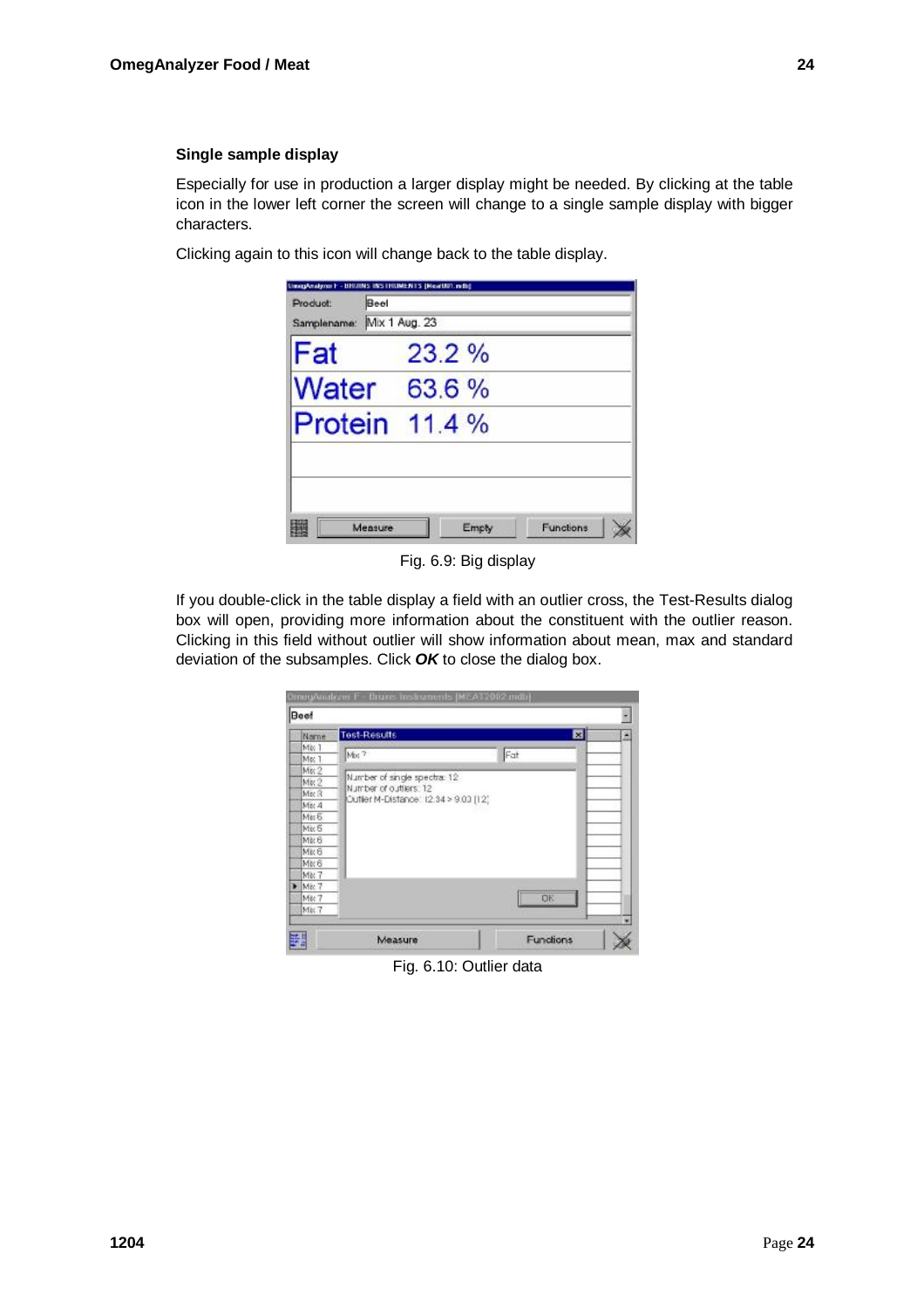### **6.5 The Functions Dialog Box**

To carry out further adjustments and options, click *Functions*. The **Functions** dialog box will open:

| <b>Options</b>     | Preview  | Print               |
|--------------------|----------|---------------------|
| Calibrations       |          |                     |
| Calib-files        | Products | Assignments         |
| Database<br>Create | Select   | Export              |
| Security           |          | Calibration natwork |
| Passwords          |          | Standardisation     |

Fig. 6.11: Functions



**The functions accessible via the Functions dialog box might be password protected. If this is the case, you are asked to enter the corresponding password after having clicked a button. Type in the password for the function you want to activate and press Enter. The corresponding dialog will appear.**

The **Functions** dialog box provide following options:

| <b>Options</b>         | To set the print options (section 6.6.1.1)                    |
|------------------------|---------------------------------------------------------------|
| <b>Preview</b>         | To preview the print-out (section 6.6.1.2).                   |
| Print                  | To print a report (section 6.6.1)                             |
| <b>Calib-files</b>     | To load calibration files (section 6.6.2.1)                   |
| <b>Products</b>        | To add or delete products (section 6.6.2.2)                   |
| <b>Assignments</b>     | To assign calibrations to products (section 6.6.2.3)          |
| <b>Create</b>          | To create a new database (section 6.6.3.1)                    |
| <b>Select</b>          | To load an existing database (section 6.6.3.2)                |
| <b>Export</b>          | To export data (section 6.6.3.3)                              |
| <b>Passwords</b>       | To determine passwords to protect functions (section 6.6.4.1) |
| <b>Standardization</b> | To measure samples for standardization (section 6.6.5)        |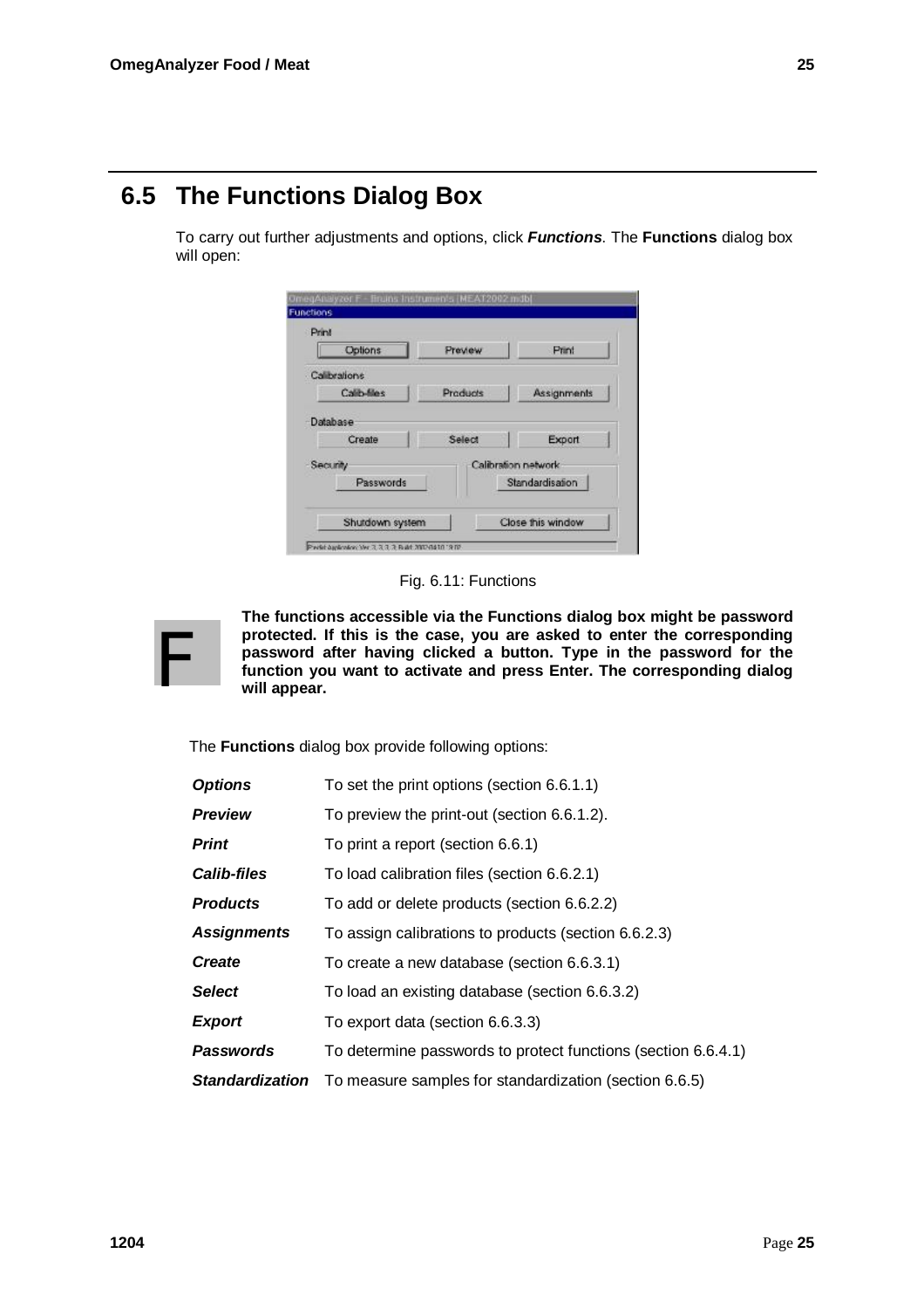### **6.5.1 Print**

#### **6.5.1.1 Options**

To determine which lines and products of the table in the Main window are printed out in the report, click *Options*. The **Options for printing** dialog box will open:

| Options by printing                          |                                             |                                             |
|----------------------------------------------|---------------------------------------------|---------------------------------------------|
| Print lemplale (Rep⊙ri)                      |                                             |                                             |
|                                              |                                             |                                             |
|                                              | Enh comparision (Ment Analyzed [Componerpt] |                                             |
| Report samples (ReportSamples.rpt)           |                                             |                                             |
| Reproducibility [Reproducibility.rpf]        |                                             |                                             |
| Standard agont (Ment Analyzied (Debuilt.rpf) |                                             |                                             |
|                                              |                                             |                                             |
| Product selection                            |                                             |                                             |
| $\subseteq$ all products.                    | <sup>2</sup> only current product           |                                             |
| Sample selection:                            |                                             |                                             |
| <sup>5</sup> all samples                     |                                             | flionly samples with certified calibration. |
|                                              |                                             |                                             |
|                                              |                                             |                                             |
| Set options                                  |                                             | Cancel                                      |
|                                              |                                             |                                             |

Fig. 6.12: Print Options

#### **Print template (Report)**

In the upper part of the **Options for printing** dialog box you can determine what kind of report you want to print. The software offers several templates for printing.

### **Time selection**

The time selection enables you to determine which measuring results are printed. You can either print all measuring results stored in the database or the measuring results of the current day by activating the corresponding check box.

You can also select the time frame check boxes and enter two dates to determine the time interval of which you want the report to be printed.

#### **Product selection**

By means of the Product selection you can choose whether you want to print the measuring results of all products or just those of the product currently selected, by activating the corresponding check box.

#### **Sample selection**

The sample selection enables you to choose whether you want to print all samples or only the samples with a certified calibration.

Click *Set options* to store all changes and close the dialog box, or click *Cancel* to close the dialog box without storing any changes.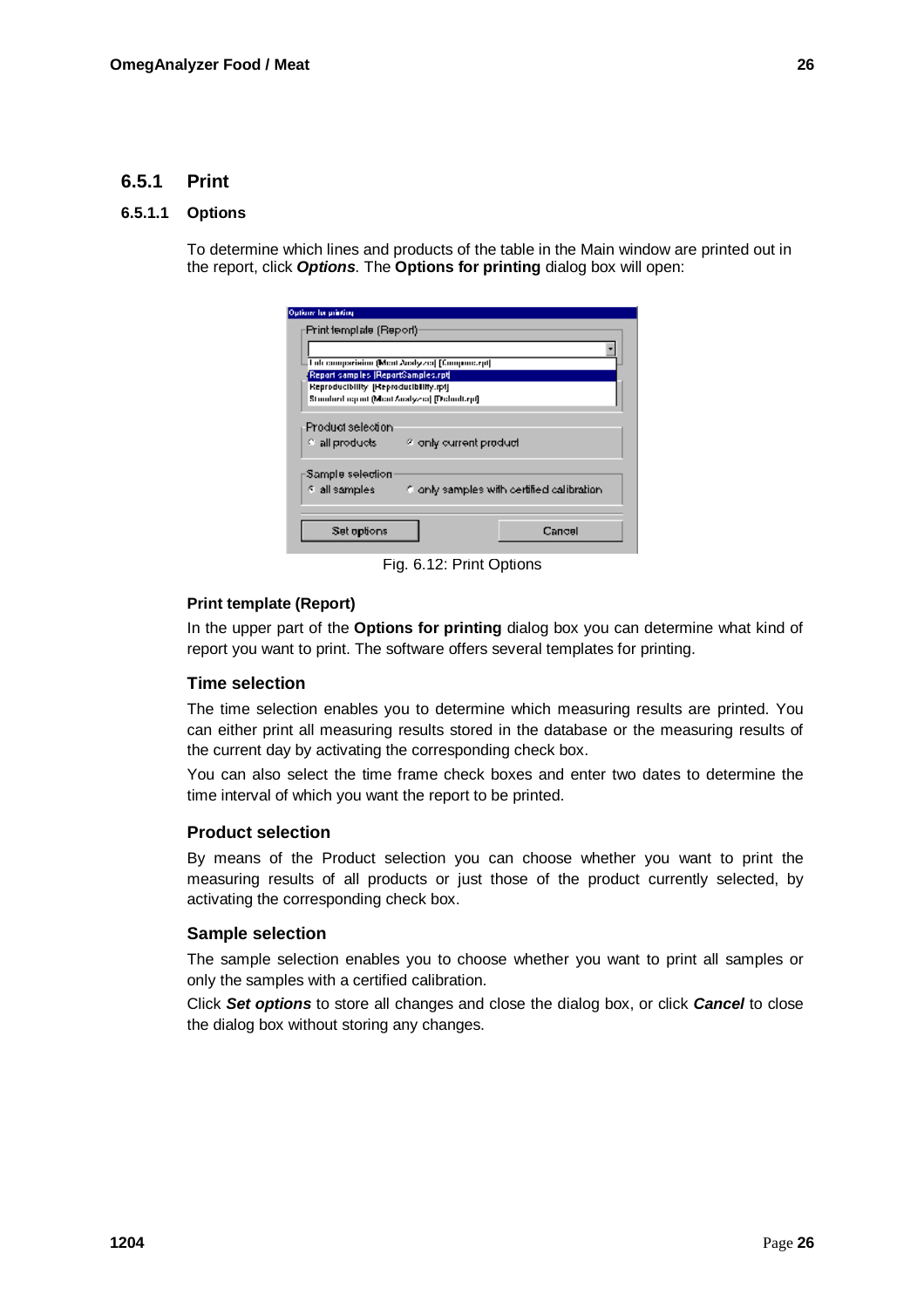### **6.5.1.2 Preview**

To preview the print-out of your defined report on the screen, click *Preview*. The **Preview window** appears:

| g Print report |                    |                                     |                                  |        |          |              | <b>EDIX</b> |
|----------------|--------------------|-------------------------------------|----------------------------------|--------|----------|--------------|-------------|
|                | T ol1              | ᆇ                                   | toon<br>$\overline{\phantom{a}}$ | Toal22 | 100%     | 22 of 22     |             |
|                |                    |                                     |                                  |        |          |              | ٠           |
|                |                    |                                     |                                  |        |          |              |             |
|                |                    |                                     |                                  |        |          |              |             |
|                |                    |                                     |                                  |        |          |              |             |
|                |                    | Bruins Instruments - OmegAnalyzer F |                                  |        |          |              |             |
|                |                    |                                     |                                  |        |          |              |             |
|                | <b>Date</b>        | Nazzar                              |                                  | Ext    | Moisture | Protein Camm |             |
|                | 260902 1610-18     | "Buf't                              |                                  | 12.9   | 磁石       | 18.6         |             |
|                | 260902 161206      | $-BerC2$                            |                                  | 13.7   | 68.D     | 13.3         |             |
|                | 260902 161336      | FBrf3                               |                                  | 133    | 65.4     | 13.4         |             |
|                | 260902 161423      | "Buf 4                              |                                  | 127    | 66.9     | 12.6         |             |
|                | 2012/01/2012       | "First"d                            |                                  | 126    | 61.2     | 13.1         |             |
|                | 26.09.02 16:42:16  | Berf4                               |                                  | 12.7   | 63.0     | 18.6         |             |
|                | 260902 164804      | *PC                                 |                                  | 128    | 67.2     | 18.6         |             |
|                | 2609.02 16:44:32   | "Mic1                               |                                  | 126    | 67.3     | 10.6         |             |
|                | 260902 1651.30     | "Mint                               |                                  | 123    | 67,3     | 18.6         |             |
|                | 260902 165342      | Mn2                                 |                                  | 135    | 62       | 18.3         |             |
|                | 2019/11/2 16:54:47 | "Mr.2                               |                                  | 13.6   | tà U     | 13.8         |             |
| œ              |                    |                                     |                                  |        |          |              | ×           |

Fig. 6.13: Report Preview

In the report shown above, the date and time of the measurement, the spectrum name, the measured constituents and the corresponding comment are printed.

According to the settings, the following buttons are active:

|   | First page    | to display the first page of the report.                              |
|---|---------------|-----------------------------------------------------------------------|
|   | Previous page | to display the previous page of the report.                           |
|   | Next page     | to display the next page of the report.                               |
|   | Last page     | to display the last page of the report.                               |
| 6 | Print report  | to print the report or a part of it on the connected printer.         |
| 函 | Export        | to export the report in a certain format to a certain<br>destination. |
|   | Close         | to close the preview screen.                                          |

### **6.5.1.3 Print**

To print a predefined report on your connected printer, click *Print*. The report will be printed immediately.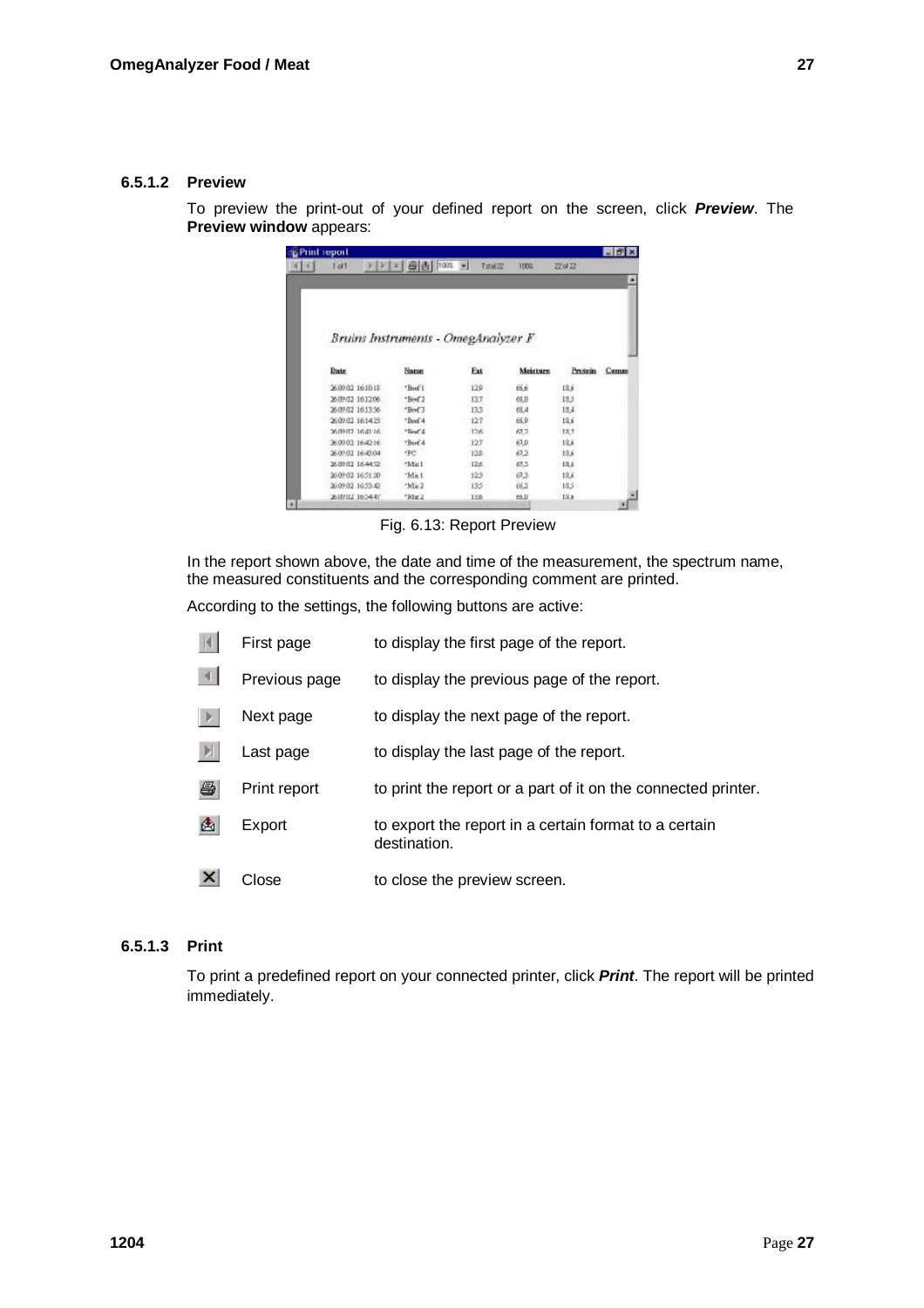### **6.5.2 Calibrations**

#### **6.5.2.1 Calib-files**

To carry out calibration adjustments, click *Calib-files*. The **Calibration files** dialog box is displayed:

|   | Fretype      | Cert | Neme              | Description       | Dete     | Length |
|---|--------------|------|-------------------|-------------------|----------|--------|
|   | Grams PLS-IQ | Nain | Beet 1 20 col     | Best_D_21% let    | 21:11:99 | 34B672 |
|   | Grams PLS-ID | Nein | Beet 10, 35.pal   | Beet_10 25% fat   | 21.11.99 | 356314 |
|   | Grams PLS-10 | Nain | Boat: 20, 45 call | Bect. 20, <5% fat | 27.12.99 | 35532B |
| ٠ | Grams PLS-10 | Nem  | Pork 10.35.5al    | Pork 10 :5% fet   | 21.11.99 | 356314 |
|   | Grams PLS-IQ | Main | Pork, 25, 60.161  | Pork 25 ED% fat   | 21.11.99 | 334316 |
|   |              |      |                   |                   |          |        |
|   |              |      |                   |                   |          |        |

Fig. 6.14: Calibration list

It contains a table with the File type, a statement whether the corresponding calibration is certified or not, the name of the calibration, a description of it, the date of its creation, and the file length of the calibration file.

#### **Adding a calibration file**

**Click** *Add file* **to add a calibration file. The** Add calibration file **dialog box appears:** 

| Add calibration file |                   |              |                    |
|----------------------|-------------------|--------------|--------------------|
| File type:           | Grams FLC-ID      |              | <b>F</b> Contribut |
| <b>Oben</b>          | Annoccos          |              |                    |
| Name:                | pork.cal          |              |                    |
| Date:                | 27.39.02.17:20:12 | File length: | 38400              |
| Elements:            | Meat              |              |                    |
| Description:         | pork.cal          |              |                    |

Fig. 6.15: Add calibration

In this dialog box you can select a calibration file type and determine whether the calibration you want to open should be certified or not by activating the check box **Certified**. Click *Open* to determine the directory in which the calibration file is stored, search the corresponding directory, select the calibration file you want to open and click *Open* again.

The selected calibration file with further details concerning the file is displayed in the dialog box.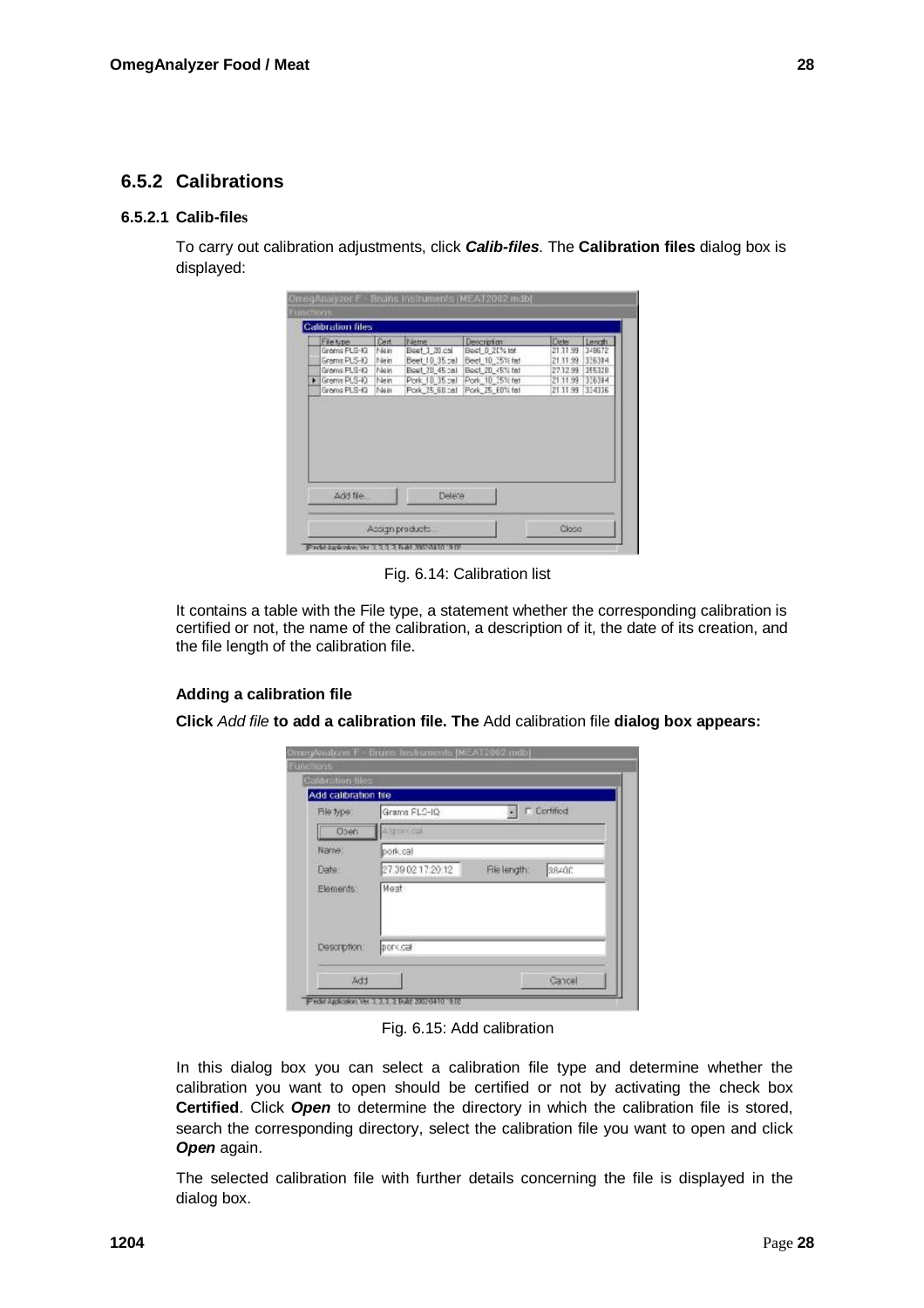To add the selected calibration file to your list of calibrations, click *Add*, to close the window without adding a new calibration file, click *Cancel*. You will return to the **Calibration files** dialog box.

To delete a calibration file from the list in the Calibration files dialog box, mark the corresponding line in the table with the arrow and click *Delete*.

#### **Assigning calibrations to products**

When you click *Assign products* **Assignments of calibrations to products** dialog box will open:

| Beef         |             |             |             |           |
|--------------|-------------|-------------|-------------|-----------|
| Companients. | Type        | <b>Cert</b> | Newton      | Flement   |
| Fet          | Grams PLSHQ | IN airs     | Beef 0_35%  | Beet 'et  |
| Weren        | Grams PLSHQ | Nein        | Boat 10 35% | Beatwater |
| $F$ Türgin   |             |             |             |           |
|              |             |             |             |           |

Fig. 6.16: Assign calibration

At the top of the dialog box the product currently selected is displayed. The table below contains the components (properties) to be analysed in the product, the type of calibration assigned to the properties, a statement whether the corresponding calibration is certified or not, the name of the calibration, and the elements it consists of.

If you have changed any factor in the **Parameters for Calibration** dialog box or if you have assigned a new calibration to a product, the button *Recalculate corresponding samples* in the dialog box **Assignments of calibrations to products** becomes active.

When you click this button, the measurement results of the current product are recalculated according to the changes performed.

To delete a line in the table of the **Assignments of calibrations to products** dialog box, mark the line by clicking it and click *Delete*.

To close the **Assignments of calibrations to products** dialog box, click Close You will return to the Functions dialog box.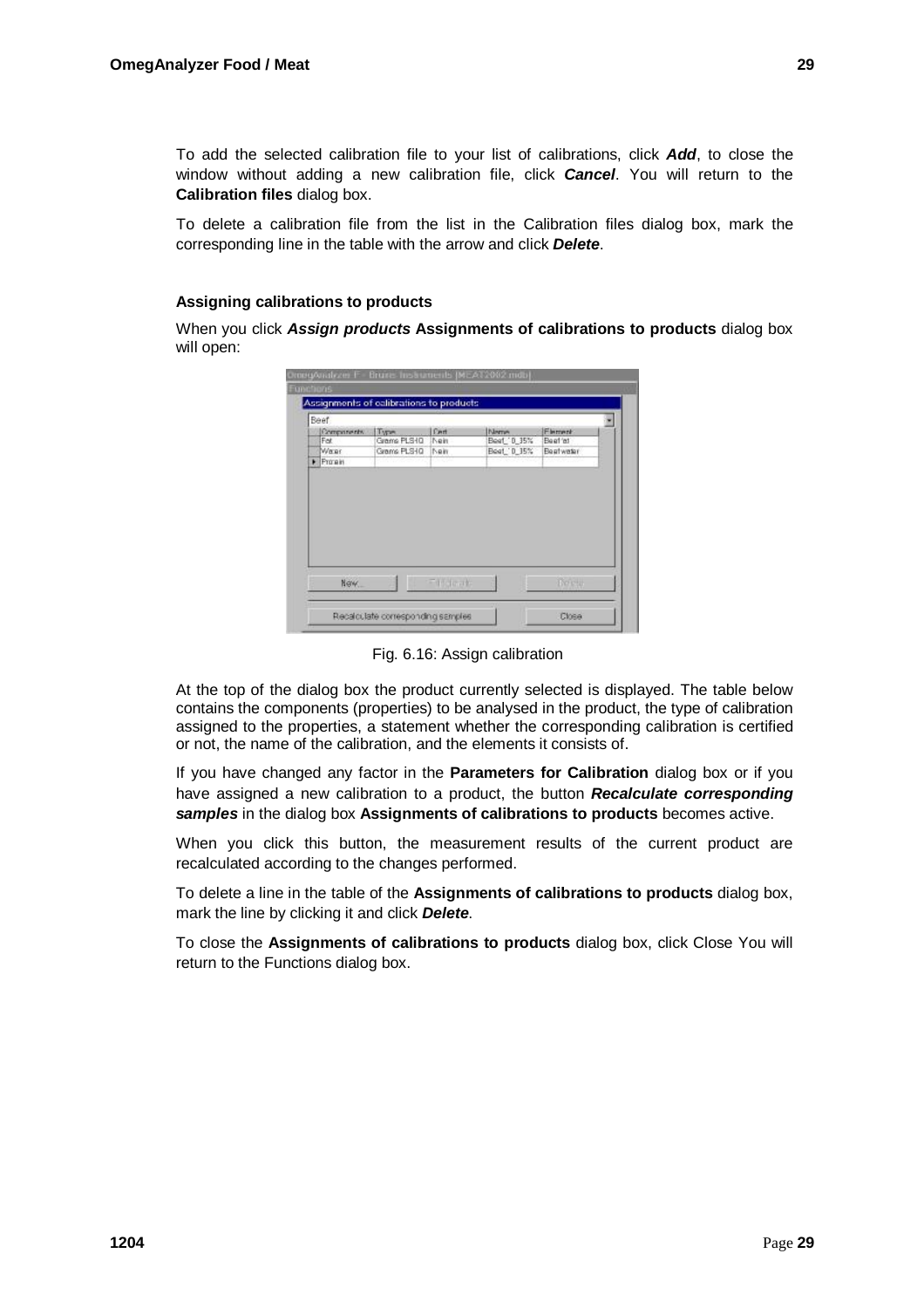|              | Assign calibration to product      |  |
|--------------|------------------------------------|--|
| Freeluct:    | Beef                               |  |
| Construent:  | Profein                            |  |
| Hie type:    | <b>Ficertised</b><br>Grams FLS-ID  |  |
| Description: |                                    |  |
| File name:   | Beef 0 20% fat                     |  |
| Date:        | Beef 10 95% fat<br>Beef 20_45% fat |  |
|              | Pork 10 35% fat                    |  |
| Element:     | Pork_25_60% fat                    |  |
| Description. |                                    |  |

Click *New* to assign a calibration to a product. The **Assign calibration to product** dialog box appears:

Fig. 6.17: Select Calibration

In the dialog the product selected in the **Assignments of calibrations to products** dialog box is displayed.

Select the constituent of the product for which you want to assign a calibration by clicking the arrow next to the Constituent field.

Then choose the calibration file type and the description. The file name, date and the file length will be displayed automatically after the selection.

Finally the element of the calibration can be determined according to the selected constituent.

Click *Assign* to assign the selected calibration to the current product, or click *Cancel* close the dialog box without assigning. You will return to the Assignments of calibrations to products dialog box.

To edit the details click *Edit details*. The **Parameters for Calibration** dialog box will open:

| Parameters for Calibration |                     | Assignments of calibrations to products. |         |                 |
|----------------------------|---------------------|------------------------------------------|---------|-----------------|
| Product:                   | Beef                |                                          |         |                 |
| Constituent: Fat           |                     |                                          |         |                 |
| Element                    | Beef fat            |                                          |         |                 |
| Diffset:                   | C.                  | Constituant                              | Mnyakia | <b>Naxvatie</b> |
|                            |                     | $\blacktriangleright$ Fat.               | 0.00    | 100,00          |
| Slope                      |                     | Water                                    | 0.001   | 100.00          |
| M-Dist                     | ls:                 | Protein                                  | 0.001   | 100.00          |
| $=$ $\epsilon$<br>Range:   | %                   |                                          |         |                 |
| Dutter:                    | 25<br>$\frac{1}{2}$ | F Baseline only for Cal-Range            |         |                 |

Fig. 6.18: Edit calibration details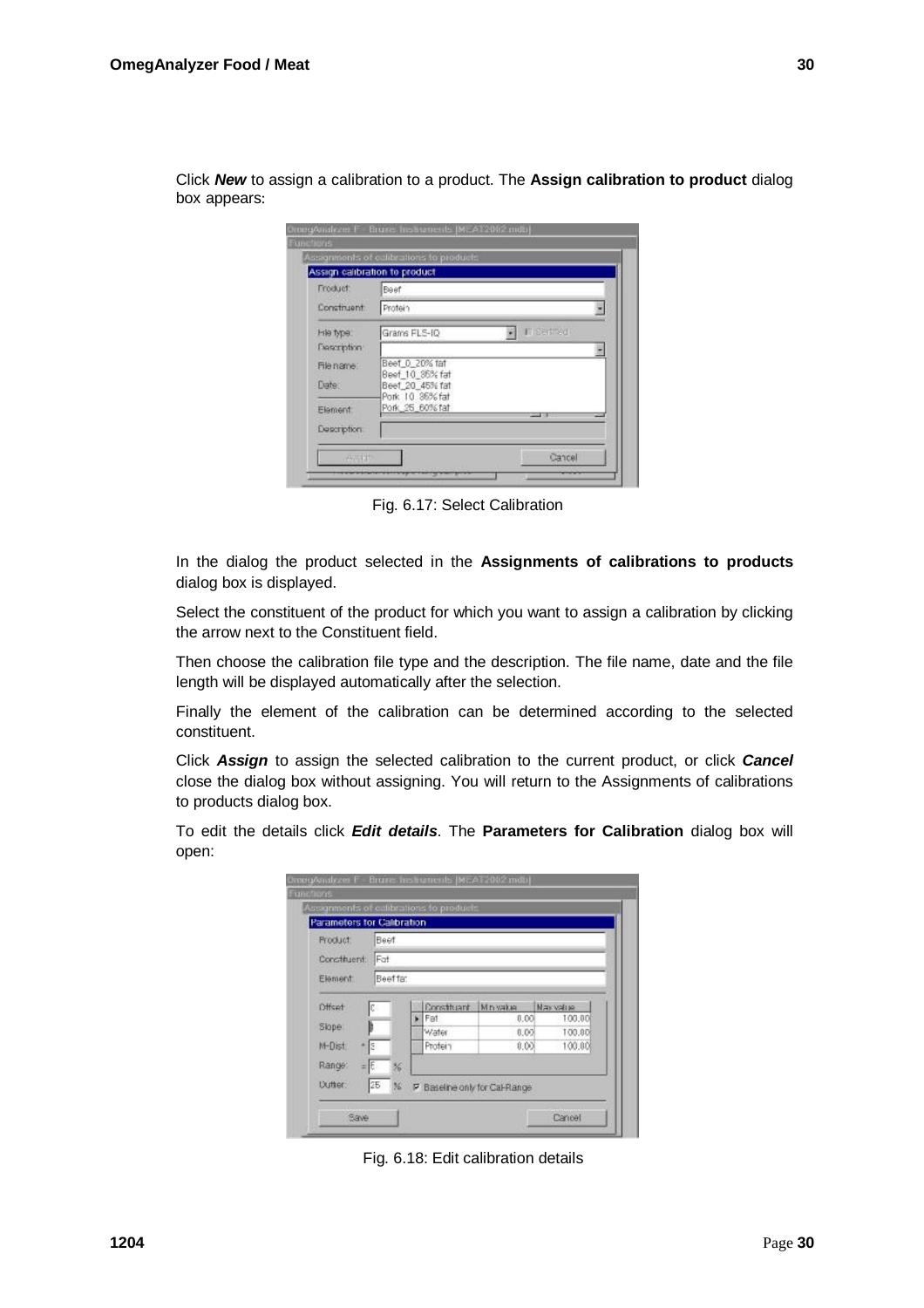In this dialog box you can determine the **Slope** (skew), the **Offset** (bias) value, the **Mahalanobis** limits, the extended **range** and the allowed percentage of **outlier**s in subsamples applied to the measuring results.

If the calibration uses only a part of the measured wavelength range, mark **Baseline only for Cal-Range.** 

Click *Save* to store all changes and close the dialog box, or click *Cancel* to close the dialog box without storing any changes. You will return to the Assignments of calibrations to products dialog box.

#### **6.5.2.2 Products**

Click *Products* to carry out product adjustments. The **Products** dialog box will open:

| Name<br>Baer<br>Test | ٧<br>Ÿ. | Active Group<br>Mapr<br><b>Mast</b> | Type:<br><b>FXW mast</b><br>Raw mest | Product<br>Boot<br>Turkay | Closs  |
|----------------------|---------|-------------------------------------|--------------------------------------|---------------------------|--------|
|                      |         |                                     |                                      |                           |        |
|                      |         |                                     |                                      |                           |        |
|                      |         |                                     |                                      |                           |        |
| New                  |         |                                     | De'aults                             |                           | Delete |
|                      |         |                                     | Active/nactive                       |                           |        |

Fig. 6.19: Product list

It contains a list of all possible products to choose from with a statement whether they are switched active or inactive, the group the product belongs to, the product type, and the product class.

### **Adding a new product**

Click *New* to add a new product to the list. The **Add new product** dialog box will open:

| Add new product             |                    |                          |
|-----------------------------|--------------------|--------------------------|
| Name:                       | Beet               |                          |
| Product association         |                    |                          |
| Group                       | Maar:              | $\overline{\phantom{a}}$ |
|                             | All meat products  |                          |
| Type:                       | Rawmeat            | ᆌ                        |
| Product:                    | <b>Minced meat</b> | ۰                        |
| <b>CONTRACTOR</b><br>Class: |                    | 固                        |

Fig. 6.20: Add product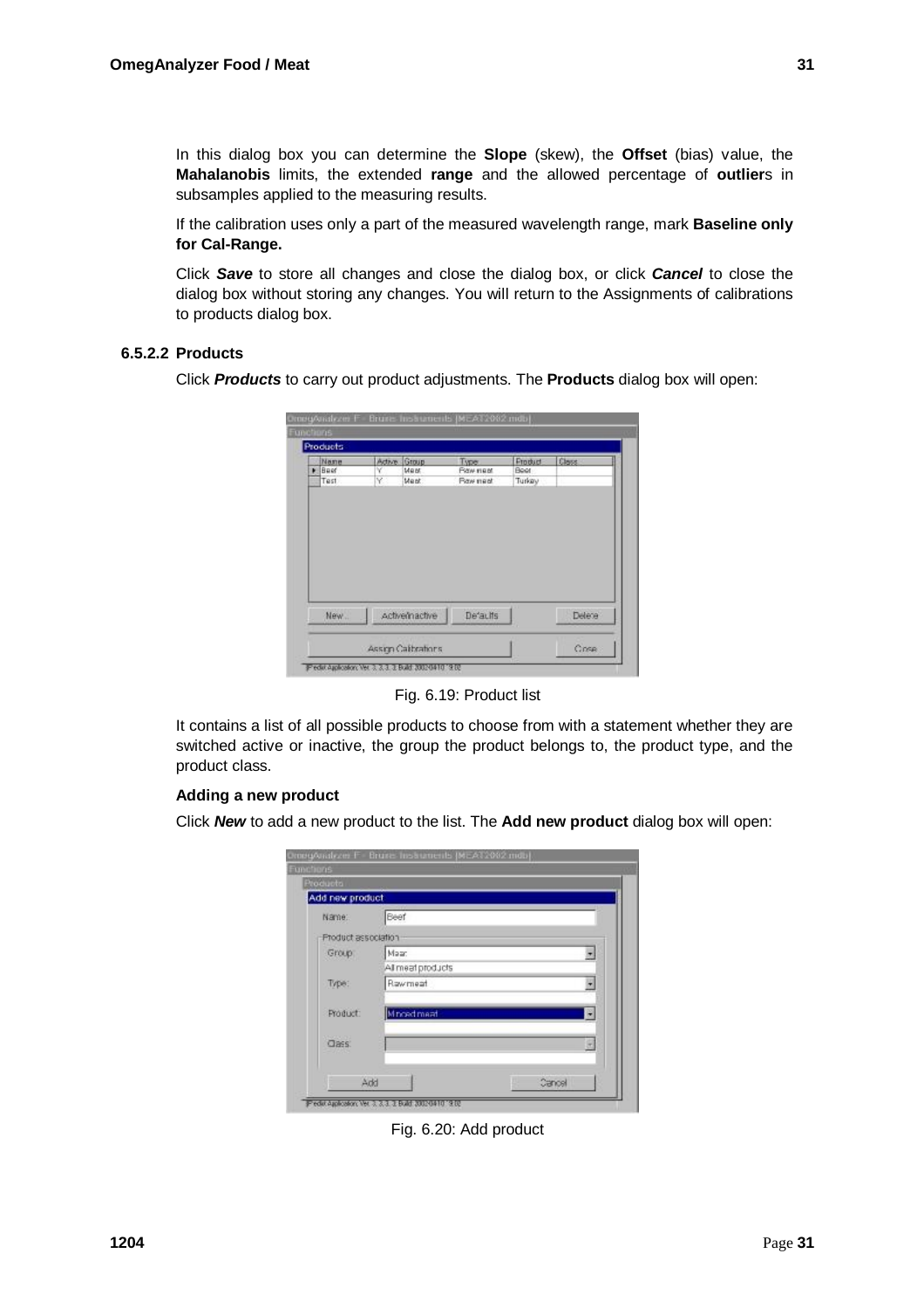Type in the name of the new product in the dialog box and assign a group, a type, a product and, if possible, a class to it.

Click *Add* to add the new product to the Products list, or click *Cancel* to close the dialog box without adding anything. You will return to the Products dialog box.

If you want to inactivate one or several products, that they will not appear in the product list of the Main window, select the corresponding product by clicking the corresponding line and click *Activate/Inactivate* The status of the product will change. An activated product is marked with a 'Y' in the table, an inactivated with an 'No.

To delete a Product from the table, mark the corresponding line by clicking on it and click *Delete*.

When you click the **Assign calibrations** button, the **Assignments of calibrations to products** dialog box will open (for details concerning this dialog see page 30f).

Click *Close* to close the dialog box and return to the Functions dialog box.

#### **6.5.2.3 Assignments**

When you click the *Assignments* button the **Assignments of calibrations to products** dialog box will open (for details concerning this dialog see page 30f).

### **6.5.3 Database**

#### **6.5.3.1 Create**

Click *New* to create a new database. The **Create New Database** dialog box will open:

| Name of the new database:                       |                             |  |        |
|-------------------------------------------------|-----------------------------|--|--------|
| <b>MEAT</b>                                     |                             |  |        |
| Enter filemame colv without extension or petit! |                             |  |        |
| 1 2                                             | Components for new database |  | BiSp   |
| W<br>n                                          | Copy structure              |  |        |
| Tah<br>id.                                      | Edit structure              |  | Frère  |
| 98.72                                           | Cancel                      |  | Skit   |
|                                                 |                             |  |        |
|                                                 |                             |  |        |
| OK                                              |                             |  | Cancel |

Fig. 6.21: Create database

Type in the name of the new database you want to create without extension or path. In the field on the right-hand side you can select additional information about the database concerning the time of its creation that is attached to the name.

Click *OK* to store all changes and close the dialog box, or click *Cancel* to close the dialog box without storing any changes.

After having clicked OK you are asked whether you want to copy the structure of the currently open database to the new one or if you want to edit the structure.

If you want to copy the structure without performing any changes in the selection of constituents, click *Copy structure*. You will return to the Main window.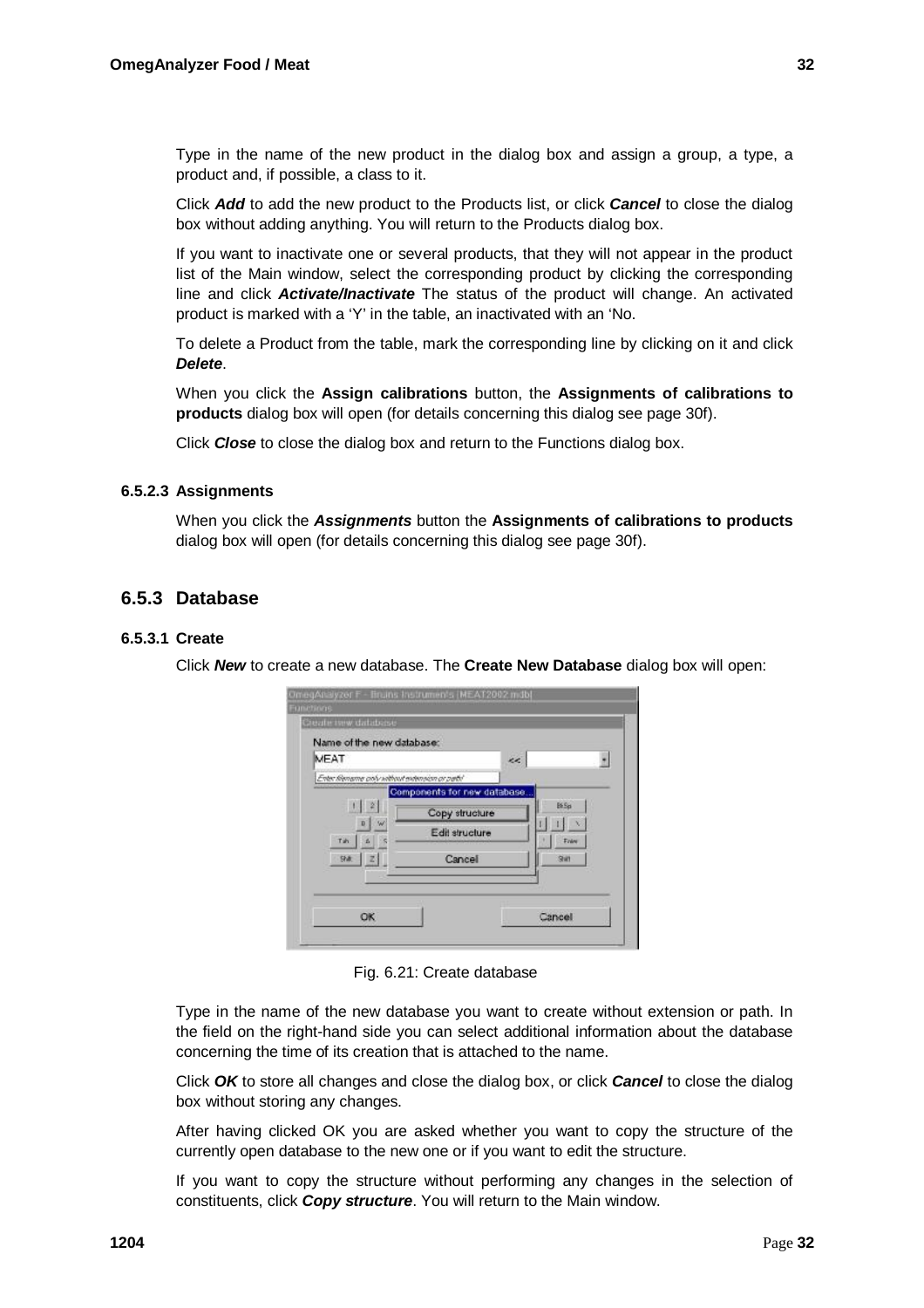If you want to edit the structure, click *Edit structure*. The **Database structure** dialog box will open:

| Database structure (Constituents)                                                                                             | Create new database |               |   |                               |                                         |
|-------------------------------------------------------------------------------------------------------------------------------|---------------------|---------------|---|-------------------------------|-----------------------------------------|
| Constituent<br>hat<br>Vester                                                                                                  | u.                  | $\rightarrow$ | ٠ | Constituent<br>It st<br>Water | Constituer: nome<br><b>het</b><br>Weter |
| $\blacktriangleright$ Protein<br><b>BEFFE</b><br>Hydrosgroline<br>Bix.<br>Pol<br>CCS<br>Temperature<br>Dry matter<br>Collegen |                     | $\ll$         |   |                               |                                         |

Fig. 6.22: Edit database structure

In this dialog box you can determine the constituents to be displayed in the table of the Main window.

On the right-hand side of the dialog box you have a list of all possible constituents to choose from.

On the left-hand side the constituents currently selected for your database are displayed.

To edit the table on the right, use the buttons in the middle:

If you want to add a constituent to the table on the right, mark the corresponding constituent on the left by clicking on it and click the *>>* button.

To delete a constituent from the table on the right, mark the corresponding constituent by clicking on it and click the *<<* button.

In the column subscribed with **'Constituent name**' you can edit the name of the constituent by clicking the corresponding line, thus determining the actual subscription of the columns in the Main window.

### **6.5.3.2 Select database**

Click *Select* to open an existing data base.

Search the directory in which want to load is stored and open it. The selected database will be loaded and displayed in the Main Window,

### **6.5.3.3 Export data**

Click *Export* to export a data. You can now choose between:

- Export database to database
- Export database to Spectra- and CFL-files
- Export database to Report-Database
- Exit Export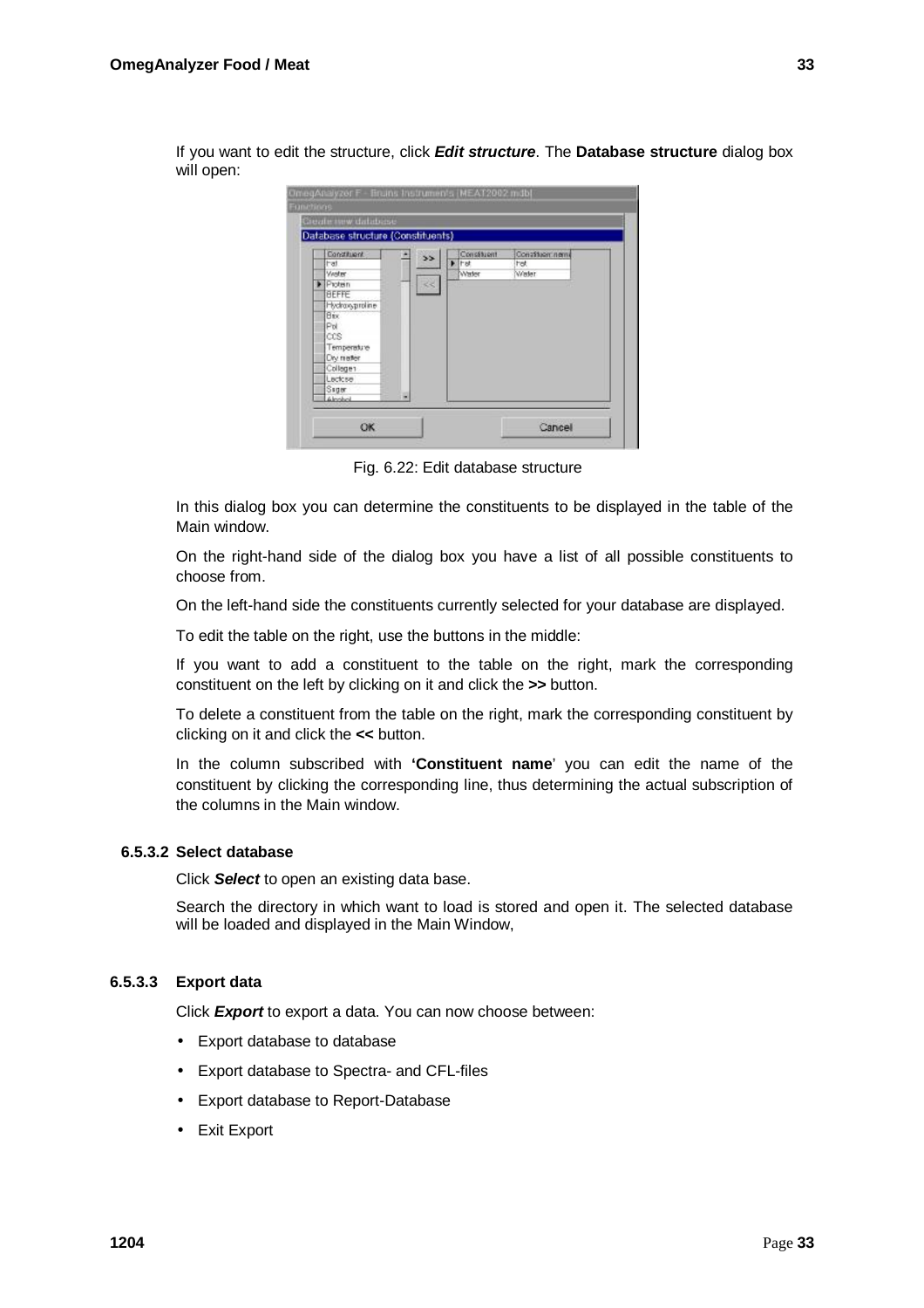#### **Exporting a Database**

If you want to export an extract of your current database with all calibrations and spectra, click *Database*. The **Export database extract** dialog box will open:

| D. Export database extract |                      | ø                                                  |
|----------------------------|----------------------|----------------------------------------------------|
| To file:                   | C:\Meal\Beef2002.mdb |                                                    |
| C: From date:              | 01.08.2002 - to date | 25.09.2002 -                                       |
|                            |                      | E Do not export samples which are already exported |
| Select:                    |                      |                                                    |
|                            |                      |                                                    |
|                            | Export               | Cancel                                             |
| -Da<br>$-$ Se              | Passwords            | Standardisation                                    |

Fig. 6.23: Export database

To select the destination of your export, click the *To file* button to determine the directory to which the database extract should be exported, search the corresponding directory or create a new one and save it.

In the **Export database** dialog box extract you can set the time interval of which you want the database to be exported by clicking the arrow next to the date fields.

If you do not want to export samples which have already been exported before, activate the corresponding check box.

After you have set all parameters, click *Export* to export the current database to the selected file, or click *Cancel* to close the dialog box without exporting. You will return to the **Functions** dialog box.

When a database has been exported, the **Export performed** check box in the corresponding **Sample details** dialog box is marked (see section 6.4).

#### **Exporting Spectra for Products**

To export only the SPC-files containing the spectra and the CFL-files containing all laboratory values of a certain product, e.g. for calibration development, click *Export-Spectra- and CFL*-files. The corresponding dialog box will open:

| Spektren exportieren für Produkt |                             | м |
|----------------------------------|-----------------------------|---|
| <b>Eee!</b>                      |                             |   |
| File: CMy Documents Beef.spc     |                             |   |
| From date: 01.08.2002 -          | 25.09.2002 -<br>to date:    |   |
| <b>P</b> Averaging               | <b>F</b> Separate CFL-Files |   |
| F 850-1043 nm                    | Separate SPC-Files          |   |
| No baseline correction           |                             |   |
| Select:                          |                             |   |
| Export                           | Cancel                      |   |
| Shutdown system                  | Close this window           |   |

Fig. 6.24: Export Spectra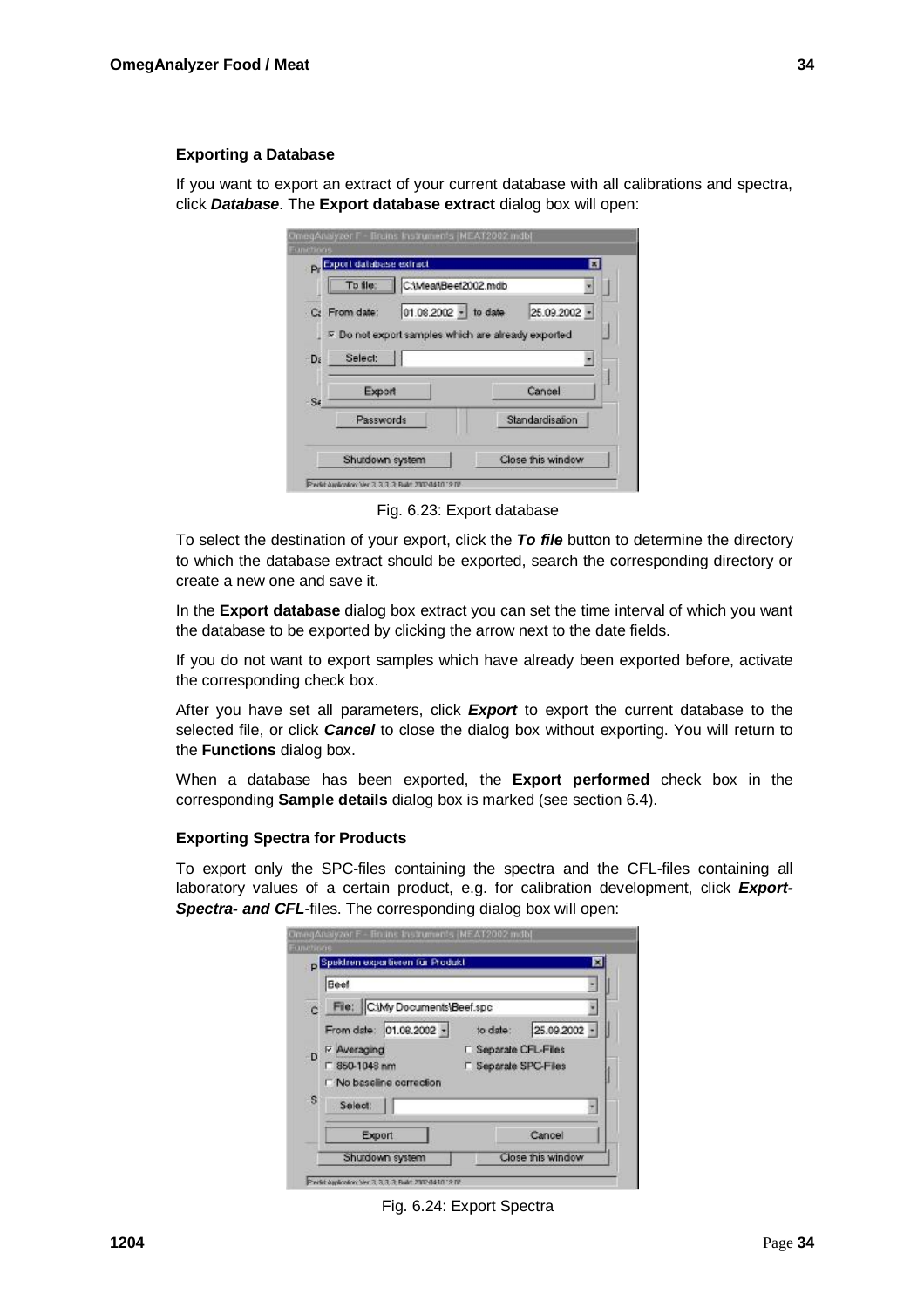You can select the product of which you want the spectra to be exported by clicking on the arrow next to the field at the top of the dialog.

Click *File* to determine the directory to which you want to export the spectra, search the corresponding directory or create a new one and save it.

In the **Export spectra for products** dialog box you can set the time interval of which you want the spectra to be exported by clicking the arrow next to the date fields.

If you do not want to export all 16 scans of a spectrum, but only the average of the measurement, activate the **Averaging** check box.

To create separate CFL-files for each constituent, activate the **Separate CFL**-Files check box.

If you do not want data pretreatment of the spectra, activate **No baseline correction**.

To create separate SPC-files, activate the **Separate SPC-Fil**es check boxes.

If you want to export only the spectra measured within the specific wavelength range from 850-1048 nm, activate the **Only 850-1048 nm** check-box.

After you have set all parameters, click *Expor*t to export the spectra of the selected product to the selected file, or click *Cancel* to close the dialog box without exporting. You will return to the **Functions** dialog box.

#### **Exporting a Report-Database**

To create your own report design or statistic purposes, you can export a report database with products and measuring values by clicking the corresponding button. The **Export Report-Database** dialog box will open:

|               | P. Export Report-Database | ⊡                                     |
|---------------|---------------------------|---------------------------------------|
|               | To file:                  | C:\My Documents\Beef report.mdb       |
| C: From date: |                           | 01.08.2002 - to date:<br>25.09.2002 - |
|               | Select:                   |                                       |
| D             | Export                    | Cancel                                |
| Security      |                           | Calibration natwork                   |
|               | Passwords                 | Standardisation                       |
|               |                           | Close this window                     |

Fig. 6.24: Export an Access report file

Click *To file* to determine the directory to which you want to export the database extract, search the corresponding directory or create a new one and save it.

In the **Export Report Database** dialog box you can set the time interval of which you want the database to be exported by clicking the arrow next to the date fields.

After you have set all parameters, click *Export* to export the Report-Database to the selected file, or click *Cancel* to close the dialog box without exporting. You will return to the **Functions** dialog box.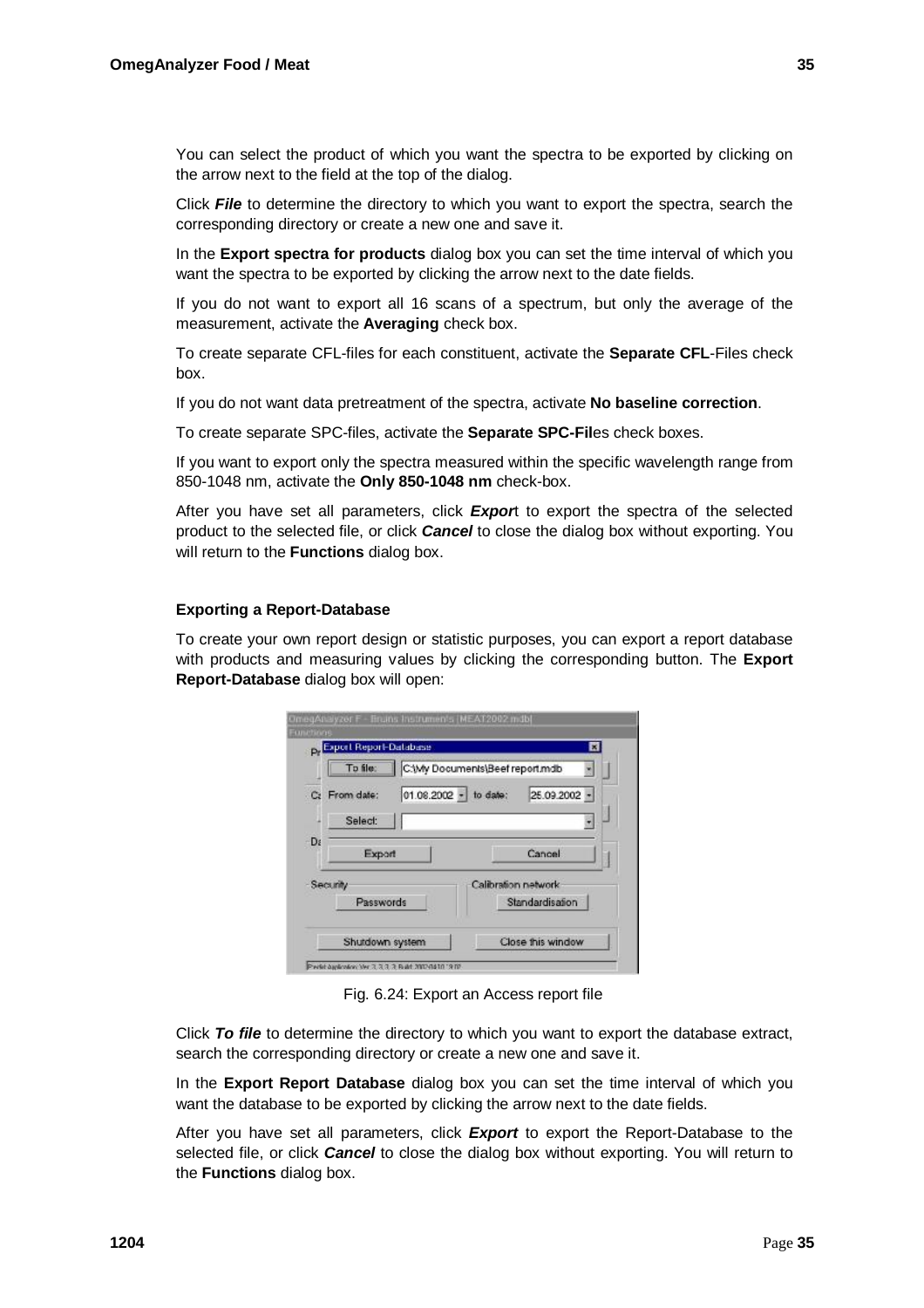### **6.5.4 Security**

#### **Passwords**

To determine the passwords for different pass word-protected Omega features or change existing passwords, click *Passwords*. The **Passwords for protected functions** dialog box will open:

| Passwords for protected functions           |          |  |
|---------------------------------------------|----------|--|
| Function                                    | Password |  |
| All Fordone                                 |          |  |
| Calibrations: Calibration assignments       | Mesta:   |  |
| Calibrations: Calibration files             | Meete:   |  |
| Calibrations: Products                      | Mesta:   |  |
| Detabase: Create new detabase               |          |  |
| Detabase: Export                            |          |  |
| Detabase: Export to detabase                |          |  |
| Database: Export to Report-catchage         |          |  |
| Detebase: Export to SPOCFL-files            |          |  |
| Detabase: Select detabase                   |          |  |
| Options: Software Settings                  |          |  |
| Print: Options/select report                |          |  |
| Print: Preview                              |          |  |
| Print: Print on printer                     |          |  |
| Sample properties and lab-values            |          |  |
| Security: Passwords for protected functions |          |  |
| Shutdown system                             |          |  |

Fig. 6.26: Password input

In this dialog box, you can change the passwords for different functions of the **Functions dialog** box.

Type in the new password/s for the functions you want to be pass word-protected or delete the password/s for the functions you do not want to be pass word protected.

The changes are automatically saved as soon as they are typed in. Click *Close* to return to the **Functions** dialog box.

**Caution: If you delete a password it cannot be restored!** 



**Write your passwords down to keep them in mind.** 

**Note: Passwords should be kept secret for safety reasons. If you write down your password, make sure that only authorized people have access to the information.** 

**We recommend to change the passwords in periodical intervals**

In the Functions dialog box, click *Close* to close the dialog box and return to the **Main window**, or click *Shutdown system* to shut down your system.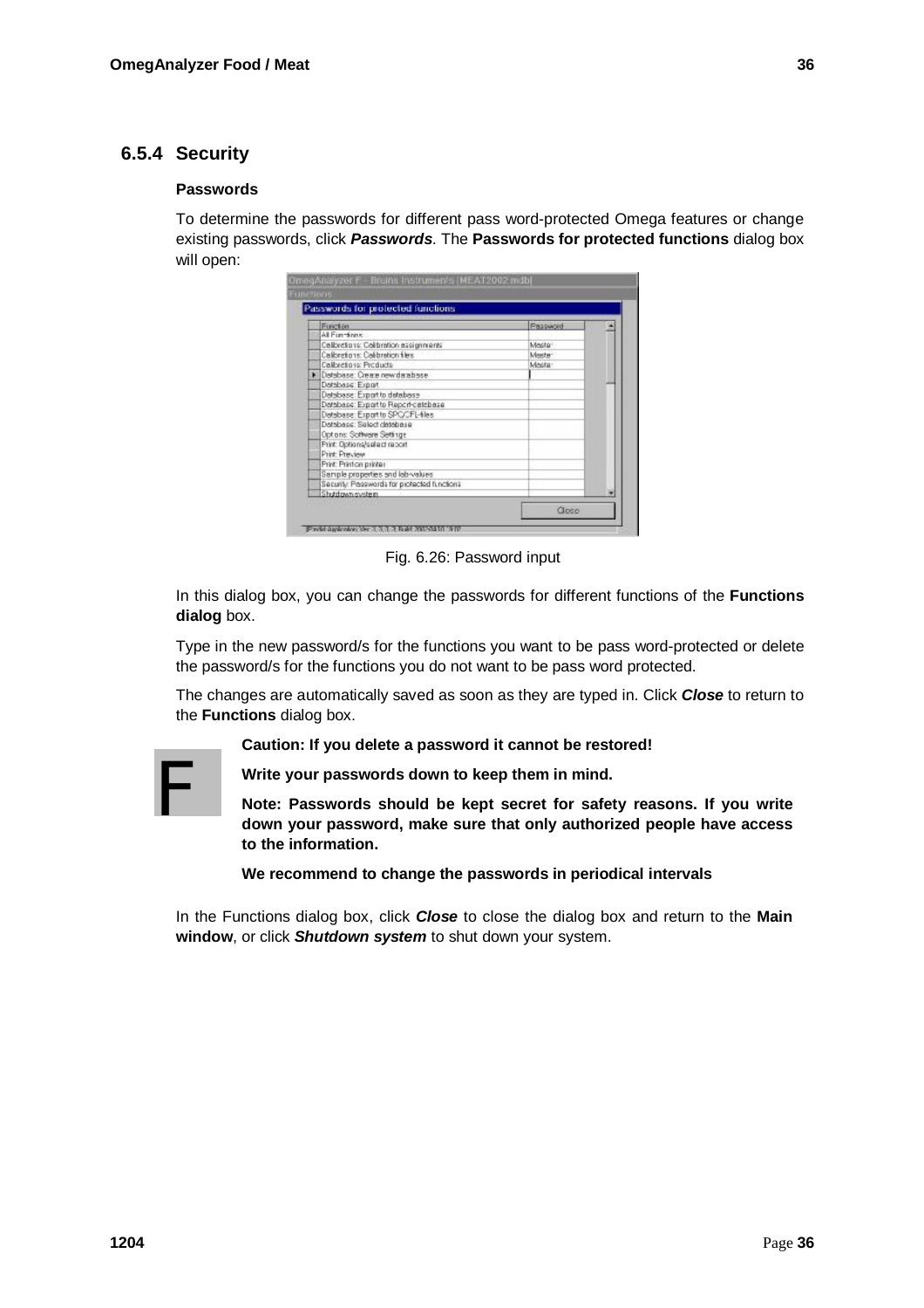# **7 Analyzing Samples**

Once you have set up the desired products and properties, you can start analyzing samples with prediction of property results.

When you have prepared the sample it can be filled into the sample cup which can then be inserted in the drawer for sample analysis. BRUINS INSTRUMENTS provides a number of different cup types for different sample types. For further information please contact your local representative.



**Please observe the hints about sample preparation and filling technique for the open cup in the following chapter.** 

To start the measurement, proceed as follows:

- Click *Measure*. The Scan Sample dialog box appears.
- Enter a sample name, and optionally, a remark and temperature.
- Click *Start* Sample Scan to **start the measurement**.

The measuring results will be displayed in the Main Window as soon as the measurement is completed. For detailed information on the Scan Sample dialog box, see section 6.4

### **7.1 Sample Preparation**

The sample preparation techniques required vary according to the sample type to be analyzed. The following will give you some general guidelines that should be observed.

#### • **Uniform distribution**

Before taking a sample, make sure that the product in the container is uniformly distributed. This is necessary, because the sample to be analyzed should be representative of the whole container.

A uniform distribution can usually be obtained by mixing the product in the container before taking a sample.

This is extremely important for samples that will be used to set up a calibration. The sample sent to a laboratory to obtain reference values must have the same composition as the one used for analysis on the OmegAnalyzer F.

The OmegAnalyzer F is designed for the analysis of non-homogeneous products.



**Once a grinder and grinding procedure have been established do not change them while using the same calibration** 

**The same procedures must be used on both calibration and unknown samples, because the particle size influences the amount of scattered light on the sample surface and therefore also the reflectance values of the sample.**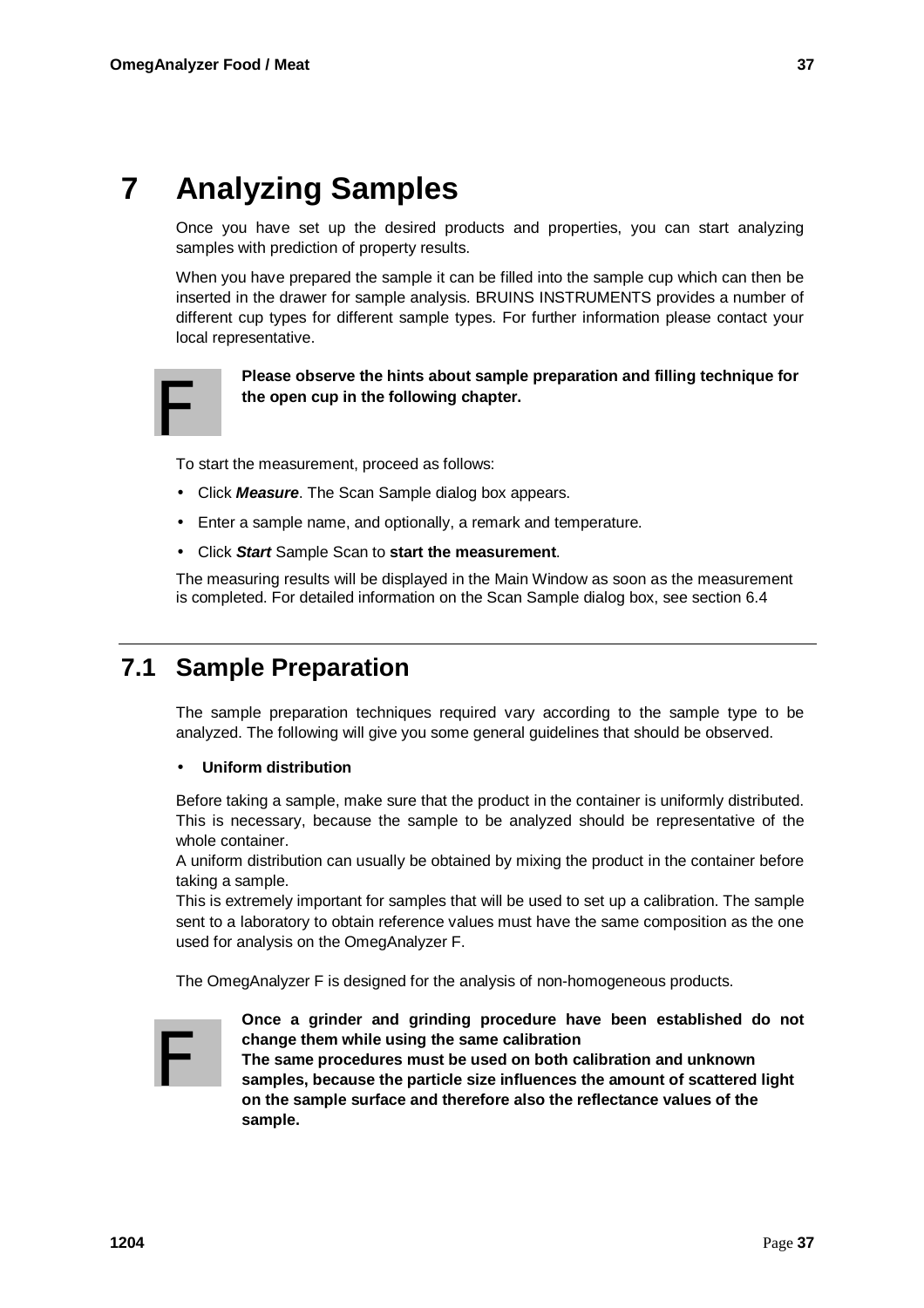### **7.2 Filling the Sample Plate**

1. Clean the bottom of the plate with the glass window as necessary: If the window is greasy, clean it with isopropyl alcohol and a clean, lint-free cotton cloth or soft paper tissue or, even better, with special lens paper. Afterwards make sure the window is completely dry, otherwise the spectra will be influenced.



**Do not touch the window with your fingers, because grease or scratches can impair the measurements.** 

- 2. Thoroughly mix the product to be able to take representative samples.
- 3. Fill the plate to overflowing using a spatula (see Fig. 7.1) and tab it down.



Fig. 7.1: Filling sample into the plate

4. Remove the excess sample with one smooth horizontal motion of the spatula across the top of the plate (see Fig. 7.2).



Fig. 7.2: Removing the excess sample

5. Place the plate on the rotary support in the sample drawer.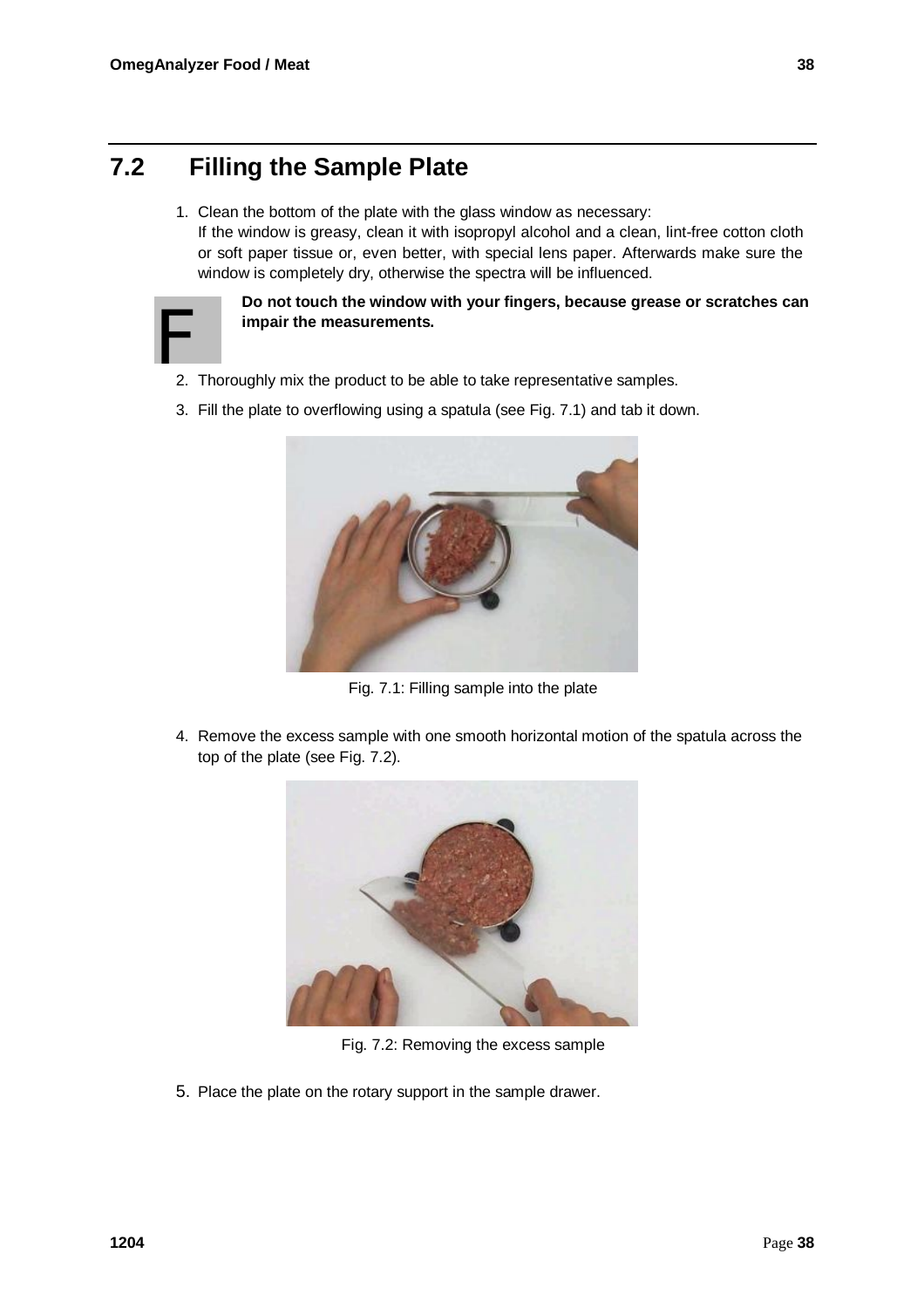## **8 Instrument Maintenance**

This section contains maintenance procedures. To ensure proper operation of the instrument, you should carry out the following procedures at the suggested intervals:

#### **Regular maintenance**

- Cleaning the instrument when it appears dirty.
- Replacing the lamp when indicated by the Omega software.

### **8.1 Cleaning the Instrument**

#### **Clean the exterior of the instrument**

Wipe the exterior of the OmegAnalyzer F and the display with a soft damp cloth and wipe it dry with a soft cloth as well. For the display it is even better to use a mild glass cleaner.

#### **Clean Sample drawer**

- 1. If the instrument is switched on, shut it down as described on page 19.
- 2. Extend the Sample drawer to its fully out position
- 3. Remove dust or sample deposits on the drawer with a soft clean and damp cloth.
- 4. Close the Sample drawer.

### **8.2 Replacing the Lamp**

The halogen lamp in the spectrometer has a limited life and must be replaced after a certain time when it is defective or the light intensity is too low (normally after half a year).

The intensity of the lamp is automatically checked by the Omega software and a message will be issued if the lamp needs to be replaced.

### **To remove the lamp proceed as follows:**

- 1 Switch off the OmegAnalyzer F and unplug the power cord.
- 2 Unscrew the two Allen screws holding the lamp assembly with an Allen key (fig. 8.1).



Fig. 8.1: Unscrewing the Allen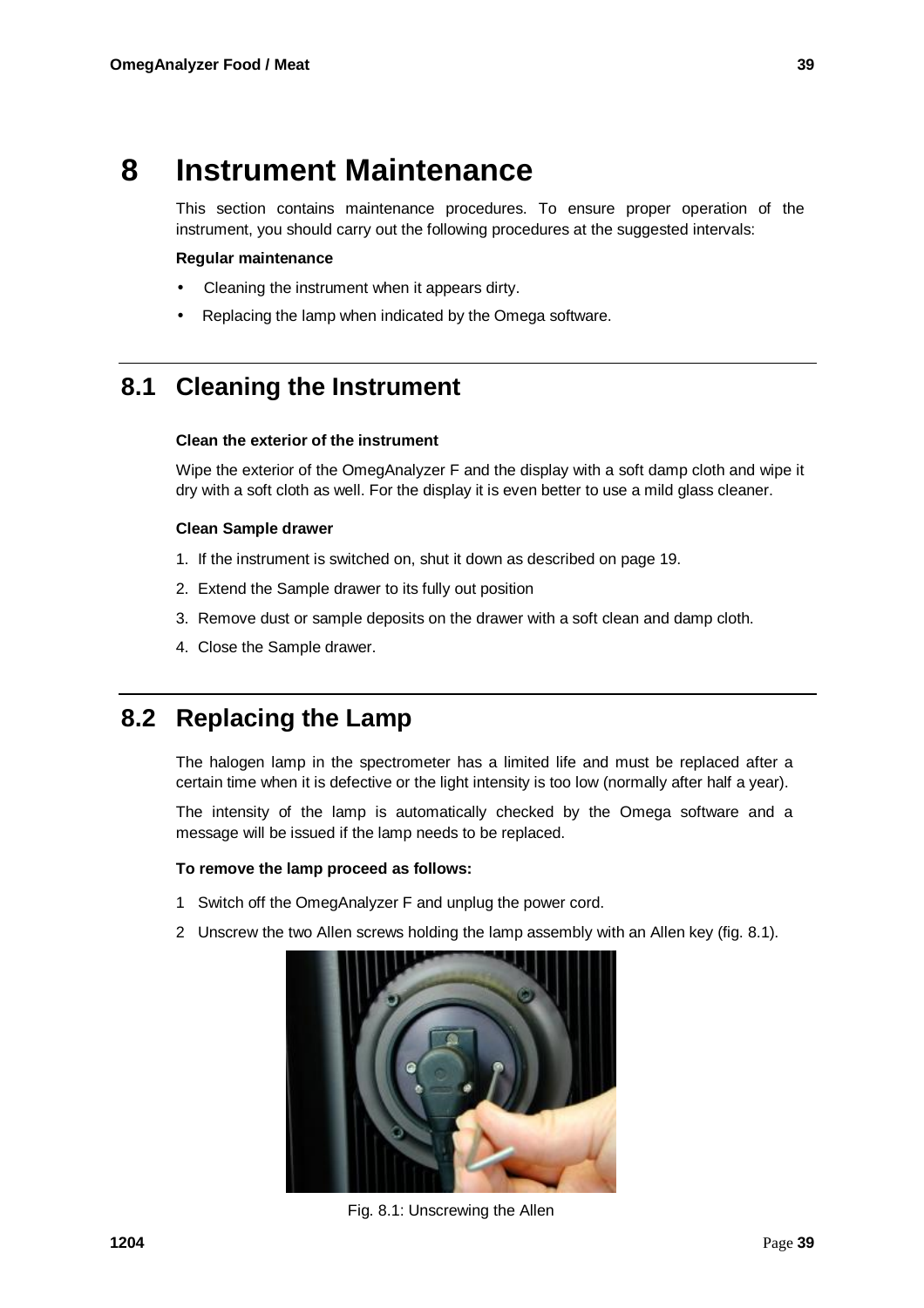3 Remove the lamp assembly from the housing by taking the plug and carefully pulling it out (fig. 8.2).



Fig. 8.2: Removing the lamp

4 Loosen the plug by pressing the push button at the plug and carefully pulling it out (fig. 8.3**.**).



Fig. 8.3: Removing the plug

#### **To install a new lamp proceed as follows:**

- 1. Take a new lamp assembly and orient it so that the groove is located at the top, above the positioning pin in the lamp housing.
- 2. Carefully slide in the lamp assembly into the housing without jamming it, until the pin fits into the groove and the assembly has reached its fully in position.
- 3. Put the plug back into the lamp assembly and fasten the two Allen screws.
- 4. Plug in the power cord and switch on the instrument.

No further adjustment of the lamp assembly is necessary.



**Warning: Be careful not to touch the halogen lamp to avoid burning your fingers.** 

**The position of the halogen lamp in the assembly is factory-adjusted for** I **optimum output. Do not loosen any of**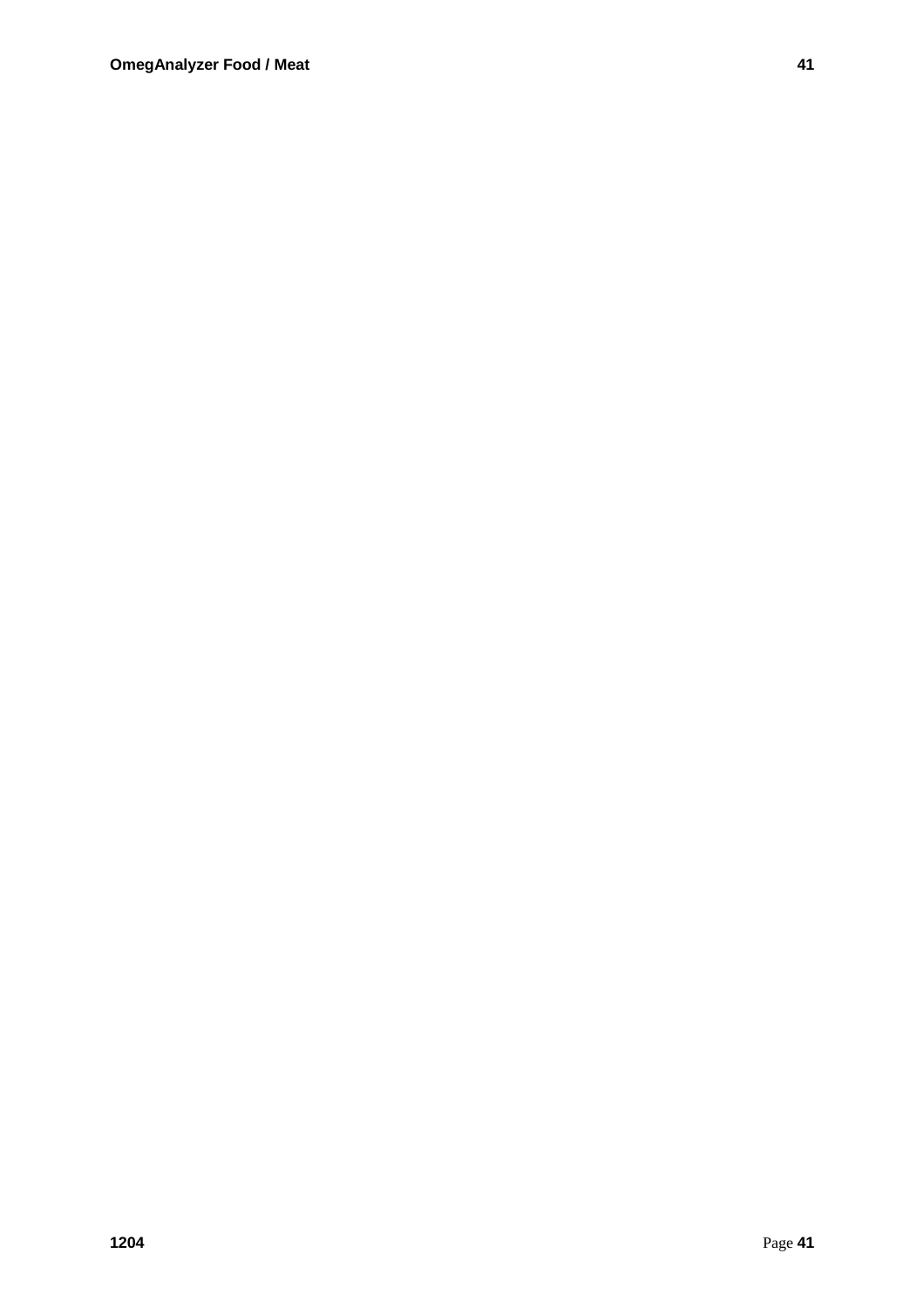# **9 Troubleshooting**

### **9.1 General Troubleshooting Information**

The Omega software automatically checks for:

- **Hardware errors**  e.g. the lamp has to be replaced.
- **Software errors**  e.g. database errors.
- **User errors**

e.g. an invalid product has been selected for analysis.

When the software detects such an error, an error number and a brief error message will appear on the display. For a list of these errors and remedial action, see following list.

To detect possible hardware problems as early as possible, you should carry out reference measurements at regular intervals.

#### **Danger:**



**As dangerous voltages are present inside the unit when power is on, and as the unit contains components that can become improperly adjusted, further troubleshooting or repair work requiring the opening of the housing may be done by BRUINS INSTRUMENTS service personnel only.** 

**If you carry out troubleshooting or repair work which is not described in this manual, you will invalidate the warranty, and BRUINS INSTRUMENTS will not accept any liability if the instrument does not meet the specifications or fails to function properly.**

### **9.2 Error Message List**

If an instrument function cannot be successfully executed within the software, an error message will be displayed on the screen. In the following table, you will find a list of error messages of the Omega and recommended solutions to the problem.

Call your local BRUINS INSTRUMENTS representative if assistance is required.

| <b>Error message</b>                    | <b>Remedial action</b>                                                |
|-----------------------------------------|-----------------------------------------------------------------------|
| OLE initialization failed.              | Make sure that the OLE libraries are the correct version.             |
| Not enough memory to open database.     | Close all other applications and try again.                           |
| Database already exists. Overwrite?     | Change the name of the new database or overwrite the<br>existing one. |
| Password is not correct. Access denied. | Type in the correct password.                                         |
| Error creating database.                | Select a valid path name.                                             |
| Cannot create database.                 | Select a valid path name.                                             |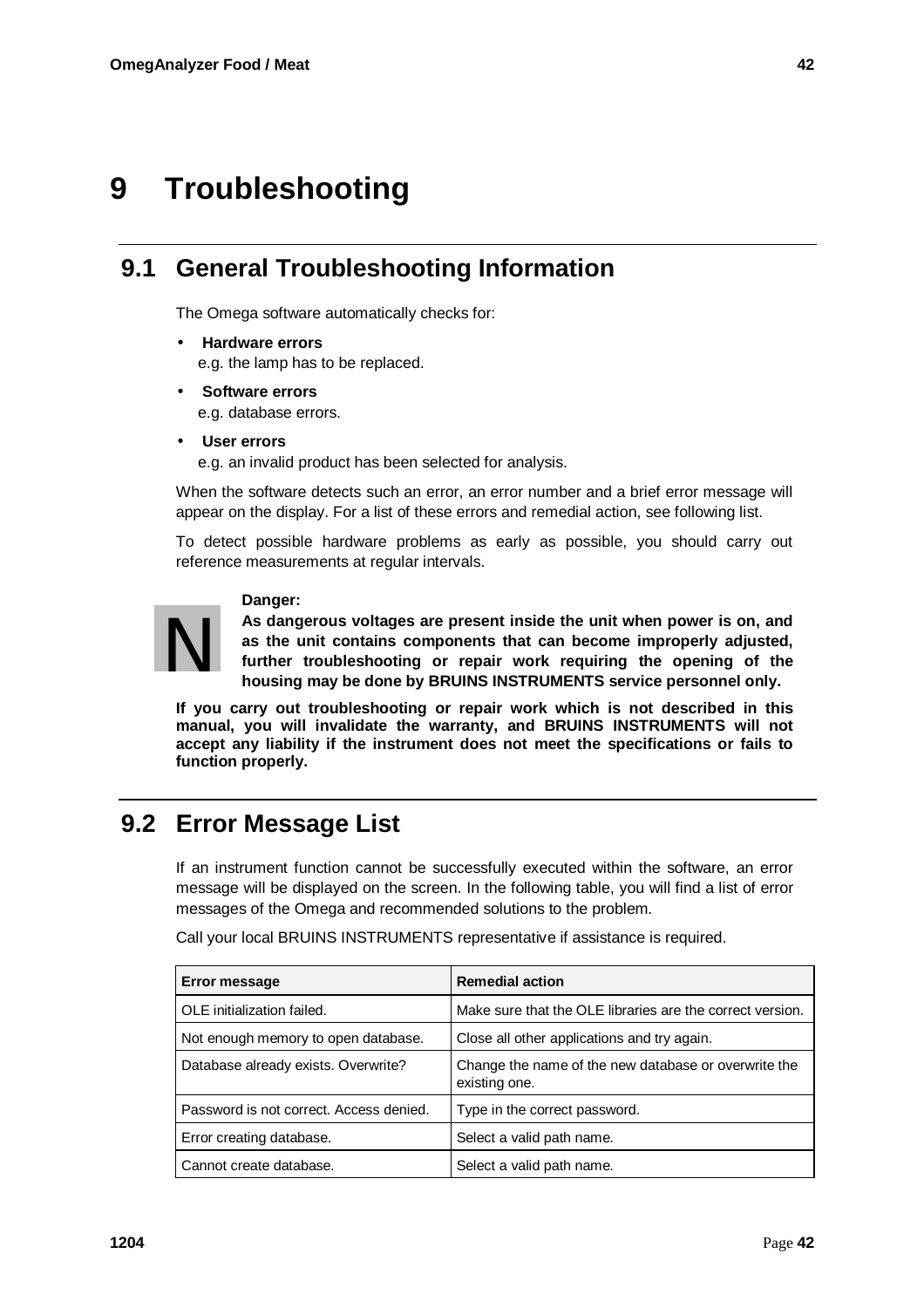# **10 Spare Parts**

The following list contains the spare parts that are available for the OmegAnalyzer F Basic System. Please contact your local BRUINS INSTRUMENTS representative if you need any of these parts.



**Parts not listed here should only be replaced by BRUINS INSTRUMENTS service personnel.** 

**Unauthorised replacement of other parts will invalidate the guarantee, and BRUINS INSTRUMENTS cannot accept any liability if the instrument fails to meet the specifications or fails to function properly.** 

| Part                                      | Part-No. |
|-------------------------------------------|----------|
| Keyboard                                  |          |
| Mouse                                     |          |
| External 250 MB ZIP drive (100 - 240 VAC) |          |
| Lamp Assembly                             |          |
| Sample cup                                |          |
| Path length 2 mm                          |          |
| Path length 3 mm                          |          |
| Path length 4 mm                          |          |
| Path length 5 mm                          |          |
| Path length 6 mm                          |          |
| Path length 7 mm                          |          |
| Path length 8 mm                          |          |
| Path length 9 mm                          |          |
| Path length 10 mm                         |          |
| Path length 11 mm                         |          |
| Path length 12 mm                         |          |
| Path length 14 mm                         |          |
| Path length 16 mm                         |          |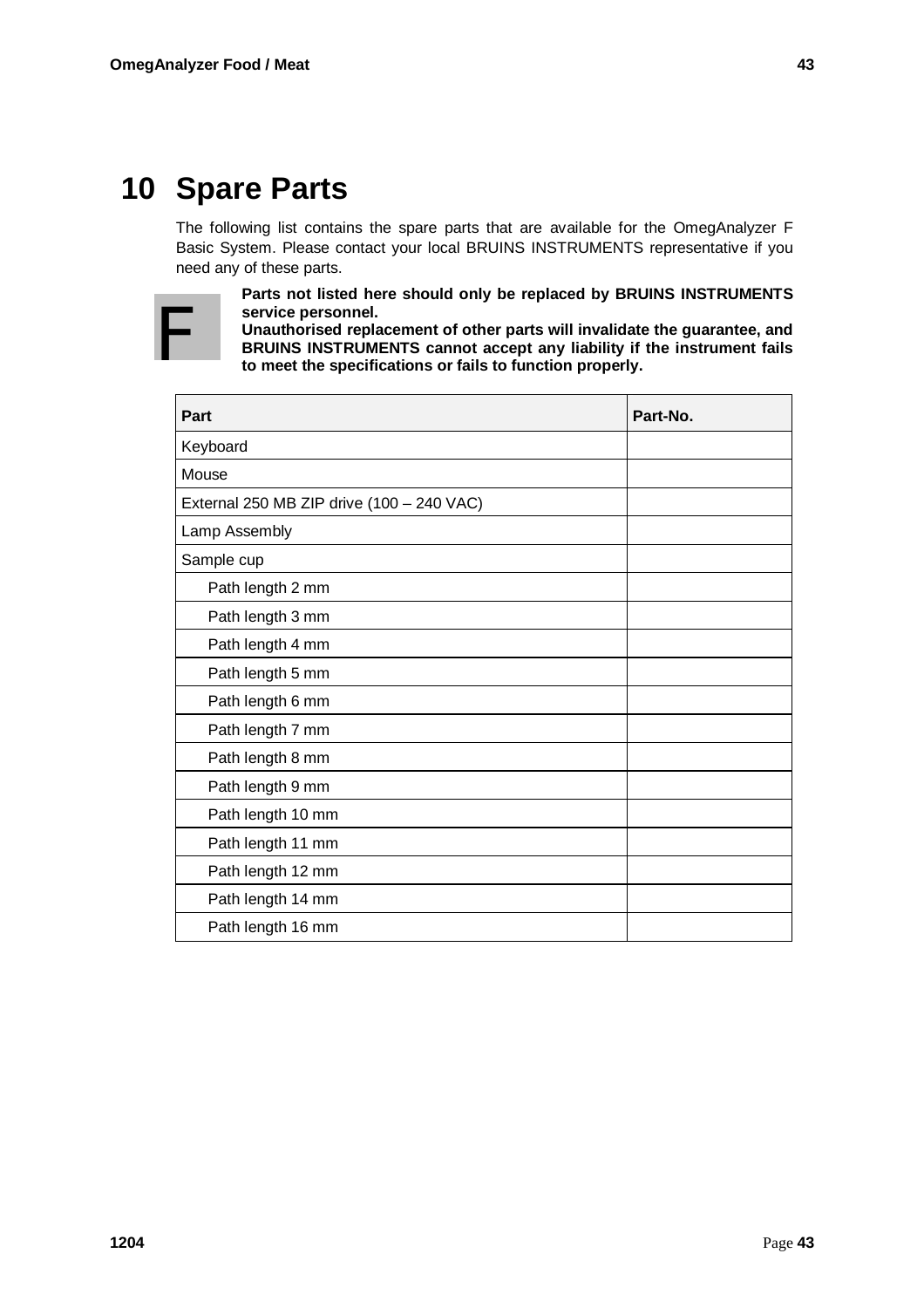## **11 Appendix: Software License Agreements**

### **A.1 General Terms and Conditions for the Transfer of Software**

#### **1. Subject matter of agreement**

- 1.1 You are granted in accordance with this agreement a right to use the programs delivered by BRUINS INSTRUMENTS and the documentation delivered with them. The right of use is non-exclusive and not transferable.
- 1.2 You shall be responsible for installing the programs in accordance with the instructions for installation that form part of the items delivered.
- 1.3 The choice of the program and advice concerning the use intended by you are no more a part of this agreement than instructions, training and other technical assistance. You alone shall bear the risk of selecting the programs and their suitability for the intended use.

#### **2. Performance and function**

The performance and function of the programs delivered is determined by the production specifications in force upon the conclusion of the agreement. Any other agreements must be made in writing in order to be valid. Any adjustments to the programs to be made to meet customers' requirements shall be agreed on in a separate agreement. BRUINS INSTRUMENTS does not assume any liability for the function of the programs under special conditions of use (that are not customary in this branch of business).

#### **3. Granting of a license**

- 3.1 This transfer agreement entitles you to use a copy of the program acquired from BRUINS INSTRUMENTS at any time on one single computer at the most. If you intend any additional use at the same time, you must obtain an additional license. Even storing the software in a computer in an intermediate storage or fixed storage constitutes use of the software. Storing in a network server to be used solely in other computers does not constitute use. You are responsible for ensuring by suitable working instructions that the software is used only on the scale agreed upon.
- 3.2 Insofar as the software is not provided with a technical copying protection device, you may make a backup copy only for filling purposes or file the original disk as a backup copy if the software is loaded in a fixed storage.
- 3.3 If the software is delivered to you in various media (e.g. 31/2 inch and 51/4 inch disks), you may use in each case only as many copies of the software as you have concluded contracts.
- 3.4 You may neither rent out nor lend out the software. You may not transfer the rights of use to third parties either.
- 3.5 Reverse engineering, decompiling and disassembling of the software shall only be permitted if this is absolutely essential to obtain the necessary information to bring about the interoperability of an independent computer program with other programs and this information has neither been published nor is otherwise easy of access and you have not received this information from BRUINS INSTRUMENTS on request. Only on these conditions will BRUINS INSTRUMENTS agree to your decompiling within the framework of § 69e Copyright Act (UrhG). In this case you shall inform BRUINS INSTRUMENTS without undue delay which programs you will decompile. Our rights under § 69e UrhG shall not be affected. For access to this decompiling information BRUINS INSTRUMENTS shall receive an appropriate remuneration from you.
- 3.6 Reproducing written documents, e.g. user manuals and other parts of the documentation, is not permitted.
- 3.7 You shall urge all users of the software by standing instructions to observe the proprietary rights of BRUINS INSTRUMENTS and to comply with the above restrictions of the license.

#### **4. Warranty**

- 4.1 BRUINS INSTRUMENTS warrants that the programs delivered have the functional and performance characteristics contained in the product specifications in force upon conclusion of the agreement.
- 4.2 The warranty claims shall expire six months after the date of the delivery of the programs to you.
- 4.3 If during this period the programs prove to be defective, which impairs the value and fitness not just insignificantly, BRUINS INSTRUMENTS shall remedy the defects without undue delay without any charge after receipt of the notice of defects. A requirement of the rectification of defects is that the effects of the defects are reproducible, have been sufficiently described by you and the defects were notified to BRUINS INSTRUMENTS without undue delay. Warranty claims shall be satisfied by rectification of defects, which at the option of BRUINS INSTRUMENTS may also be performed by delivering a new program version free of charge or, until delivery of such a program version, in the form of a temporary correction of defects.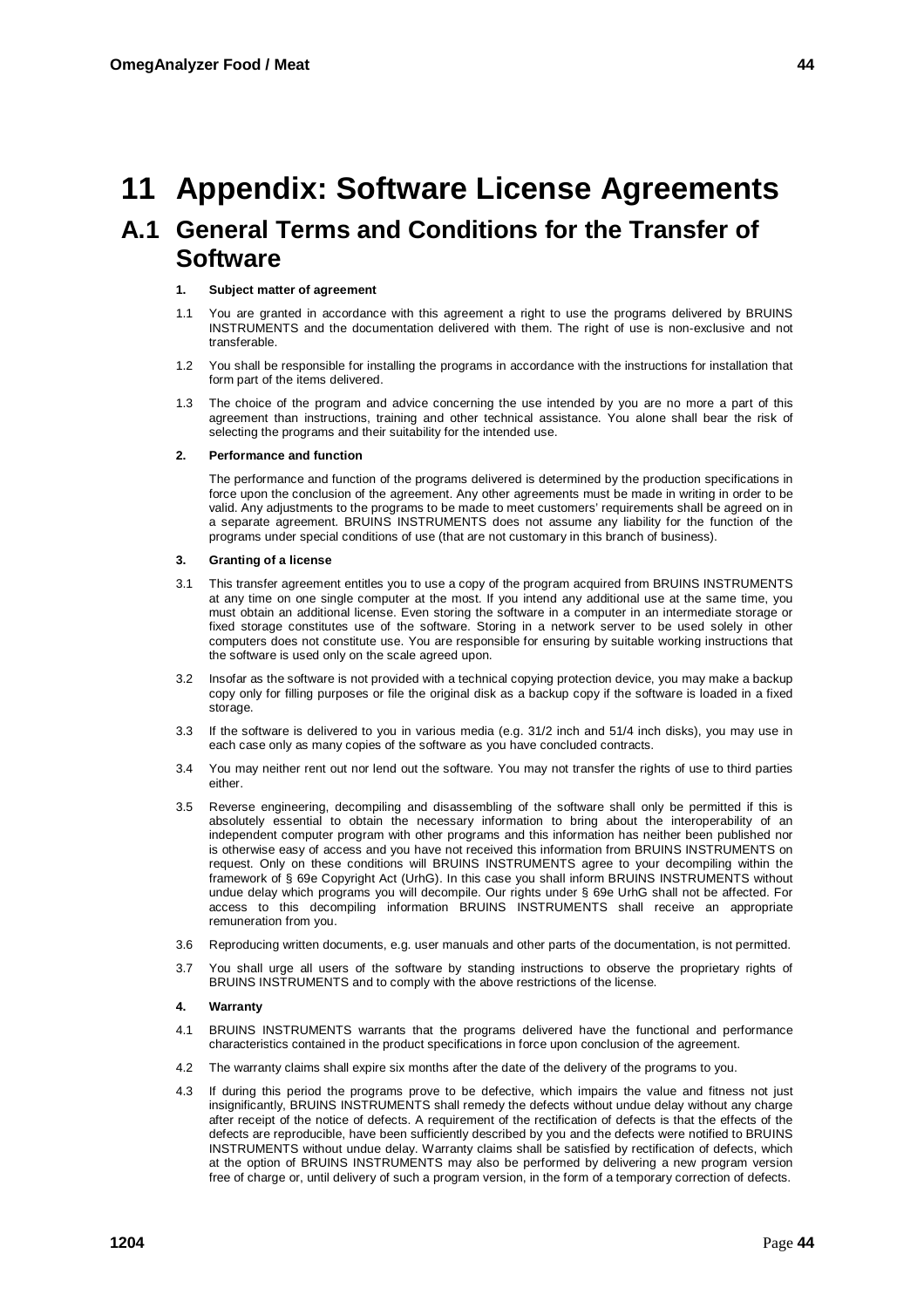- 4.4 If BRUINS INSTRUMENTS has let lapse a reasonable extension for the rectification of defects through own fault, you may demand a rescission of the agreement. This right shall also exist in other cases of failure to rectify defects.
- 4.5 BRUINS INSTRUMENTS shall be liable for further claims, in particular for compensation of damage that has not been caused to the programs themselves, only in accordance with item 5.

#### **5. Liability of BRUINS INSTRUMENTS**

- 5.1 BRUINS INSTRUMENTS shall be liable on whatever legal grounds in accordance with legal provisions and the provisions of this agreement only for damage caused intentionally.
- 5.2 BRUINS INSTRUMENTS shall also be liable in case of gross negligence of the proprietor or managerial employees or ist subcontractors as well as in case of culpable infringement of essential contractual duties.
- 5.3 In case of culpable infringement of essential contractual duties BRUINS INSTRUMENTS shall be liable except in cases of intent and gross negligence of the proprietor and managerial employees - only for the damage that is typical of the agreement and reasonably foreseeable.
- 5.4 Not affected thereby is liability under the Product Liability Act for personal injury and material damage to privately used objects and liability in the event that expressly warranted characteristics are lacking, if the purpose of the warranty was to cover the customer against the damage occurred.
- 5.5 BRUINS INSTRUMENTS shall not be liable for the recovery of data.

#### **6. Rights of third parties**

- 6.1 You shall inform BRUINS INSTRUMENTS without undue delay if you are held liable by third parties for alleged infringements of proprietary rights. In such case BRUINS INSTRUMENTS may, at its option, either procure at its expense the right of use of the programs or freely arrange these proprietary rights or replace them by an alternative comparably efficient program. BRUINS INSTRUMENTS may also request you to defend yourself against the infringement of the proprietary rights. Insofar as you leave it to BRUINS INSTRUMENTS to take the necessary defensive measures and conduct any negotiations about a settlement, BRUINS INSTRUMENTS shall assume the costs imposed on you and amounts of compensation.
- 6.2 If it is not possible by reasonable means to take the measures described in 6.1 each contracting party may terminate this transfer agreement without notice. In this case BRUINS INSTRUMENTS shall be liable for the damage caused to you by the notice of termination, our liability being limited in terms of amount to the charge for the use agreed on for one year or the single royalty of the subject matter of the agreement. Further, item 5 shall apply.
- 6.3 We shall no longer be liable insofar as claims of third parties are based on the fact that the program delivered was changed by you yourself or used under other conditions than the specified conditions of use.

#### **7. Return of the program**

7.1 If the program delivered with this agreement is exchanged in whole or in part within the framework of the warranty or on account of infringement of rights of third parties, you shall be obligated to destroy the first edition of the program, furnishing proof of such destruction, or to return the same to the licensor.

#### **8. Termination of the agreement**

- 8.1 You may terminate the agreement, insofar as it is of unlimited duration, in whole or in part with six months' notice to the end of the month. If a single royalty was paid for the delivery of the programs, this shall not be reimbursed.
- 8.2 The right to terminate this agreement without notice in accordance with this agreement and for cause shall not be affected thereby.
- 8.3 Upon termination of the agreement you shall be obligated to return to BRUINS INSTRUMENTS the original of the program concerned as well as well copies and partial copies and changed copies or copies connected with other program materials, or to destroy the same, furnishing proof of such destruction. The same applies to program documentation and other documents delivered. Retention of a file copy for security purposes requires a separate written agreement.

#### **9. Written form**

9.1 Subsidiary agreements and amendments must be made in writing; this also applies to any amendment of this clause.

#### **10. Jurisdiction**

- 10.1 The courts of Munich shall have jurisdiction over all disputes arising from this contractual relationship.
- 10.2 German law applies.